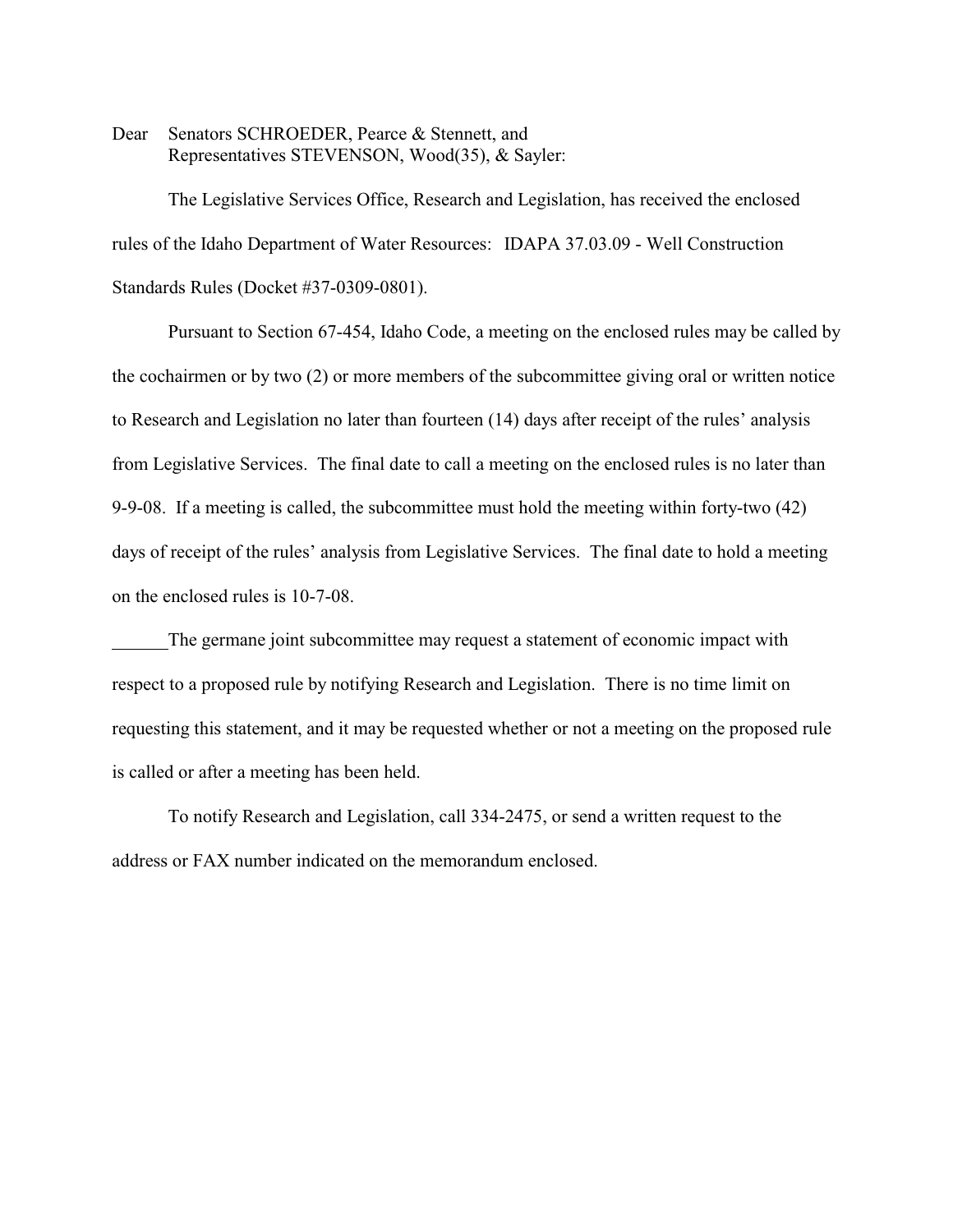# **MEMORANDUM**

| TO:      | Rules Review Subcommittee of the Senate Resources & Environment Committee<br>and the House Resources & Conservation Committee |
|----------|-------------------------------------------------------------------------------------------------------------------------------|
| FROM:    | Katharine Gerrity, Principal Legislative Research Analyst, LSO                                                                |
| DATE:    | August 21, 2008                                                                                                               |
| SUBJECT: | <b>Idaho Department of Water Resources</b>                                                                                    |
|          | IDAPA 37.03.09 - Well Construction Standards Rules                                                                            |

The Idaho Department of Water Resources submits notice of proposed rule at IDAPA 37.03.09 - Well Construction Standards Rules. According to the Department, the rulemaking is being initiated following an extensive two-year negotiated rulemaking process involving a wide range of stakeholders including the Idaho Ground Water Association, independent drillers, pump installers, professional geologists, professional engineers, public water system operators, the Idaho Rural Water Association, the Idaho Department of Environmental Quality, private attorneys and district health departments.

The Department states that the proposed changes to the rules consist of text clarification to meet the intent of relevant statutory provisions and to eliminate contradictions within the current rules which it states has impeded enforcement efforts. The Department notes that the following revisions are included:

1. Revised definitions.

2. Clarification on the minimum requirements for all wells.

3. Increased minimum standards on steel casing wall thicknesses.

4. Specific provisions and allowance for the use of PVC as casing and/or liner without having to obtain a waiver for each instance.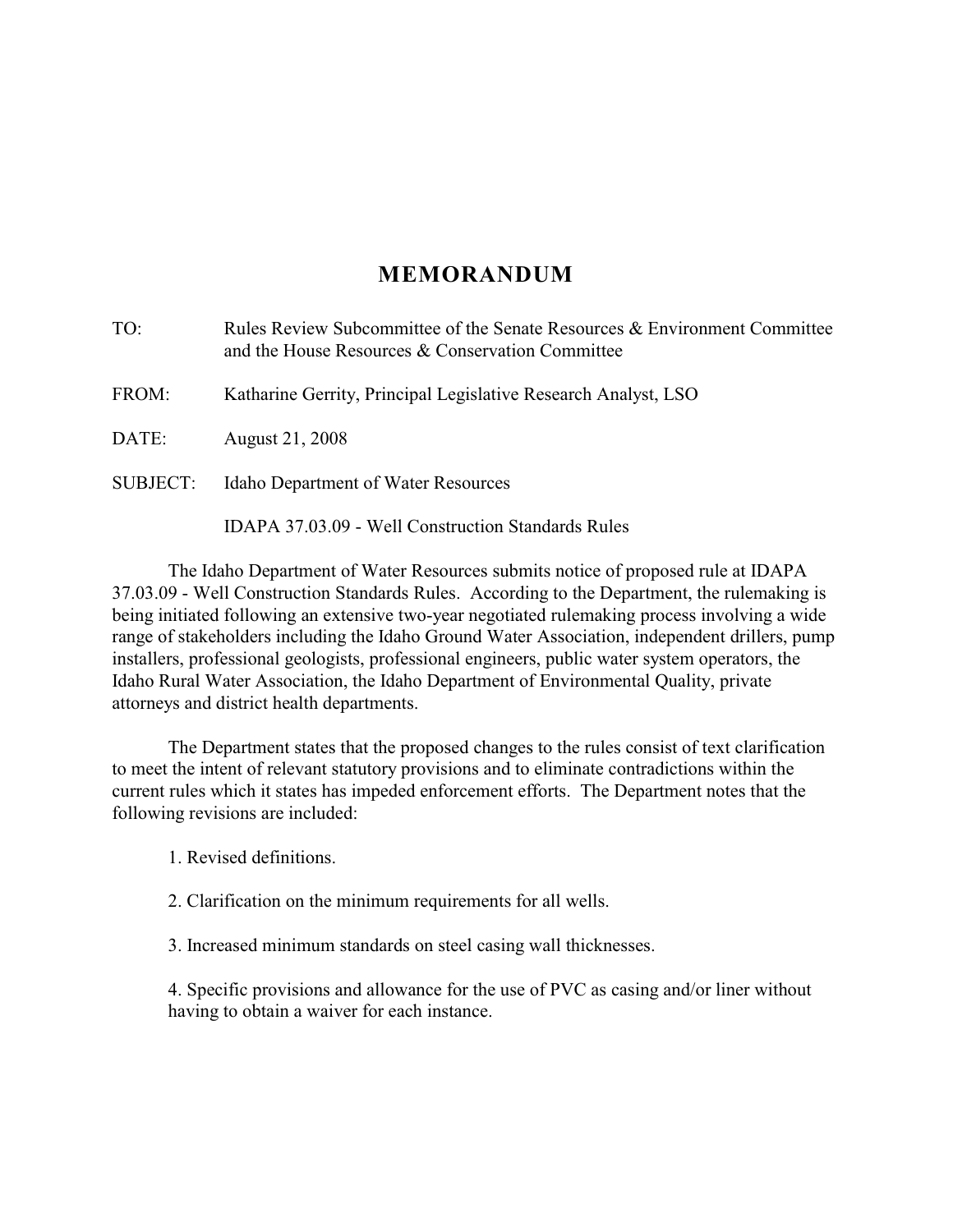- 5. Requirements for more effective annular seals to prevent contamination, aquifer commingling, and loss of ground water.
- 6. Increasing the minimum surface seal depth from 18 to 38 feet.

7. Improved standards and methodology concerning well disinfection to protect public health and safety.

We have no specific comments regarding the rule as the result of our review. The rule appears to be authorized pursuant to Section 42-238, Idaho Code.

cc: Idaho Department of Water Resources Thomas Neace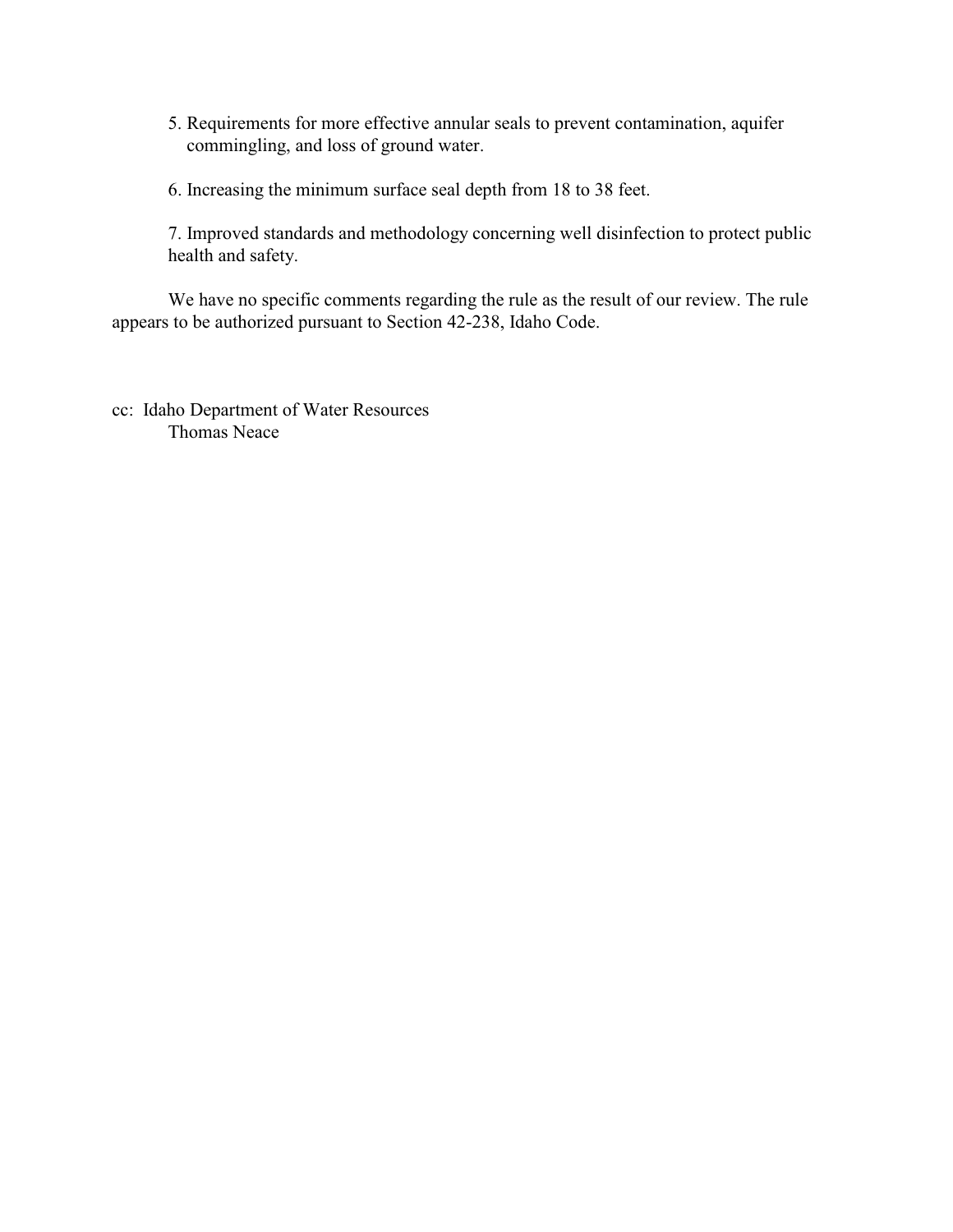### **IDAPA 37 - DEPARTMENT OF WATER RESOURCES**

### **37.03.09 - WELL CONSTRUCTION STANDARDS RULES**

### **DOCKET NO. 37-0309-0601**

### **NOTICE OF RULEMAKING - PROPOSED RULE**

**AUTHORITY:** In compliance with Section 67-5221(1), Idaho Code, notice is hereby given that this agency has initiated proposed rulemaking procedures. The action is authorized pursuant to Section(s) 42-238(12), Idaho Code.

**PUBLIC HEARING SCHEDULE:** Public hearing(s) concerning this rulemaking will be held as follows:

|                                    | Monday - September 22, 2008 - 9:00 a.m. |
|------------------------------------|-----------------------------------------|
| <b>IDWR WESTERN REGION OFFICE</b>  | <b>IDWR EASTERN REGION OFFICE</b>       |
| 2735 Airport Way                   | 900 N. Skyline Drive, Suite A           |
| Boise, Idaho 83705                 | Idaho Falls, Idaho 83402                |
| <b>IDWR SOUTHERN REGION OFFICE</b> | <b>IDWR NORTHERN REGION OFFICE</b>      |
| 1341 Fillmore St. Suite 200        | 7600 N. Mineral Drive                   |
| Twin Falls, Idaho 83301            | Coeur d'Alene Idaho 83815               |

The hearing site(s) will be accessible to persons with disabilities. Requests for accommodation must be made not later than five (5) days prior to the hearing, to the agency address below.

**DESCRIPTIVE SUMMARY:** The following is a nontechnical explanation of the substance and purpose of the proposed rulemaking:

There have been no substantive changes in the Well Construction Rules since 1988. Updates to the rules are necessary to protect the ground water resources of Idaho from waste and contamination. The Department has used an extensive two-year long negotiated rulemaking process to facilitate the development of the proposed rules.

The Department hosted 16 full day negotiated rulemaking meetings between June 2006 and May 2008. The Department also facilitated numerous conference calls for additional discussion and negotiation on specific elements of the proposed rules. A wide variety of stakeholders have participated in the negotiated rulemaking process including representatives of the Idaho Ground Water Association, independent drillers, pump installers, professional geologists, professional engineers, public water system operators, the Idaho Rural Water Association, the Idaho Department of Environmental Quality, private attorneys and District Health Departments.

The proposed changes to the rules consist of text clarification to meet the intent of the Sections 42-235 and 42- 238, Idaho Code, and to eliminate contradictions within the current rules which have impeded enforcement efforts. Portions of the rules undergoing the greatest revision include: 1) Better and more comprehensive definitions; 2) clarification on the minimum requirements for all wells; 3) increased minimum standards on steel casing wall thicknesses; 4) specific provisions and allowance for the use of thermoplastic pipe (PVC) as casing and/or liner with out having to obtain a waiver for each instance; 5) requirements for more effective annular seals to prevent contamination, aquifer commingling, and loss of ground water; 6) increasing the minimum surface seal depth from 18 to 38 feet, and 7) improved standards and methodology concerning well disinfection, to protect public health and safety.

**FEE SUMMARY:** The following is a specific description of the fee or charge imposed or increased: N//A

**FISCAL IMPACT:** The following is a specific description, if applicable, of any negative fiscal impact on the state general fund greater than ten thousand dollars (\$10,000) during the fiscal year as a result of this rulemaking: N/A

**[NEGOTIATED RULEMAKING:](http://adm.idaho.gov/adminrules/bulletin/bul/06jun.pdf#P.119)** Pursuant to Section 67-5220, Idaho Code, negotiated rulemaking was conducted. The Notice of Intent to Promulgate Rules - Negotiated Rulemaking was published in the June 7, 2006 Idaho Administrative Bulletin, Vol. 06-6, page 119*.*

**Idaho Administrative Bulletin Page 204 September 3, 2008 - Vol. 08-9**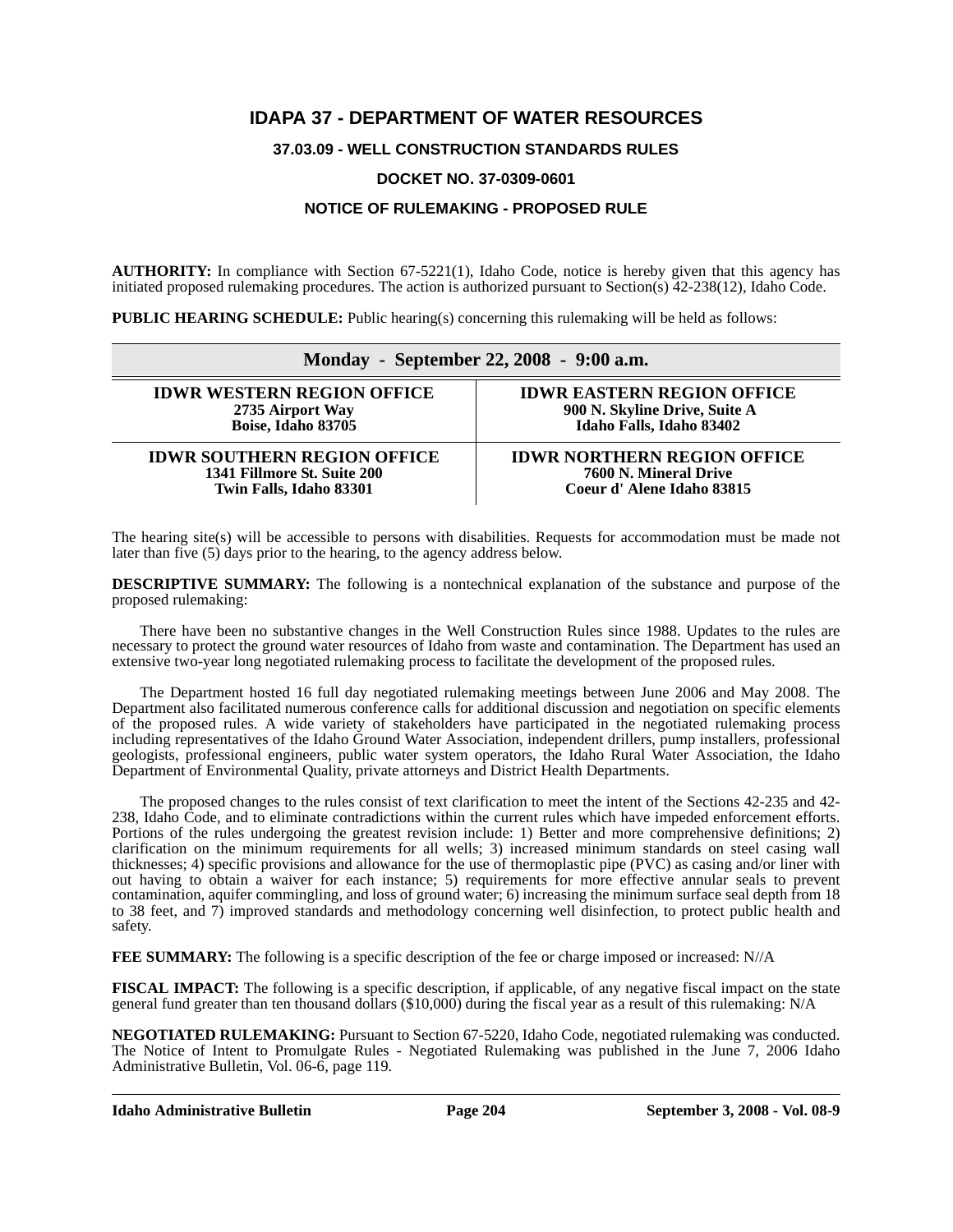**ASSISTANCE ON TECHNICAL QUESTIONS, SUBMISSION OF WRITTEN COMMENTS:** For assistance on technical questions concerning the proposed rule, contact Thomas Neace at 208-287-4935.

Anyone may submit written comments regarding this proposed rulemaking. All written comments must be directed to the undersigned and must be delivered on or before September 24, 2008.

DATED this 22nd day of July, 2008.

Thomas Neace, P.G. Manager Ground Water Protection Section Idaho Department of Water Resources 322 East Front Street P.O. Box 83720, Boise, Idaho 83720 Telephone 208-287-4935 / FAX 208-287-6700

### **THE FOLLOWING IS THE TEXT OF DOCKET NO. 37-0309-0601**

### **000. LEGAL AUTHORITY (RULE 0).**

The Idaho Water Resource Board adopts these <u>administrative</u> rules *under* with the authority provided by Section 42-<br>238(412), Idaho Code. (41.93) 238(412), Idaho Code.

### **001. TITLE AND SCOPE (RULE 1).**

### **01. Title**. These rules are cited as IDAPA 37.03.09, "Well Construction Standards Rules."

*(7-1-93)*( )

**02. Scope**. The Department of Water Resources has statutory responsibility for *administering the appropriation and allotment of the ground water resources of the state and to protect the resource against waste and contamination. The 1987 Idaho Legislature enacted amendments to the existing statutes which requires amendment of the rules of well construction standards* the statewide administration of the rules governing well construction. These rules establish minimum standards for the construction of all new wells and the modification and decommissioning (abandonment) of existing wells. The intent of the rules is to protect the ground water resources of the state against waste and contamination. These rules are applicable to all water wells, monitoring wells, low temperature geothermal wells, injection wells, cathodic protection wells, closed loop heat exchange wells, and other artificial openings and excavations in the ground *which* that are more than eighteen (18) feet in vertical depth below land surface as described in these rules pursuant to Section 42-230 Idaho Code. *Many holes drilled into the ground* Some artificial openings and excavations do not constitute a well. For the purposes of these rules, artificial openings and excavations not defined as wells are described in Subsection 045.03 of these rules. Any time that such an *hole* artificial opening or excavation is constructed, modified, or decommissioned (abandoned) the intent of these rules *shall* must be observed. If waste or contamination is attributable to this type of *hole* artificial opening or excavation, the *hole* artificial opening or excavation *shall* must be modified, or decommissioned (abandoned) as determined by the Director. (7-1-93)( the Director.  $\frac{(7-1-93)}{(1-1)(7-1)}$ 

### **002. WRITTEN INTERPRETATION (RULE 2).**

In accordance with Section 67-5201(19)(b)(iv), Idaho Code, the Idaho Department of Water Resources may draft and implement written statements that pertain to the interpretation of these rules, or to the documentation of compliance with these rules.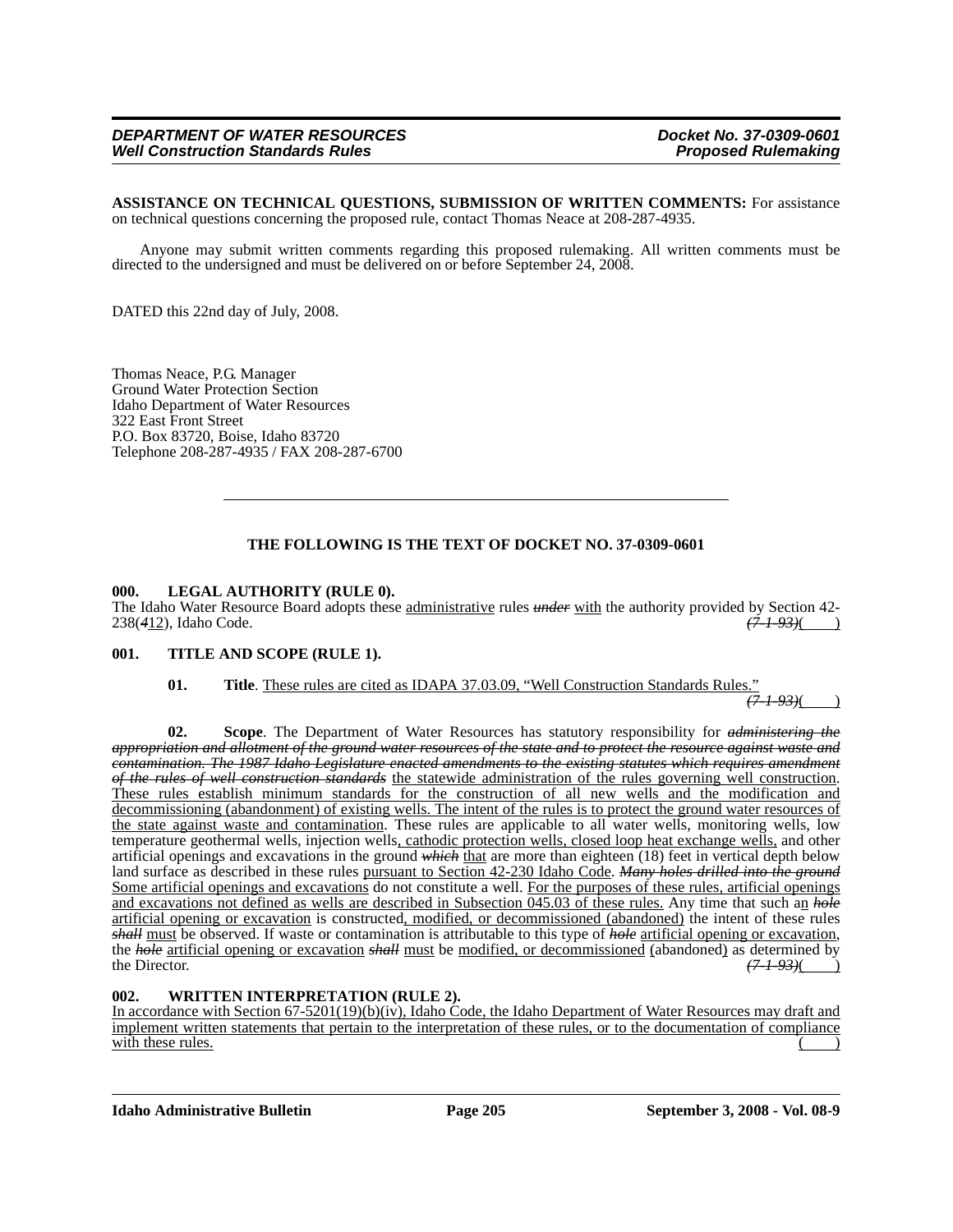### **003. ADMINISTRATIVE APPEALS (RULE 3).**

Persons may be entitled to appeal agency actions authorized under these rules pursuant to Section 42-1701A, Idaho Code, and IDAPA 37.01.01, "Rules of Procedure of the Idaho Department of Water Resources"

### **004. INCORPORATION BY REFERENCE (RULE 4).**

No documents have been incorporated by reference into this chapter. ( )

### **005. OFFICE HOURS -- MAILING ADDRESS AND STREET ADDRESS (RULE 5).**

**01. Office Hours**. Office hours are 8 a.m. to 5 p.m. local time, Monday through Friday, except holidays designated by the state of Idaho.

**02. Mailing Address**. The mailing address for the state office is: Idaho Department of Water Resources, P.0. Box 83720, Boise, Idaho 83720-0098.

**03. Street Address**. The street addresses for the state office of the Department of Water Resources, the reg[ional offices in Idaho Falls, Coeur d'Alene, Twin Falls, and Boise, and the satellite offices in Salmon, and Soda](http://www.idwr.idaho.gov) [Springs may be obtained by calling the state office at \(208\) 287-4800, or by visiting the Department's website at](http://www.idwr.idaho.gov) http://www.idwr.idaho.gov. ()

### **006. PUBLIC RECORDS ACT COMPLIANCE (RULE 6).**

Records maintained by the Department of Water Resources are subject to the provisions of the Idaho Public Records Act, Title 9, Chapter 3, Sections 9-337 through 9-349, Idaho Code.

### **00***4***7. -- 009. (RESERVED).**

**010. DEFINITIONS (RULE 10).**

Unless the context otherwise requires, the following definitions  $\frac{\text{govern}}{\text{gopl}}$  to these rules.  $\left(\frac{7-1-93}{2}\right)$ 

*27***01. Approved Seal or Seal Material**. *The impermeable material, such as cement grout, bentonite grout, or puddling clay, placed in the annular space between the borehole wall and the permanent casing, to prevent the downhole movement of water or the vertical movement and mixing of artesian waters. Seals may not be installed dry unless in granular form and above the water table.* Seal material must consist of bentonite chips, pellets, or granules, bentonite grout, neat cement, or neat cement grout as defined by these rules. No other materials may be used<br>unless specifically authorized by the Director  $(7 + 93)($ unless specifically authorized by the Director *(7-1-93)*( )

*01. Abandoned Well. Any well which has been filled or plugged so that it is rendered unproductive and will prevent contamination of the ground water. A properly abandoned well will not produce water nor serve as a channel for movement of water from the well or between water-bearing zones.* 

**Annular Space**. The space, measured as one-half (1/2) the difference in diameter between two (2) concentric cylindrical objects, one of which surrounds the other, such as the space between the walls of a drilled hole (*well* borehole) and a casing or the space between *a temporary surface casing and a permanent* two (2) strings of casing.  $\frac{(71-93)(1)}{2}$ 

**03.** Aquifer. Any geologic formation(s) that will yield water to a well in sufficient quantities to make the production of water from  $\frac{h}{k}$  the formation feasible for beneficial use.  $(7.1-93)$ 

**04.** Area of Drilling Concern. An area designated by the Director in which drillers must comply with additional standards to prevent waste or contamination of ground or surface water due to such factors as aquifer pressure, vertical depth of the aquifer, warm or hot ground water, or contaminated ground or surface waters, in accordance with Section 42-238(7), Idaho Code. accordance with Section 42-238(7), Idaho Code.

**05.** Artesian Water. Any water that is confined in an aquifer under pressure so that the water will rise in the well casing or drilled hole above the elevation where it was first encountered. This term includes water of flowing and non-flowing wells and water under pressure in wells that do not flow.  $(71.93)($ flowing and non-flowing wells-and water under pressure in wells that do not flow.

**Idaho Administrative Bulletin Page 206 September 3, 2008 - Vol. 08-9**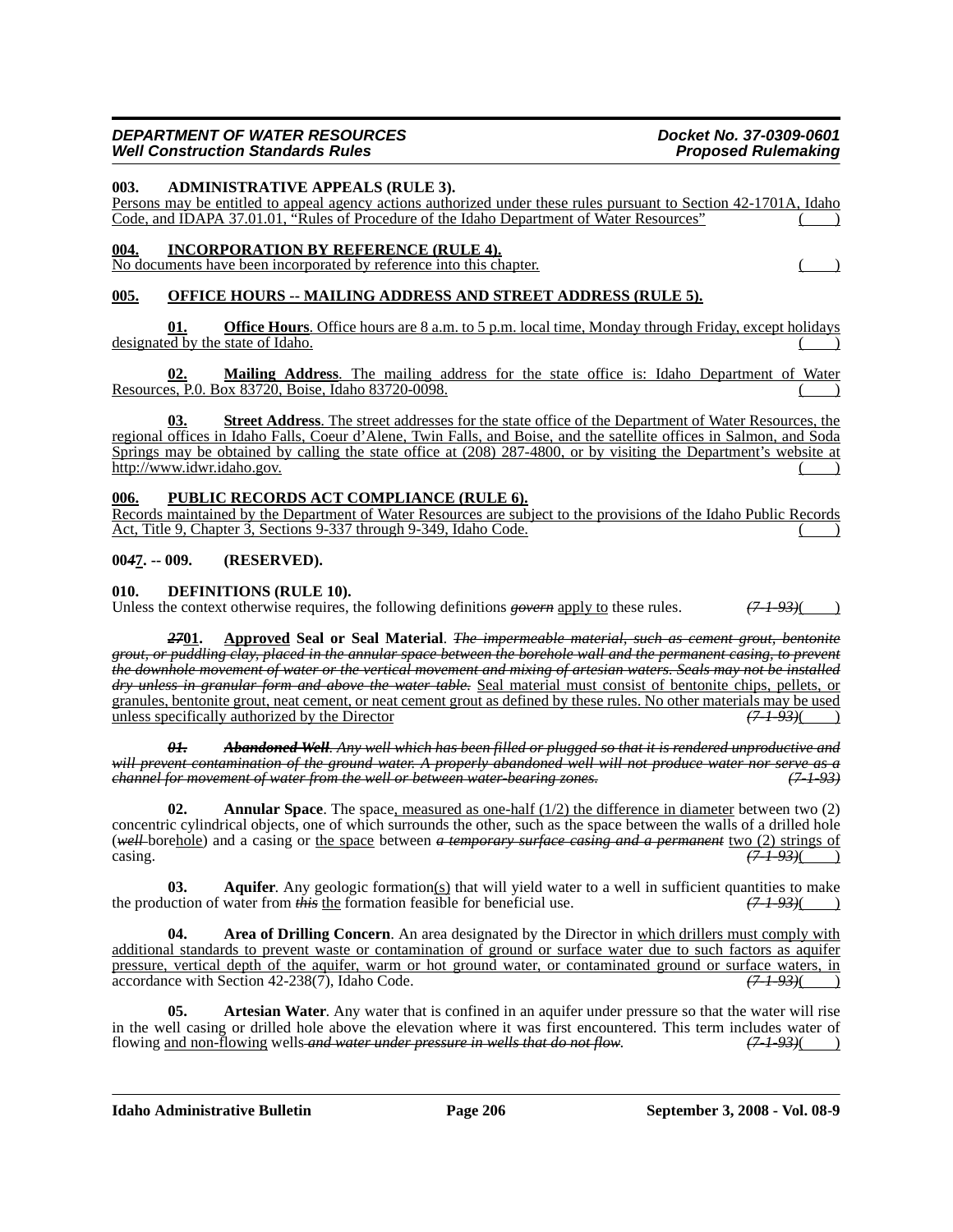**06. Artificial** *Gravel* **Filter Pack**. *The placement of* Clean, rounded, smooth, uniform, sand or gravel *or other permeable material* placed in the annular space around a perforated well casing or well screen. A *gravel* filter pack is frequently used to prevent the movement of finer material into the well casing and to increase *the ability of the* well *to yield water* efficiency.

**Bentonite**. A commercially processed and packaged, low permeability, sodium montmorillonite clay certified by the National Sanitation Foundation (NSF) for use in well construction, sealing, plugging, and decommissioning (abandonment). All bentonite products used in the construction or decommissioning (abandoning) of wells must have a permeability rating not greater than  $10^{-7}$  (ten to the minus seven) cm/sec.

**a.** Chips. Bentonite composed of pieces ranging in size from one-quarter (1/4)-inch to one (1) inch on their greatest dimension.

**b.** Granules (also Granular). Bentonite composed of pieces ranging in size from one thirty-seconds (1/ 32) inch (#20 standard mesh) to seven thirty-seconds (7/32) inch (#3 standard mesh) on their greatest dimension.  $($   $)$ 

**c.** Bentonite Grout. A mixture of bentonite specifically manufactured for use as a well sealing or plugging material and potable water to produce a grout with an active solids content not less than twenty-five percent  $(25\%)$  by weight e.g., (twenty-five percent (25%) solids content by weight = fifty (50) pounds bentonite per eighteen  $(18)$  gallons of water).

Pellets. Bentonite manufactured for a specific purpose and composed of uniform sized, one-quarter  $(1/4)$  inch, three-eighths  $(3/8)$  inch, or one-half  $(1/2)$  inch pieces on their greatest dimension.

**078.** Board. The Idaho Water Resource Board. (7-1-93)

**0***8***9. Bore Diameter**. The diameter of the hole in the formation made by the drill bit or reamer. (7-1-93)

**10. Borehole (also Well Bore)**. The subsurface hole created during the drilling process.

*09***11. Bottom Hole Temperature of an Existing or Proposed Well**. The temperature of the ground water encountered in the bottom of a well <u>or borehole</u>.  $(7-1-93)$  ()

**1***0***2. Casing**. The permanent conduit installed in a well to provide physical stabilization, prevent caving or collapse of the borehole, maintain the well opening and *to prevent waste and contamination of the ground water as required by these standards, or as otherwise used in the construction of a well* serve as a solid inner barrier to allow for the installation of an annular seal. *It* Casing does not include temporary surface casing, well screens, *or* liners, used in the construction of a well or perforated casing as otherwise defined by these rules.  $(7-1$ *used in the construction of a well* or perforated casing as otherwise defined by these rules.

**1***1***3. Cathodic Protection Well**. Any artificial excavation in excess of eighteen (18) feet in vertical depth constructed for the purpose of protecting certain metallic equipment in contact with the ground. Commonly referred to as cathodic protection. (7-1-93)

*12. Cement Grout. A mixture of water and cement in the ratio of not more than six (6) gallons of water to a ninety-four (94) pound sack of portland cement which is fluid enough to be pumped through a small-diameter pipe. To obtain a better flowing mixture, three (3) to five (5) pounds of bentonite may be added per sack of cement and the water increased to not more than six and one-half (6.5) gallons per sack of cement. Other cement grout or neat cement mixes may be used. These mixes shall be mixed and installed in accordance with the American Petroleum Institute Standards - API Class A through H. As found in API RP10B "Recommended Practice for Testing Oil Well Cements and Cement Additives," current edition or other approved standards.* 

**14. Closed Loop Heat Exchange Well**. A ground source thermal exchange well constructed for the purpose of installing any underground system through which fluids are circulated but remain isolated from direct contact with the subsurface or ground water.

**1***3***5. Conductor Pipe**. The first and largest diameter string of permanent casing to be installed in a low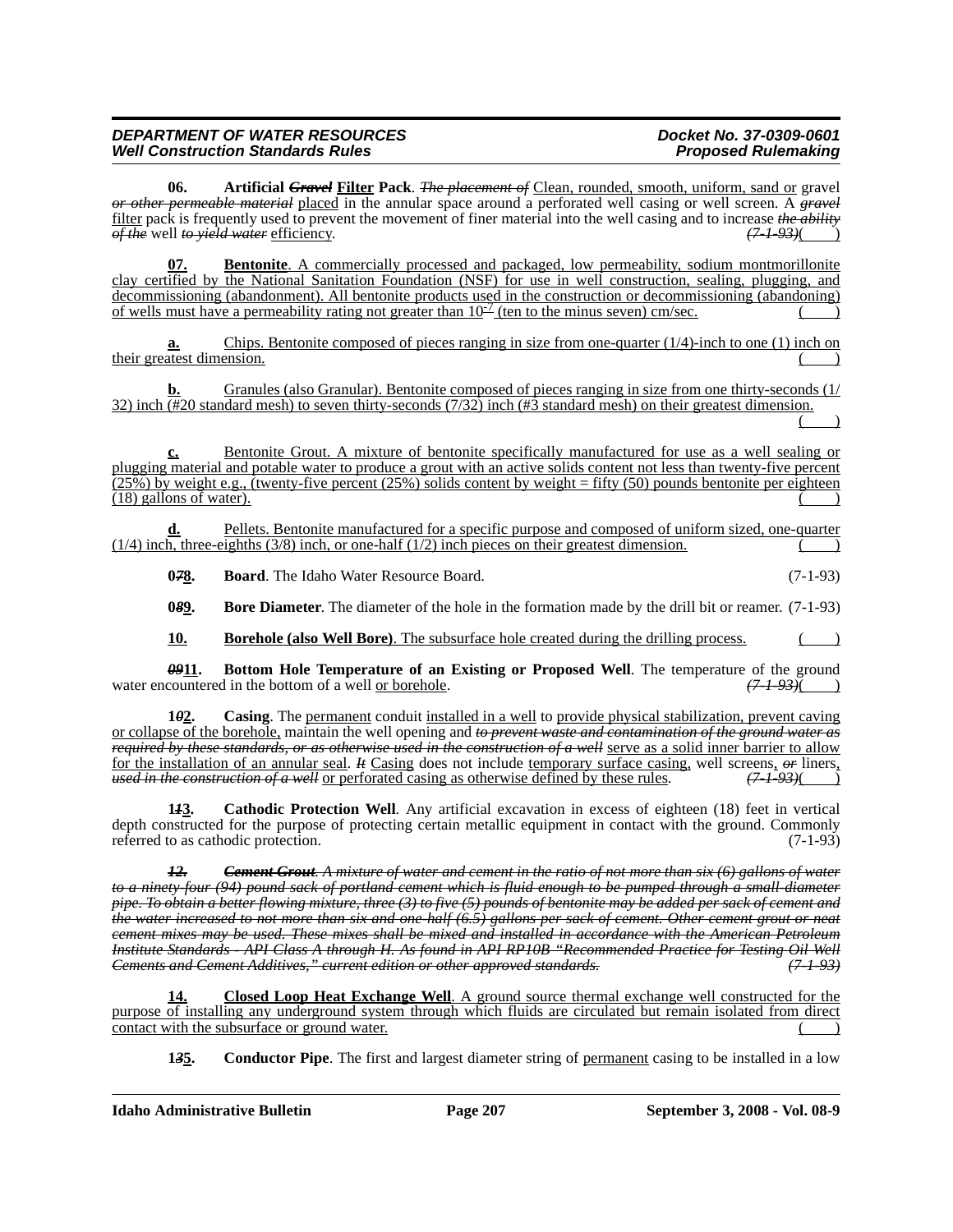temperature geothermal resource well. *This casing extends from land surface to a depth great enough to keep surface*<br>
waters from entering and loose earth from falling in the hole prior to setting surface casing. (7.1.93) *waters from entering and loose earth from falling in the hole prior to setting surface casing. (7-1-93)*( )

**16. Confining Layer**. A subsurface zone of low-permeability earth material that naturally acts to restrict or retard the movement of water or contaminants from one zone to another. The term does not include topsoil.  $\begin{pmatrix} 1 & 1 \\ 1 & 1 \end{pmatrix}$ 

**1***4***7. Consolidated Formations**. Naturally-occurring geologic formations that have been lithified (turned to stone) such as sandstone and limestone, or igneous rocks such as basalt and rhyolite, and metamorphic rocks such as gneiss and slate. *The term is sometimes used interchangeably with the word "bedrock" and includes rocks such as basalt, rhyolite, sandstone, limestone and shale. Commonly, these formations will stand at the edges of a bore hole without caving.* (7-1-93)

**18. Contaminant**. Any physical, chemical, ion, radionuclide, synthetic organic compound, microorganism, waste, or other substance that does not occur naturally in ground water or that naturally occurs at a lower concentration.

**1***5***9. Contamination**. The introduction into the natural ground water of any physical, chemical, biological or radioactive material that may: (7-1-93)

**a.** Cause a violation of *State Drinking* Idaho Ground Water Quality Standards; or  $(7-1-93)($ 

**b.** Adversely affect the health of the public; or (7-1-93)

**c.** Adversely affect a designated *and protected* or beneficial use of the State's ground water. Contamination includes the introduction of heated *water* or cooled water into the *ground water if the alteration of* subsurface that will alter the ground water temperature and render*s* the local ground water less suitable for beneficial use, or <u>the introduction of any contaminant that may cause a violation of IDAPA 58.01.11, "Ground Water Quality Rule."</u>  $(71.93)($ Rule." *(7-1-93)*( )

**20. Decommissioned (Abandoned) Well**. Any well that has been permanently removed from service and filled or plugged in accordance with these rules so as to meet the intent of these rules. A properly decommissioned well will not::

**a.** Produce or accept fluids;

**b.** Serve as a conduit for the movement of contaminants inside or outside the well casing; or

**c.** Allow the movement of surface or ground water into unsaturated zones, into another aquifer, or between aquifers.

**21. Decontamination**. The process of cleaning equipment intended for use in a well in order to prevent the introduction of contaminants into the subsurface and contamination of natural ground water. ( )

**1622. Department**. The Idaho Department of Water Resources. (7-1-93)

**23. Dewatering Well**. A well constructed for the purpose of improving slope stability, drying up borrow pits, or intercepting seepage that would otherwise enter an excavation.

*17***24. Director**. The Director of the Idaho Department of Water Resources or his duly authorized representatives. (7-1-93)

**25. Disinfection**. The introduction of chlorine or other agent or process approved by the Director in sufficient concentration and for the time required to inactivate or kill fecal and Coliform bacteria, indicator organisms, and other potentially harmful pathogens.

**26. Draw Down**. The difference in vertical distance between the static water level and the pumping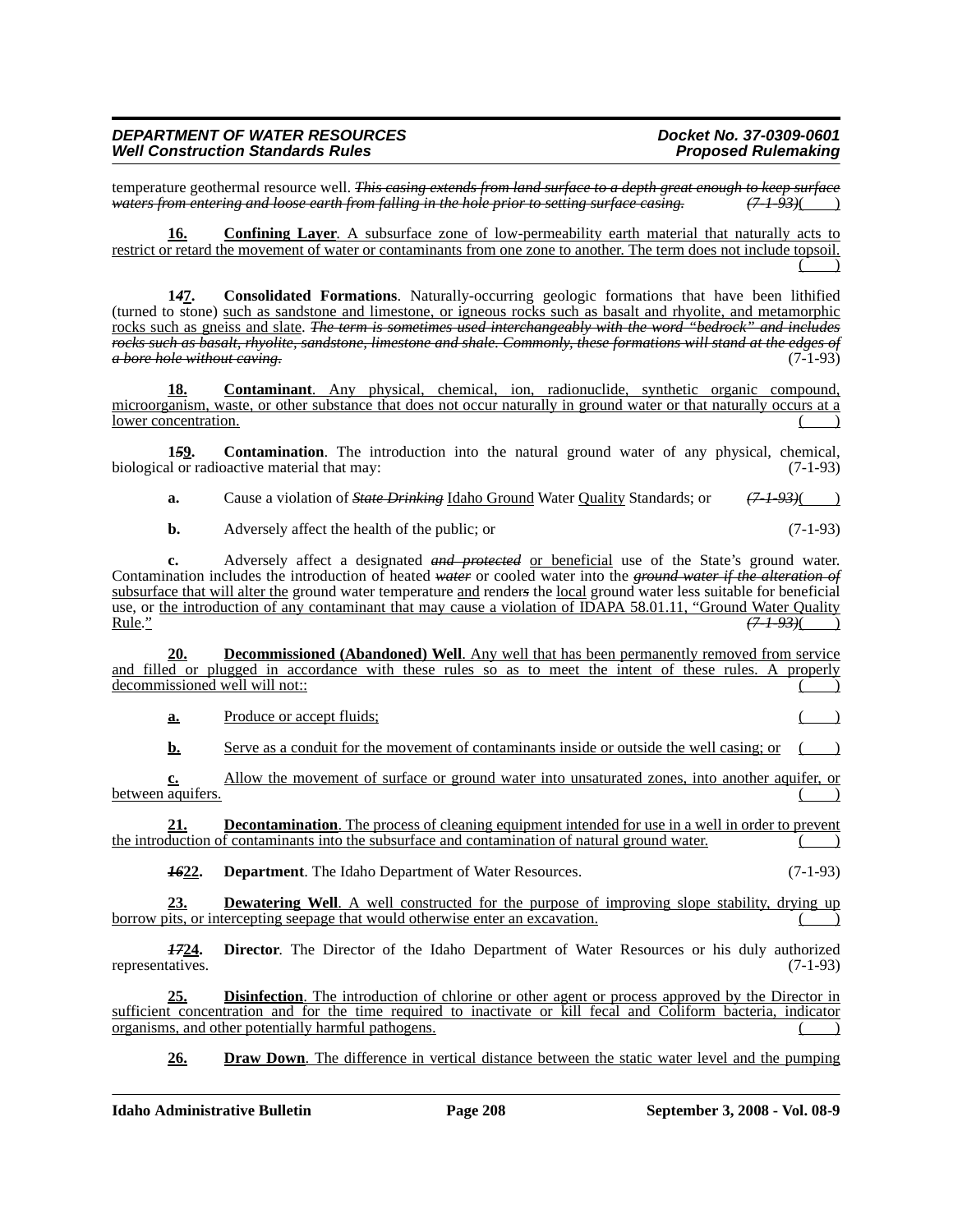$\mu$  water level. **27. Drive Point (also known as a Sand Point)**. A conduit pipe or casing through which ground water of any temperature is sought or encountered created by joining a "drive point unit" to a length of pipe and driving the assembly into the ground. **28. Exploratory Well**. A well drilled for the purpose of discovering or locating new resources in unproven areas. They are used to extract geological, hydrological, or geophysical information about an area. **29. Global Positioning System (GPS)**. A global navigational receiver unit and satellite system used to triangulate a geographic position. **30. Hydraulic Conductivity**. A measurement of permeability. ( ) *18***31. Hydraulic Fracturing**. A process whereby water or other fluid is pumped under high pressure into a well to <u>further</u> fracture *and clean-out* the reservoir rock <u>or aquifer</u> surrounding the production zone of a well *bore thus increasing the flow into the* to increase well yield. (7.1.93)( *thus increasing the flow into the to increase well yield. 19***32. Injection Well**. Any excavation or artificial opening into the ground which meets the following three (3) criteria:  $(7-1-93)$ **a.** It is a bored, drilled or dug hole, or is a driven mine shaft or driven well point; and (7-1-93) **b.** It is deeper than its largest straight-line surface dimension; and  $(7-1-93)$ **c.** It is used for or intended to be used for subsurface placement of fluids. (7-1-93) *20***33. Intermediate String or Casing**. The casing installed and sealed below the surface casing within a low temperature geothermal resource well to *seal out brackish* isolate undesirable water, *caving* or zones, *etc.,* below the bottom of the surface casing. Such strings may either be lapped into the surface casing or extend to land surface. *(7-1-93)*( ) **34. Liner**. ( ) **a.** A conduit pipe that can be removed from the borehole or well that is used to serve as access and protective housing for pumping equipment and provide a pathway for the upward flow of water within the well.  $($   $)$ **b.** Liner does not include casing required to prevent caving or collapse, or both, of the borehole or  $s$ erve as a solid inner barrier to allow for the installation of an annular seal. *21***35. Mineralized Water**. Any naturally-occurring ground water that has an unusually high amount of chemical constituents dissolved within the water. Water with *above* five thousand (5000) *ppm* mg/L or greater total dissolved solids is considered mineralized. dissolved solids is considered mineralized. *(7-1-93)*( ) *22***36. Modify**. *A change in the construction of an existing well which deepens the well, increases the dimensions of the well or which causes or may cause the well to not meet the minimum well construction standards as determined by the Director.* To deepen a well, increase or decrease the diameter of the casing or the well bore, install a liner, place a screen, perforate existing casing or liner, alter the seal between the casing and well bore, or alter the well to not meet well construction standards.  $(7193)($ well to not meet well construction standards. *2***37. Monitoring Well**. Any well more than eighteen (18) feet in vertical depth constructed to evaluate, observe or determine the quality, quantity, temperature, pressure or other characteristics of the ground water or aquifer. (7-1-93) **38. Neat Cement**. A mixture of water and cement in the ratio of not more than six (6) gallons of water to ninety-four (94) pounds of Portland cement (neat cement). Other cement grout mixes may be used if specifically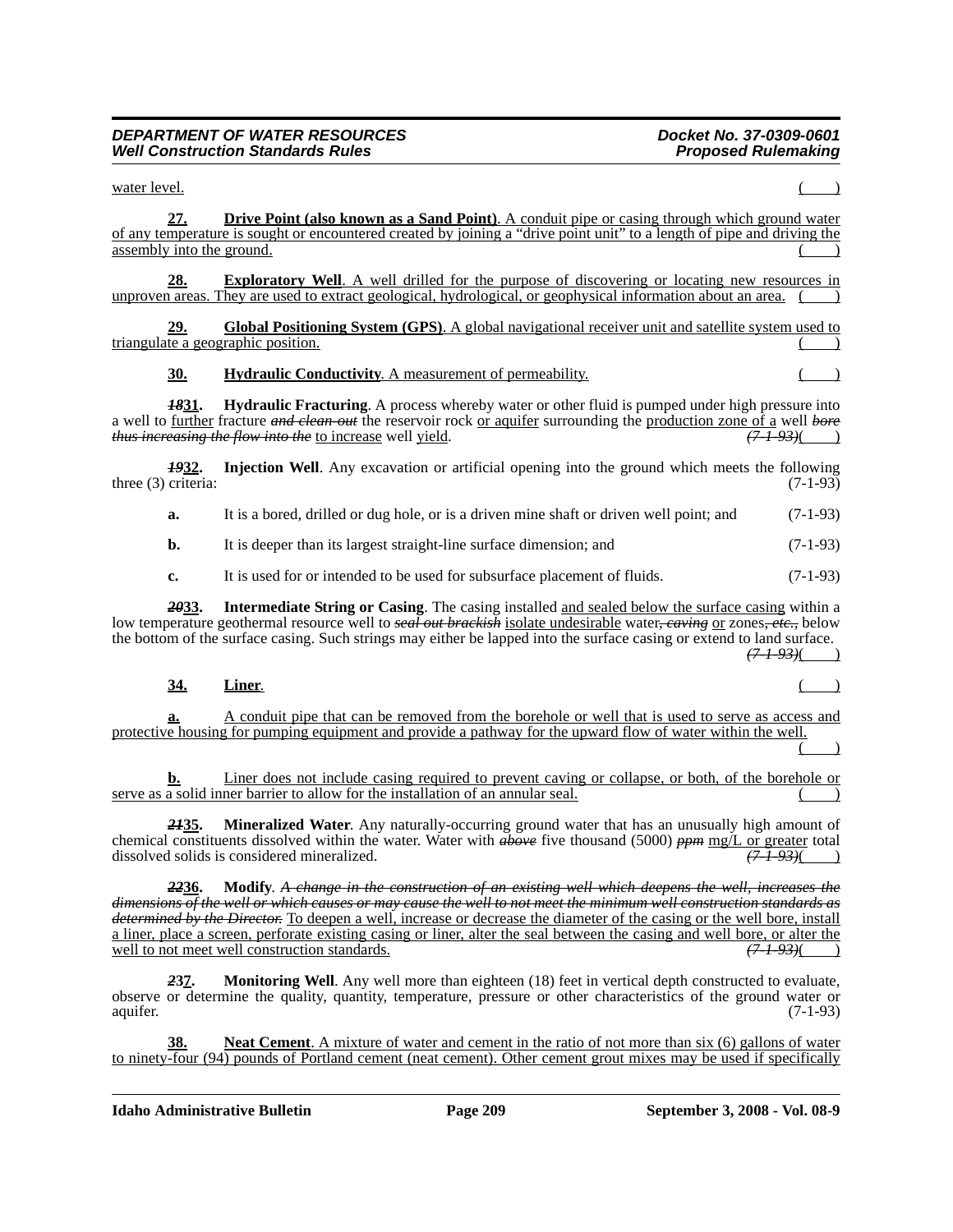approved by the Director.

**Neat Cement Grout**. Up to five percent (5%) bentonite by dry weight may be added per sack of cement (neat cement grout) and the water increased to not more than six and one-half (6.5) gallons per sack of cement. Other neat cement mixes may be used if specifically approved by the Director. These grouts must be mixed and installed in accordance with the American Petroleum Institute Standards - API Class A through H. As found in API RP10B, "Recommended Practice for Testing Oil Well Cements and Cement Additives," current edition or other approved standards.

**40. Oxidized Sediments**. Sediments, characterized by distinct coloration, typically shades of brown, red, or tan, caused by the alteration of certain minerals in an environment with a relative abundance of oxygen.  $($   $)$ 

**Perforated Well Casing.** Well casing that has been modified by the addition of openings created by drilling, torch cutting, saw cutting, mechanical down-hole perforator, or other method. ( )

*2***42. Pitless Adaptor or Pitless Unit**. An assembly of parts designed for attachment to a well casing which allows buried *pump discharge* pipe to convey water from the well or pump and allows access to the interior of the well casing for installation or removal of the pump or pump appurtenances, while maintaining a water tight connection through the well casing and preventing contaminants from entering the well.  $\overline{(7+93)}$ connection through the well casing and preventing contaminants from entering the well.

**43. Potable Water**. Water of adequate quality for human consumption.

**44. Pressure Grouting (Grouting)**. The process of pumping and placing an approved grout mixture into the required annular space, by positive displacement from bottom to top using a tremie pipe, Halliburton method, float shoe, or other method approved by the Director.

**245.** Production *String* Casing. The casing or tubing through which a low temperature geothermal is produced. This string extends from the producing zone to land surface.  $(7 + 93)($ resource is produced. This string extends from the producing zone to land surface.

*26. Puddling Clay. A mixture of bentonite, other expansive clays, fine-grained material and water, in a ratio of not less than seven (7) pounds of bentonite or expansive clay per gallon of water. Puddling clay must be composed of not less than fifty (50%) percent expansive clay with the maximum size of the remaining portion not exceeding that of coarse sand. (7-1-93)*

*27. Seal or Seal Material. The impermeable material, such as cement grout, bentonite grout, or puddling clay, placed in the annular space between the borehole wall and the permanent casing, to prevent the downhole movement of water or the vertical movement and mixing of artesian waters. Seals may not be installed dry unless in granular form and above the water table.* 

**46. Public Water System**. A system for the provision to the public of water for human consumption through pipes or, after August 5, 1998, other constructed conveyances, if such system has at least fifteen (15) service connections, regardless of the number of water sources or configuration of the distribution system, or regularly serves an average of at least twenty-five (25) individuals daily at least sixty (60) days out of the year. Such term includes:  $($   $)$ 

a. Any collection, treatment, storage, and distribution facilities under the control of the operator of such system and used primarily in connection with such system; and

b. Any collection or pretreatment storage facilities not under such control that are used primarily in connection with such system.

c. Such term does not include any "special irrigation district."

d. A public water system is either a "community water system" or a "non-community water system.  $($  )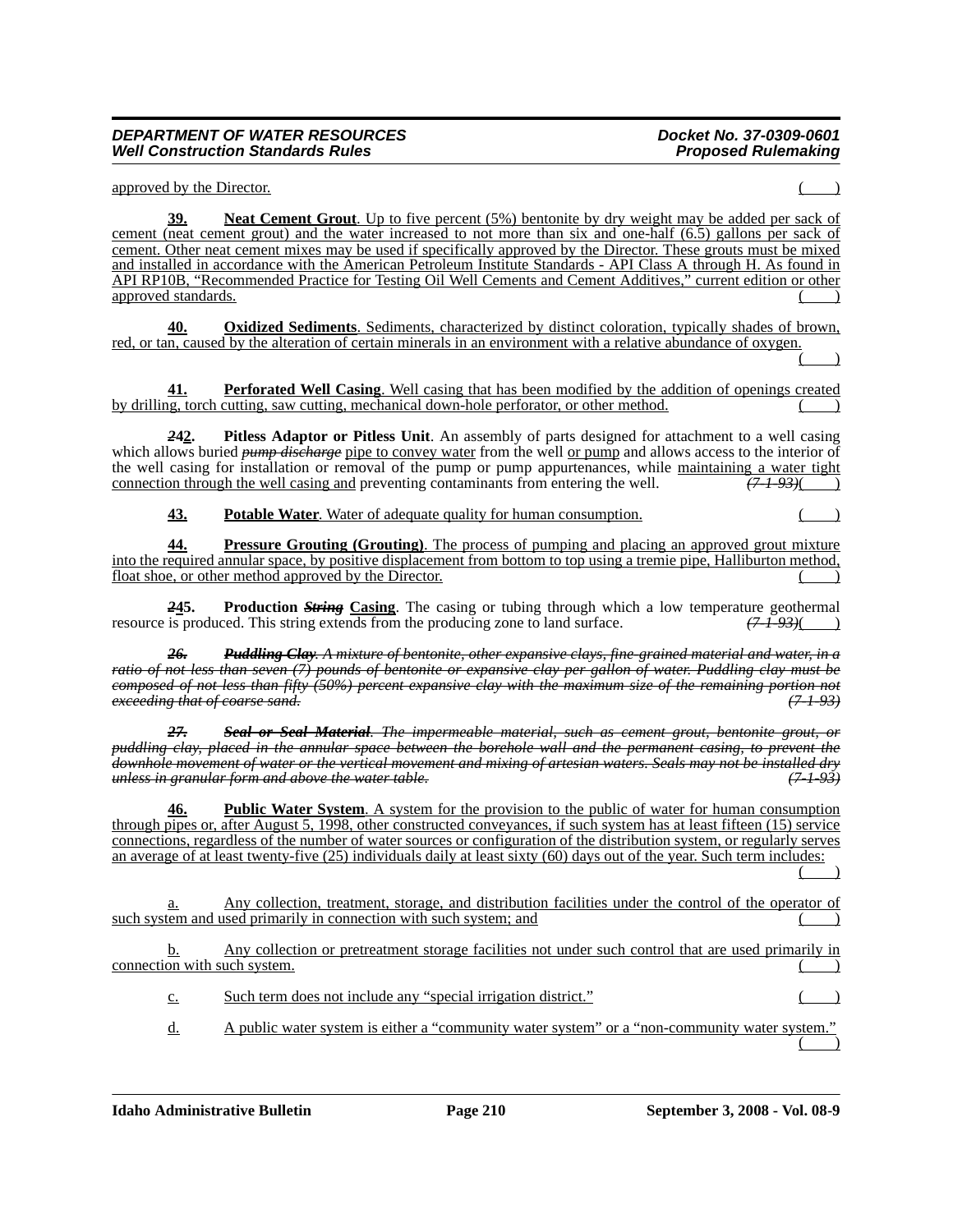**47. Reduced Sediments**. Sediments, characterized by distinct coloration, typically shades of blue, black, gray, or green, caused by the alteration of certain minerals in an oxygen poor environment.

**48. Remediation Well**. A well used to inject or withdraw fluids, vapor, or other solutions approved by the Director for the purposes of remediating, enhancing quality, or controlling potential or known contamination. Remediation wells include those used for air sparging, vapor extraction, or injection of chemicals for remediation or in-situ treatment of contaminated sites.

**49. Sand**. Any sediment particle retained on a U.S. standard sieve #200 (Seventy-five hundreths  $(0.075)$  mm to two  $(2)$  mm).

**50. Screen (Well Screen)**. A commercially produced structural tubular retainer with standard sized openings to facilitate production of sand free water.

**51 Seal or Sealing**. The placement of approved seal material in the required annular space between a borehole and casing, between casing strings, or as otherwise required to create a low permeability barrier and prevent movement or exchange of fluids. Seals are required in the construction of new wells, repair of existing wells, and in the decommissioning (abandonment) of wells. Seals are essential to the prevention of waste and contamination of ground water. (a)

**52. Start Card**. An expedited drilling permit process for the construction of cold water, single-family residential wells.

**53. Static Water Level**. The height at which water will rise in a well under non-pumping conditions.  $($   $)$ 

*28***54. Surface Casing**. The first string of casing in a low temperature geothermal resource well which is *run* set and sealed after the conductor pipe to anchor blow out prevention equipment and to <u>case and</u> seal out all existing cold ground water zones. existing cold ground water zones.

**55. Temporary Surface Casing**. Steel pipe used to support the borehole within unstable or unconsolidated formations during construction of a well that will be removed following the installation of the permanent well casing and prior to or during placement of an annular seal.

**56. Thermoplastic/PVC Casing**. Plastic piping material meeting the requirements of ASTM F 480 and specifically designed for use as well casing.

**57. Transmissivity**. The capacity of an aquifer to transmit water through its entire saturated thickness.  $($   $)$ 

**58. Tremie Pipe**. A small-diameter pipe used to convey grout, dry bentonite products, or filter pack materials into the annular space, borehole, or well from the bottom to the top of a borehole or well.

**59. Unconfined Aquifer**. An aquifer in which the water table is in contact with and influenced by atmospheric pressure through pore spaces in the overlying formation(s).

*29***60. Unconsolidated Formation**. A naturally-occurring earth formation that has not been lithified. Alluvium, soil, sand, gravel, clay, and overburden are some of the terms used to describe this type of formation. (7-1-93)

**61. Unstable Unit**. Unconsolidated formations, and those portions of consolidated formations, that are not sufficiently hard or durable enough to sustain an open borehole without caving or producing obstructions without the aid of fluid hydraulics or other means of chemical or physical stabilization.

**62. Unusable Well**. Any well that can not be used for its intended purpose or other beneficial use authorized by law.

**Idaho Administrative Bulletin Page 211 September 3, 2008 - Vol. 08-9**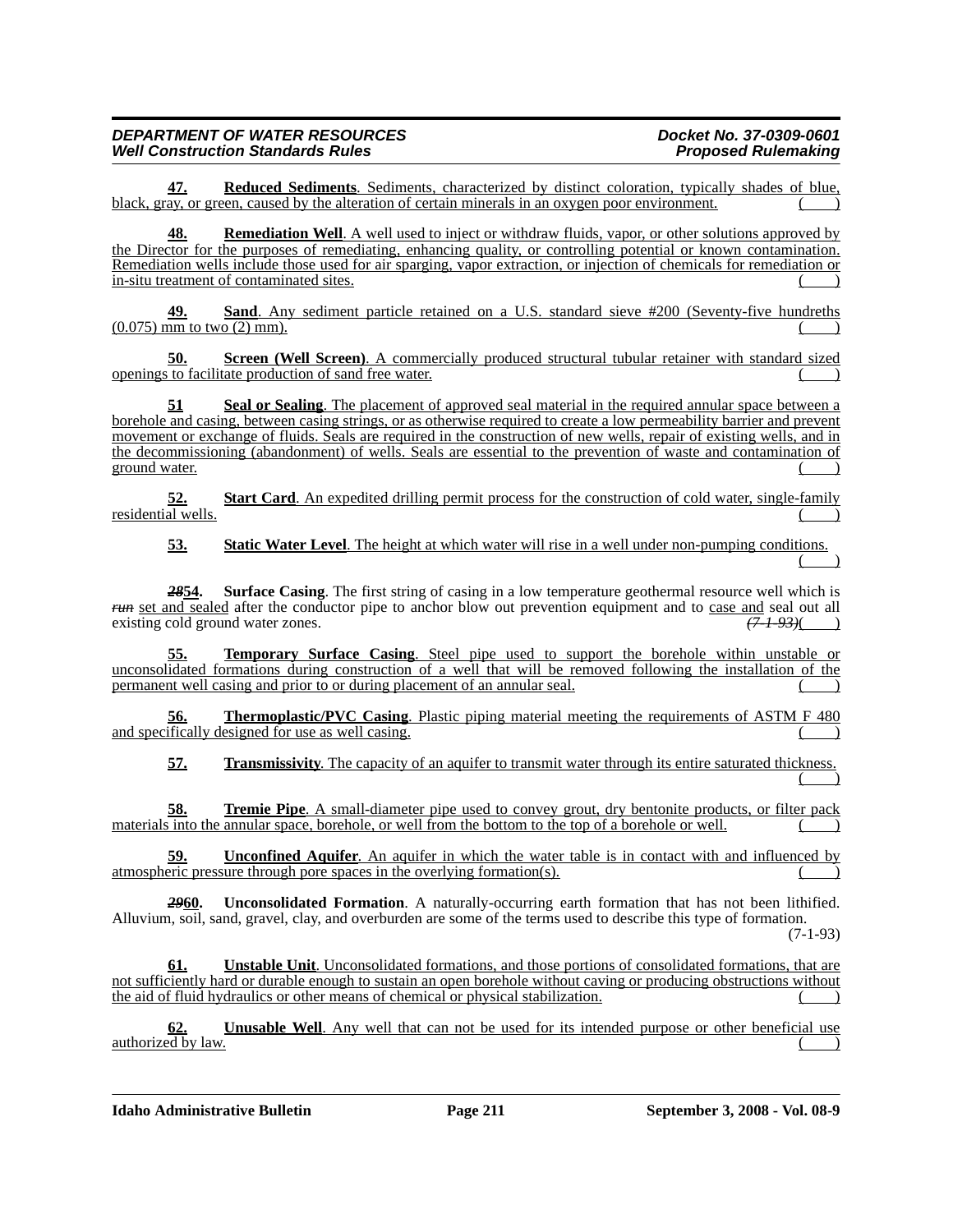**63. Waiver**. Approval in writing by the Director of a written request from the well driller and the well owner proposing specific variance from the minimum well construction standards.

**64. Waste**. The loss, transfer, or subsurface exchange of a ground water resource, thermal characteristic, or natural artesian pressure from any aquifer caused by improper construction, misuse, or failure to properly maintain a well. Waste includes:

**a.** The flow of water from an aquifer into an unsaturated subsurface zone;

**b.** The transfer or mixing, or both, of waters from one aquifer to another (aquifer commingling); or  $($  )

**c.** The release of ground water to the land surface whenever such release does not comply with an authorized beneficial use. ( )

**65. Water Table**. The height at which water will rise in a well; also the upper surface of the zone of saturation in an unconfined aquifer. This level will change over time due to changes in water supply and aquifer  $\frac{1}{2}$  impacts.

### *30***66. Well**. ( )

a. An artificial excavation or opening in the ground more than eighteen (18) feet in vertical depth below land surface by which ground water of any temperature is sought or obtained. The depth of a well is determined by measuring the maximum vertical distance between the land surface and the deepest portion of the well. Any water encountered in the well is considered to be obtained for the purpose of these rules; or *Well also means any injection well more than eighteen (18) feet in vertical depth below land surface and any test well, monitoring well, cathodic protection well, observation well or exploratory well more than eighteen (18) feet in vertical depth below land surface that is constructed to evaluate the ground water resource or to evaluate contamination of the resource*

| b. | Any waste disposal and injection well, as defined in Section 42-3902, Idaho Code. |  |
|----|-----------------------------------------------------------------------------------|--|
| c. | Well does not mean:                                                               |  |
|    | A hole drilled for mineral exploration; or                                        |  |
|    |                                                                                   |  |

ii. Holes drilled for oil and gas exploration *(for* which are *permit has been issued pursuant to* subject to the requirements of Section 47-320, Idaho Code*)*; *for dam or building foundation dewatering, for foundation geotechnical evaluations, for the installation of standpipes or piezometers installed near dams, buildings or other construction sites for the sole purpose of measuring uplift forces caused by water* or  $($ 

iii. Holes drilled for the purpose of collecting soil samples above the water table. *(7-1-93)*( )

**67. Well Development**. The act of bailing, jetting, pumping, or surging water in a well to remove drilling fluids, fines, and suspended materials from within a completed well and production zone in order to establish the optimal hydraulic connection between the well and the aquifer.

*31***68. Well Driller or Driller**. *Any person who excavates or opens a well or wells for compensation or otherwise upon any land of the well driller or upon other land. Well driller does not include those persons who construct a well on their own property for their own use without the aid of any power driven mechanical equipment.* Any person who operates drilling equipment, or who controls or supervises the construction of a well, and is licensed under Section 42-238, Idaho Code *(7-1-93)*( )

*32***69. Well Drilling or Drilling**. The act of constructing a new well or *deepening or* modifying or changing the construction of an existing well *by any percussion, rotary, boring, digging, jetting or auguring method*. *(7-1-93)*( )

*33***70. Well Owner**. *The owner of the land on which the well is located unless* Any person, firm,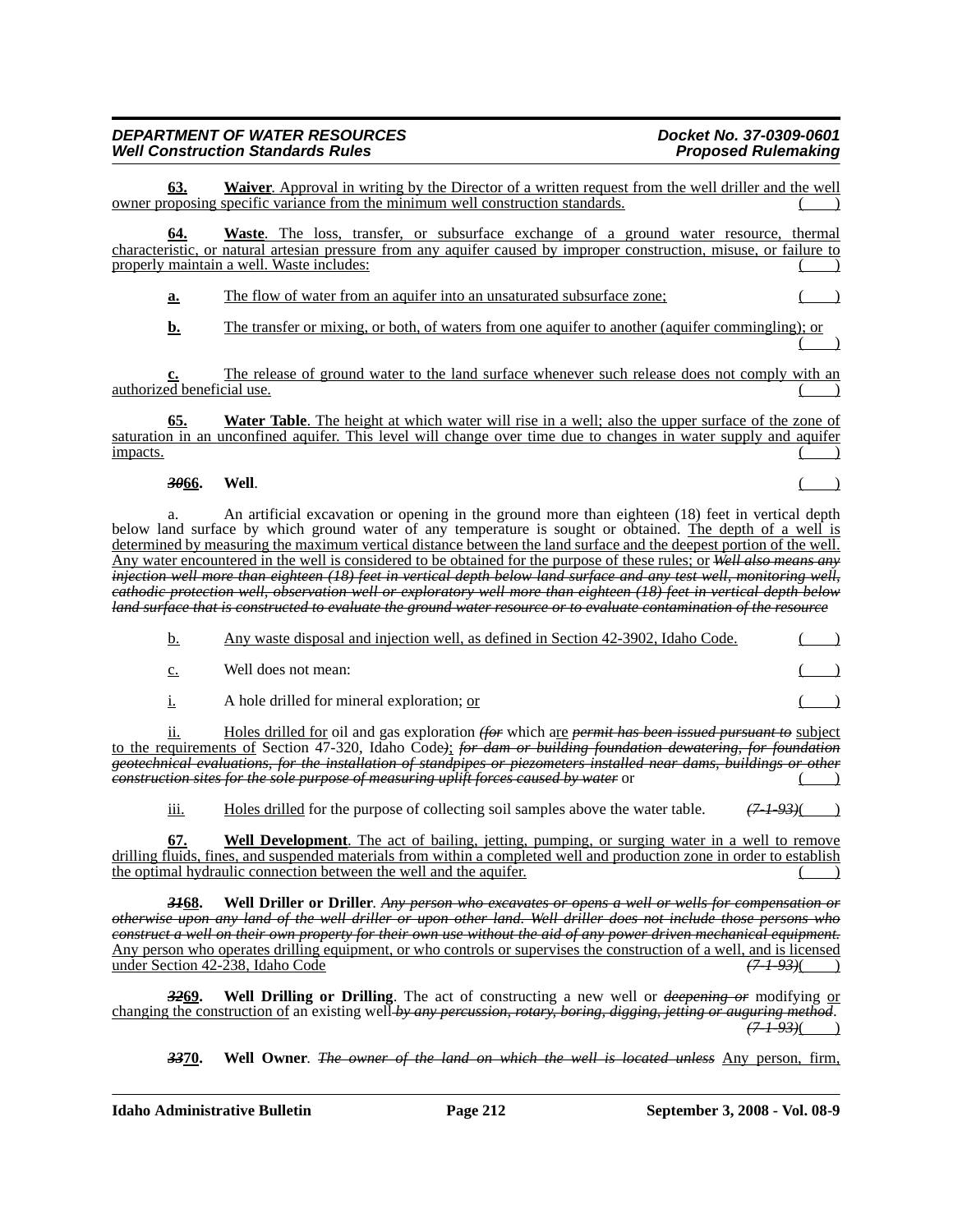partnership, co-partnership, corporation, association, or other entity, or any combination of these, who owns the property on which the well is or will be located or has secured ownership of the well by means of a deed, covenant, contract, easement, or other *documentation acceptable to the director is provided to demonstrate that the well is*<br>
<u>*owned by another*</u> enforceable legal instrument for the purpose of benefiting from the well. (7-1-93)( *owned by another* enforceable legal instrument for the purpose of benefiting from the well.

*34***71. Well Rig (Drill Rig)**. Any power driven percussion, rotary, boring, digging, jetting or auguring machine used in the construction of a well.

### **011. -- 024. (RESERVED).**

### **025. CONSTRUCTION OF COLD WATER WELLS (RULE 25).**

All persons constructing wells must comply with the requirements of Section 42-238, Idaho Code, and IDAPA 37.03.10, "Well Driller Licensing Rules." The standards specified in Rule 25 apply to all wells with a bottom hole temperature of eighty-five (85) degrees Fahrenheit or less. Wells with a bottom hole temperature greater than eightyfive (85) degrees Fahrenheit, but less than two hundred twelve (212) degrees Fahrenheit, must meet the requirements of Rule 30 in addition to meeting the requirements of Rule 25. These standards also apply to any waste disposal and injection well as defined in Section  $42-3902$ , Idaho Code. ( )

**01. General**. The well driller must construct each well as follows: *(7-1-93)*( )

**a.** *All wells shall be constructed* In accordance with these rules and with the conditions of approval of any drilling permit issued pursuant Section 42-235, Idaho Code, and in a manner that will *guard against* prevent waste and contamination of the ground water resources of the state of Idaho. The adopted standards are minimum standards which must be adhered to in the construction of all new wells, and in the modification or decommissioning (abandonment) of existing wells. *The Director shall, when necessary to protect the ground water resource, require that specific wells be constructed in compliance with such additional standards as determined necessary. All wells constructed for domestic water shall, in addition to meeting these standards, meet all of the siting and distance requirements set forth by the appropriate District Health Department and Idaho Department of Environmental Quality rules.* The well driller *and the property owner are* is charged with the responsibility of *taking whatever steps might be necessary in any unique situation to guard against* preventing waste *and* or contamination of the ground water resources during the construction, modification or abandonment of a well. *It will be necessary in some cases to construct wells with significant additional controls beyond the minimum standards to accomplish these goals.* The Director may add conditions of approval to a drilling permit issued pursuant to Rule 45 of these rules to require that a well be constructed, modified, or decommissioned (abandoned) in accordance with additional standards when necessary to protect ground water resources and the public health and safety from existing contamination and waste or contamination during the construction, modification or decommissioning (abandonment) of a well. *(7-1-93)*( )

**b.** *If, in any given unique case, it appears that the ground water resources can be protected against waste and contamination without complying with the minimum well construction standards, a written request for a waiver may be submitted to the Department. If the Director determines that the waiver can be granted, the well can be constructed with some variance from the minimum standards. In order to prevent unnecessary delay the Director may grant a waiver, upon oral request, provided that the oral request is followed by a written request as specified above.* In consideration of the geologic and ground water conditions known to exist or anticipated at the well site.  $\sqrt{(7+93)}$ 

**c.** *The standards specified in Rule 25 apply to all wells with a bottom hole temperature of eighty-five (85) Degrees F or less. These standards also apply to injection wells and monitoring wells except as conditioned by any permits issued by the Department. Injection wells shall also comply with the IDAPA 37.03.03, "Rules for the Construction and Use of Injection Wells.*<sup>35</sup> Such that it is capable of producing, where obtainable, the quantity of water to support the allowed or approved beneficial use of the well, subject to law;  $(7193)($ water to support the allowed or approved beneficial use of the well, subject to law;

**d.** To meet the siting and separation distance requirements in the table in this Subsection (025.01,d.) and the siting and separation distance requirements set forth by the governing district health department and the Idaho Department of Environmental Quality rules IDAPA 58.01.03, "Individual/Subsurface Sewage Disposal Rules," and IDAPA 58.01.08, "Idaho Rules for Public Drinking Water Systems," current at the time of well completion.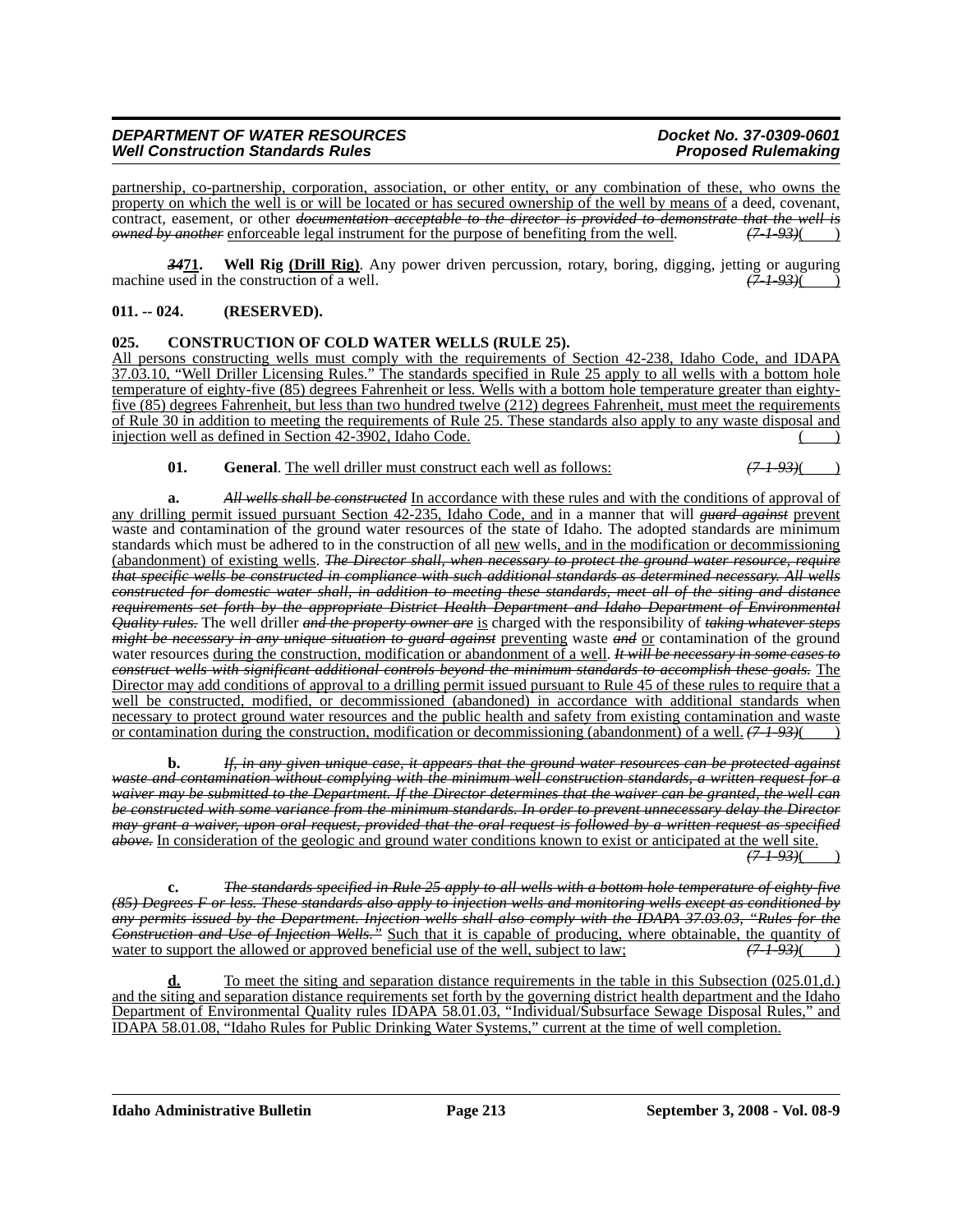| <b>Separation of Well from:</b>                                                                                                                                                   |    | <b>Minimum</b><br><b>Separation</b><br><b>Distance</b><br>(feet) |
|-----------------------------------------------------------------------------------------------------------------------------------------------------------------------------------|----|------------------------------------------------------------------|
| Existing Public Water Supply well, separate ownership                                                                                                                             | Ė. | <u>50</u>                                                        |
| Other existing well, separate ownership                                                                                                                                           |    | 25                                                               |
| Septic drain field                                                                                                                                                                | -  | 100                                                              |
| Septic tank                                                                                                                                                                       | -  | 50                                                               |
| Drainfield of system with more than 2,500 GPD of sewage inflow                                                                                                                    | ۰  | $300*$                                                           |
| Sewer line - main line or sub-main, pressurized, from multiple sources                                                                                                            |    | 100                                                              |
| Sewer line - main line or sub-main, gravity, from multiple sources                                                                                                                | ۰  | 50                                                               |
| Sewer line - secondary, pressure tested, from a single residence or building                                                                                                      |    | 25                                                               |
| <b>Effluent</b> pipe                                                                                                                                                              | -  | 50                                                               |
| <b>Property line</b>                                                                                                                                                              | Ė. | $\overline{5}$                                                   |
| Permanent buildings, other than those to house the well or plumbing apparatus, or both                                                                                            |    | 10                                                               |
| Above ground chemical storage tanks                                                                                                                                               |    | 20                                                               |
| Permanent (more than six months) or intermittent (more than two months) surface water                                                                                             |    | 50                                                               |
| Canals, irrigation ditches or laterals, & other temporary (less than two months) surface water                                                                                    | -  | 25                                                               |
| *This distance may be less if data from a site investigation demonstrates compliance with<br>IDAPA 58.01.03, "Individual/Subsurface Sewage Disposal Rules," separation distances. |    |                                                                  |

 $($   $)$ 

**02. Waivers**. In unique cases where the Director concludes that the ground water resources will be protected against waste and contamination and the public health and safety are not compromised, a waiver of specific standards required by these rules may be approved prior to constructing, decommissioning, or modifying a well.  $($   $)$ 

**a.** To request a waiver the well driller and well owner must:

Jointly submit a detailed plan and written request identifying a specific Rule or Rules proposed to be waived. Additionally, the plan must detail the well construction process that will be employed in lieu of complete Rule compliance:

ii. Prior to submittal, the well driller and the well owner must sign the plan and written request acknowledging concurrence with the request; and

iii. Submit the plan and request by facsimile, e-mail, or letter.

**b.** The Director will evaluate and respond to the request within ten (10) business days of receiving the  $r = \frac{r}{r}$ 

If the waiver is approved, the intent of the rules will be served and all standards not waived will apply. Waivers approved by the Director will not supersede requirements of other regulatory agencies without specific concurrence from that agency. Work activity related to a waiver request will not proceed until a written or  $\alpha$  verbal approval is granted by the Director.

**Idaho Administrative Bulletin Page 214 September 3, 2008 - Vol. 08-9**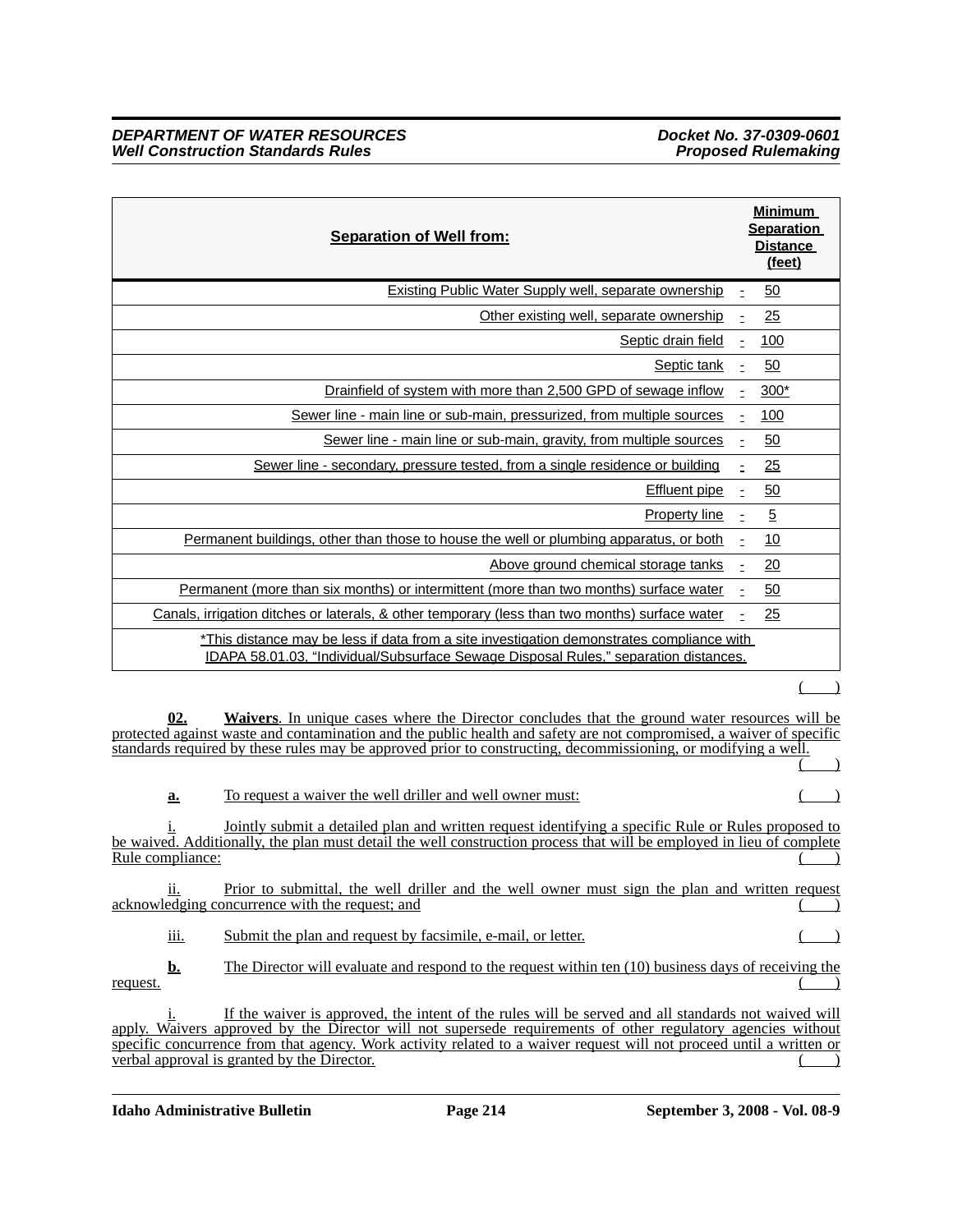ii. Any verbal approval will be followed by a written approval.  $($ )

**03. Records**. In order to enable a comprehensive survey of the extent and occurrence of the state's ground water resource, every well driller must maintain records as described in IDAPA 37.03.10 "Well Driller Licensing Rules," pursuant to Section 42-238(11), Idaho Code, and provide the well owner with a copy of the approved well drilling permit and a copy of the well driller's report when submitted to the Director.

**0***2***4. Casing**. The well driller must install casing in every well. Steel or thermoplastic casing may be installed in any well with a bottom hole temperature of eighty-five (85) degrees Fahrenheit or less. Thermoplastic pipe must not be installed in a well with a bottom hole temperature greater than eighty-five (85) degrees Fahrenheit. All casing to be installed must be new or in like-new condition, free of defects, and clearly marked by the manufacturer with all specifications required by these rules. For all wells the casing must extend at least twelve (12) inches above land surface and finished grade and to a minimum depth below land surface as required by these rules. Concrete slabs around a well casing will be considered finished grade (Figure 01, Appendix A).The well driller must install casing of sufficient strength to withstand calculated and anticipated subsurface forces and corrosive effects. The well driller must install casings sufficiently plumb and straight to allow the installation or removal of screens, liners, pumps and pump columns without causing adverse effects on the operation of the installed pumping equipment. equipment. *(7-1-93)*( )

**a.** Steel Casing. *Casing shall be installed in every well. For water wells and injection wells the casing shall extend at least twelve (12) inches above land surface and finished grade and to a minimum depth of eighteen (18) feet below land surface or as required by Rule Subsection 025.03 below. Open well pits with the casing below finished grade are not allowed without written approval by the Director. Upon completion of drilling and prior to removal of well drilling equipment from a water well site, the top of the casing shall be completely covered with a one fourth inch (1/4") thick solid, new or like-new steel plate welded in place, a threaded cap, or a watertight sanitary seal cover cap. In every instance where well casing is installed in a well, it shall be of steel in new, or like-new condition, and be free of pits and breaks.* When steel casing lengths are joined together, they *shall* must be joined by welded joints or screw-couple joints. *which shall* All connection must be water tight *or by other means as approved by the Director*. If steel casing joints are welded, the weld *shall* must be at least as thick as the *wall thickness of the* well casing and fully penetrating. The specifications below under "Nominal Wall thickness" will be enforced, *allowing a twelve and one half (12.5%) percent manufacturing tolerance. All permanent steel casing required to be installed in a well shall meet the minimum specifications listed in Table 1 shown below:* Welding rods or flux core wire of at least equal quality to the casing metal must be used. Casing ends to be joined by welding must be properly prepared, beveled and gapped to allow full penetration of the weld. All stick welded joints must have a minimum of two (2) passes including a "root" pass and have minimal undercut when complete. *(7-1-93)*( )

i. In addition to meeting these standards, all wells that are constructed for public water systems must meet all of the casing wall thickness requirements set forth by the Idaho Department of Environmental Quality Rules, IDAPA 58.01.08, "Idaho Rules for Public Drinking Water Systems." ( )

ii. The well driller must install steel casing that meets or exceeds the American Society of Testing and Materials (ASTM) standard A53, Grade B or American Petroleum Institute (API) 5L Grade B, and that meets the following specifications for wall thickness:

|                                                       | Minimum Single-Wall Steel Well Casing Thickness <sup>1</sup> for Selected Diameters (inches) |                                           |            |            |            |            |            |           |           |           |           |           |           |
|-------------------------------------------------------|----------------------------------------------------------------------------------------------|-------------------------------------------|------------|------------|------------|------------|------------|-----------|-----------|-----------|-----------|-----------|-----------|
| <b>Nominal</b><br><b>Diameter</b><br>$(\text{in.})^3$ | 6 <sup>2</sup>                                                                               | <u>8</u>                                  | <u> 10</u> | <u> 12</u> | <u> 14</u> | <u> 16</u> | <u> 18</u> | <u>20</u> | <u>22</u> | <u>24</u> | <u>26</u> | <u>28</u> | <u>30</u> |
| Depth (ft.)                                           |                                                                                              | Nominal Wall Thickness (in.) <sup>1</sup> |            |            |            |            |            |           |           |           |           |           |           |
| < 100                                                 | 0.250                                                                                        | 0.250                                     | 0.250      | 0.250      | 0.250      | 0.250      | 0.250      | 0.250     | 0.250     | 0.250     | 0.250     | 0.250     | 0.250     |
| 100-200                                               | 0.250                                                                                        | 0.250                                     | 0.250      | 0.250      | 0.250      | 0.250      | 0.250      | 0.250     | 0.250     | 0.250     | 0.250     | 0.250     | 0.250     |

**Idaho Administrative Bulletin Page 215 September 3, 2008 - Vol. 08-9**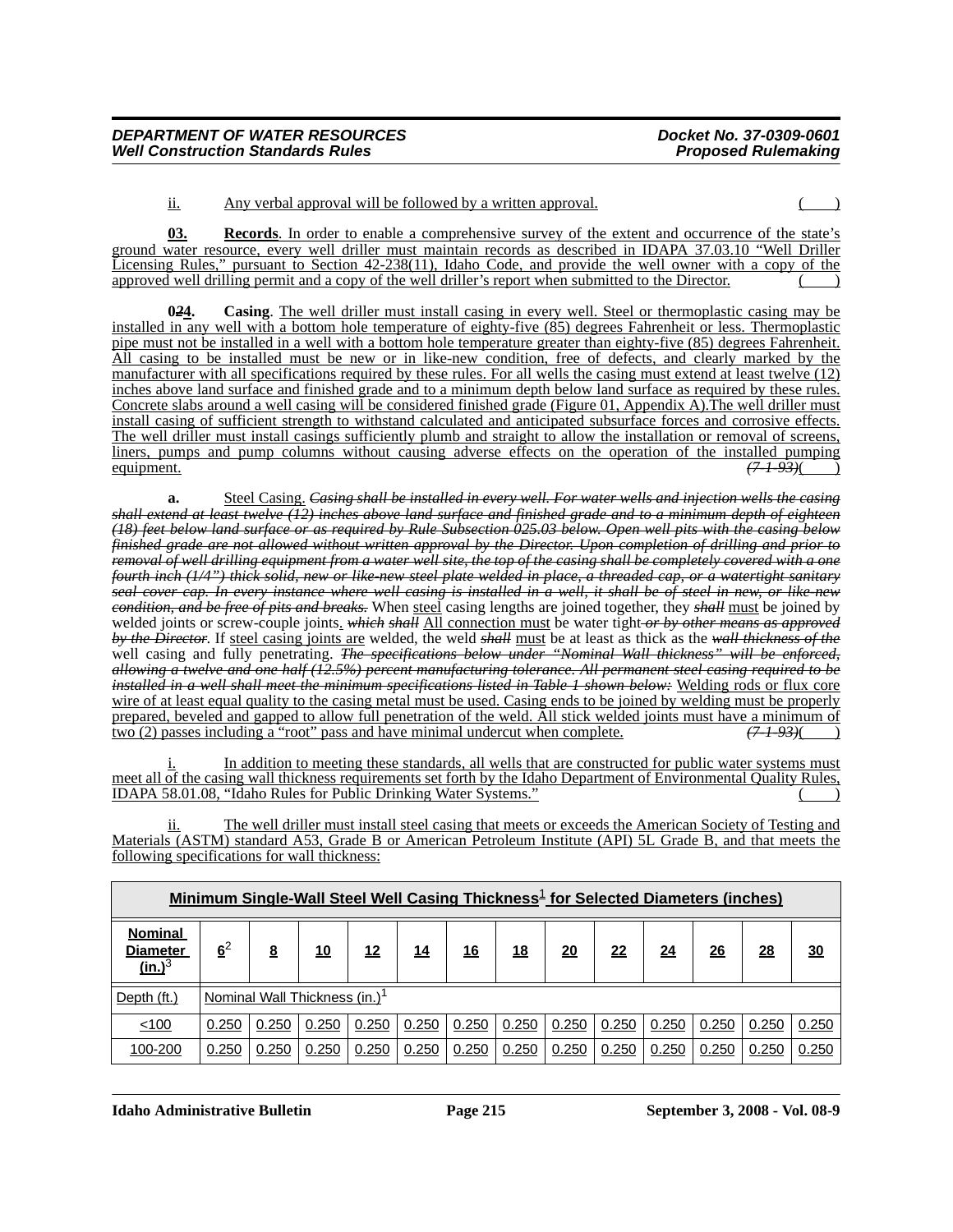|                                                                                                                                                                                                                                                                                                                                                                                                                 | <u>Minimum Single-Wall Steel Well Casing Thickness<sup>1</sup> for Selected Diameters (inches)</u> |                 |           |       |            |            |       |       |       |       |       |           |       |
|-----------------------------------------------------------------------------------------------------------------------------------------------------------------------------------------------------------------------------------------------------------------------------------------------------------------------------------------------------------------------------------------------------------------|----------------------------------------------------------------------------------------------------|-----------------|-----------|-------|------------|------------|-------|-------|-------|-------|-------|-----------|-------|
| <b>Nominal</b><br>Diameter<br>(in.) <sup>3</sup>                                                                                                                                                                                                                                                                                                                                                                | $6^2$                                                                                              | $\underline{8}$ | <u>10</u> | 12    | <u> 14</u> | <u> 16</u> | 18    | 20    | 22    | 24    | 26    | <u>28</u> | 30    |
| 200-300                                                                                                                                                                                                                                                                                                                                                                                                         | 0.250                                                                                              | 0.250           | 0.250     | 0.250 | 0.250      | 0.250      | 0.250 | 0.250 | 0.250 | 0.250 | 0.250 | 0.250     | 0.250 |
| 300-400                                                                                                                                                                                                                                                                                                                                                                                                         | 0.250                                                                                              | 0.250           | 0.250     | 0.250 | 0.250      | 0.250      | 0.250 | 0.250 | 0.250 | 0.375 | 0.375 | 0.375     | 0.375 |
| 400-600                                                                                                                                                                                                                                                                                                                                                                                                         | 0.250                                                                                              | 0.250           | 0.250     | 0.250 | 0.250      | 0.250      | 0.250 | 0.250 | 0.375 | 0.375 | 0.375 | 0.375     | 0.375 |
| 600-800                                                                                                                                                                                                                                                                                                                                                                                                         | 0.250                                                                                              | 0.250           | 0.250     | 0.250 | 0.250      | 0.250      | 0.375 | 0.375 | 0.375 | 0.375 | 0.375 | 0.375     | 0.375 |
| 800-1000                                                                                                                                                                                                                                                                                                                                                                                                        | 0.250                                                                                              | 0.250           | 0.250     | 0.250 | 0.375      | 0.375      | 0.375 | 0.375 | 0.375 | 0.375 | 0.375 | 0.375     | 0.375 |
| 1000-1500                                                                                                                                                                                                                                                                                                                                                                                                       | 0.280                                                                                              | 0.322           | 0.365     | 0.375 | 0.375      | 0.375      | 0.375 | 0.375 | 0.375 | 0.375 | 0.375 | 0.375     | 0.375 |
| 1500-2000                                                                                                                                                                                                                                                                                                                                                                                                       | 0.280                                                                                              | 0.322           | 0.365     | 0.375 | 0.375      | 0.375      | 0.375 | 0.375 | 0.375 | 0.375 | 0.375 | 0.375     | 0.375 |
| Compliance with the minimum nominal wall thicknesses listed is required for any depth or location where casing<br>is used to prevent caving or collapse, or both, of the borehole or serves as a solid inner barrier to allow for the<br>installation of an annular seal.<br>For nominal casing diameters less than six $(6)$ inches the minimum nominal wall thickness must be equivalent to<br>$\overline{2}$ |                                                                                                    |                 |           |       |            |            |       |       |       |       |       |           |       |

**2** For nominal casing diameters less than six (6) inches, the minimum nominal wall thickness must be equivalent to ASTM Schedule 40.

**3** For any other casing diameter not addressed herein, prior approval by the Director is required.

|                                 | <b>Permanent Steel Casing Minimum Specifications</b> |                                    |                          |  |  |  |  |  |
|---------------------------------|------------------------------------------------------|------------------------------------|--------------------------|--|--|--|--|--|
| <b>Nominal Size</b><br>(inches) | Outside Diameter<br>(inches)                         | Nominal Wall<br>Thickness (inches) | Weight Per Ft.<br>(Hbs.) |  |  |  |  |  |
| $+1/2$                          | <u> 1.900</u>                                        | <del>.145</del>                    | 2.72                     |  |  |  |  |  |
| 2                               | <del>2.375</del>                                     | . 154                              | 3.65                     |  |  |  |  |  |
| $2 - 1/2$                       | 2.875                                                | .203                               | 5.79                     |  |  |  |  |  |
| 3                               | 3.500                                                | .216                               | <b>7.58</b>              |  |  |  |  |  |
| $3-1/2$                         | 4.000                                                | <del>.226</del>                    | 9.11                     |  |  |  |  |  |
| 4                               | 4.500                                                | .237                               | <u> 10.79</u>            |  |  |  |  |  |
| 5                               | 5.500                                                | .244                               | <del>13.70</del>         |  |  |  |  |  |
| <del>or greater</del>           |                                                      | 250.                               |                          |  |  |  |  |  |

 $(71.93)$ ( )

**b.** *Plastic Well Casing may be used for monitoring wells. The use of plastic well casing for water wells shall be considered on a case-by-case basis upon the submittal of a waiver request. Plastic casing may be used as a liner inside the required casing without a waiver or written approval. The specifications of any plastic casing to be used shall meet or exceed ASTM Standard F-480.* Thermoplastic Casing. Thermoplastic casing may be used in monitoring wells and cold water wells if drilling of the borehole confirms its suitability for use.  $(7193)($ monitoring wells and cold water wells if drilling of the borehole confirms its suitability for use.

i. Thermoplastic casing must conform to ASTM F 480 and NSF-WC. The well driller must not use thermoplastic casing under any condition where the manufacturer's resistance to hydraulic collapse pressure (RHCP) or total depth specifications are exceeded. Thermoplastic casing extending above-ground must be protected from physical and ultraviolet light damage by enclosing it within steel casing extending at least twelve (12) inches above

**Idaho Administrative Bulletin Page 216 September 3, 2008 - Vol. 08-9**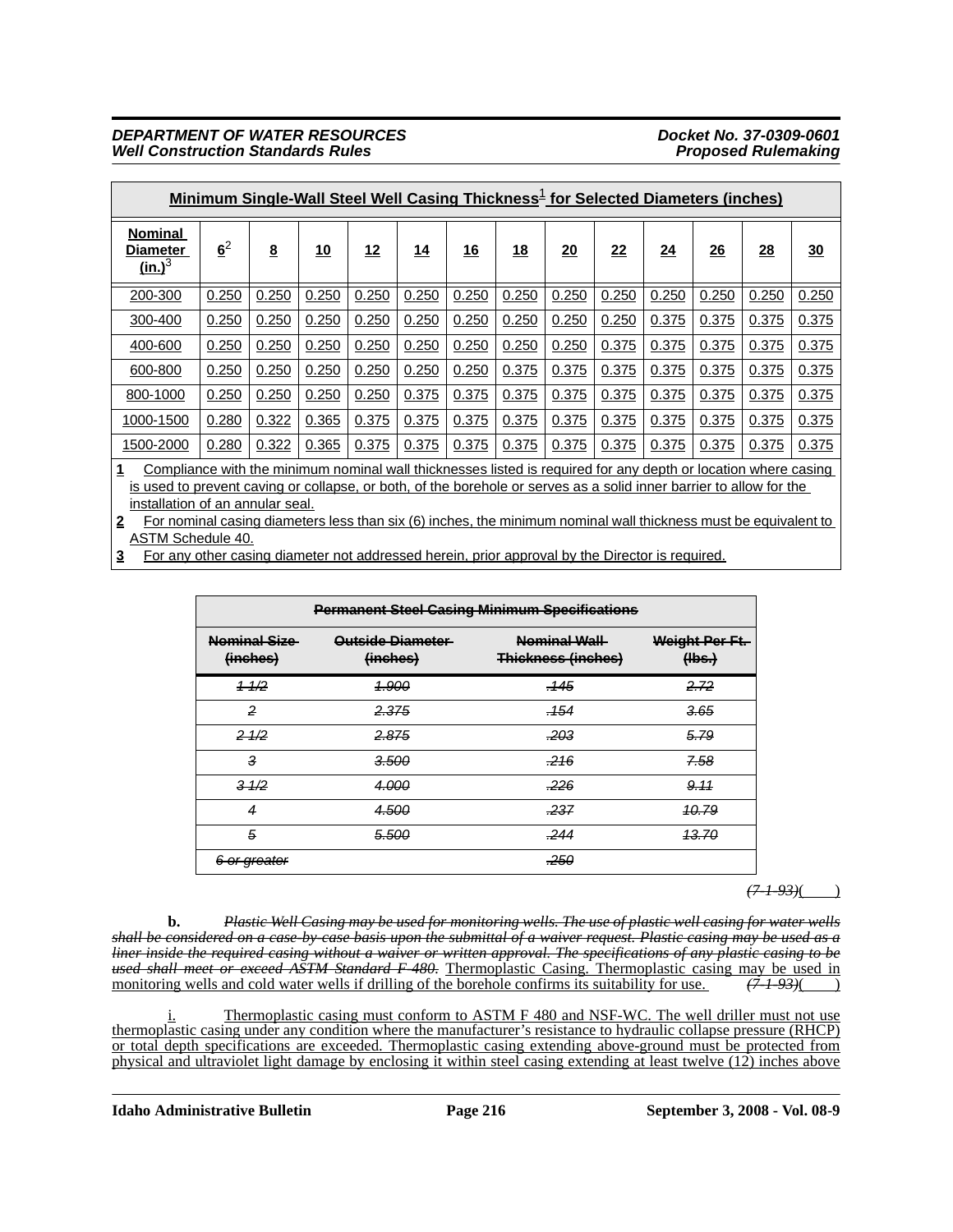land surface and finished grade and to a minimum depth of eighteen (18) feet below land surface or five (5) feet below land surface for monitoring wells.

Thermoplastic pipe used in wells as casing or liner must have a minimum rating of SDR-21. For nominal diameters of four (4) inches or less, a minimum rating of Schedule 40 is required. If used as casing within unconsolidated or unstable consolidated formations, thermoplastic pipe must be centralized and fully supported  $throughout the unstable zone(s) with filter pack or seal material as required by these rules.$ 

iii. All thermoplastic casing and liner must be installed in accordance with the manufacturer's recommendations and specifications, and as required by these rules. The well driller will not treat thermoplastic pipe in any manner that would adversely affect its structural integrity. The well driller must:

(1) Ensure that the weight of the pump assembly, if secured to the thermoplastic pipe, does not exceed the weight limitations per manufacturer's recommendations or cause damage to the pipe resulting in breaks or leaks.  $($   $)$ 

(2) Not use Type III (high-early strength) Portland cement-based seal materials in direct contact with thermoplastic pipe unless approved by the Director.

(3) Not drive, drop, force, or jack thermoplastic pipe into place. Thermoplastic pipe must be lowered or floated into an oversized, obstruction-free borehole.

**c.** Perforated Well Casing. Perforated well casing may be used in the construction or decommissioning of a well when such application does not violate any standards required by these rules.

**05 Liner**. In addition to well casing, liners may be installed in wells to prevent damage to pumping equipment. Steel or thermoplastic pipe may be installed as liner in a well with a bottom hole temperature of eightyfive (85) degrees Fahrenheit or less. Thermoplastic liner must conform to ASTM F 480 and NSF-WC. Thermoplastic liners must not be used in unconsolidated formations or unstable units.

**06. Screen**. Well screens must be used in constructing a well when necessary to avoid sand production (see sand production, Rule 25, Subsection 025.24). Well screens must be commercially manufactured, be slotted, louvered or wire wrapped, and be installed according the manufacturers specifications.

Screens may require a filter pack consisting of sand or gravel to further reduce the quantity of sand produced from the well.

**b.** The well driller will not install well screens, perforated casing or filter pack across a confining layer(s) separating aquifers of different pressure, temperature, or quality.

**0***3***7.** *Sealing of Casing* **Use of Approved Sealing Materials and Required Annular Space**. Well casings must be sealed in the required annular space with approved material to prevent the possible downward movement of contaminated surface waters or other fluids in any annular space around the well casing (Figure 02, Appendix A). Proper sealing is also required to prevent the movement of groundwater either upward or downward from zones of different pressure, temperature or quality within the well or outside the casing. The well driller must notify by phone the Department's appropriate Region Office at least four (4) hours in advance of placing any annular seal to provide Department staff the opportunity to observe seal placement.  $(7.1-93)$ 

**a.** *Well casings shall be sealed to prevent the possible downward movement of contaminated surface waters in the annular space around the well casing. The seal shall also prevent the upward movement of artesian waters within the annular space around the well casing that could result in the waste of ground water. The sealing is also to prevent the movement of ground water either upward or downward from zones that have been cased out of the well due to quality or other reasons. The seal material shall consist of cement grout, puddling clay or bentonite grout. The use of well cuttings alone is not an approved seal.* All casing to be sealed must be adequately centralized to ensure uniform seal thickness around the well casing. Surface seals must extend to not less than thirty-eight (38) feet below land surface for well depths greater than thirty-eight (38) feet. For well depths less than thirty-eight (38) feet, seals must extend to depths as hereafter required.  $(7-1-93)$ 

**Idaho Administrative Bulletin Page 217 September 3, 2008 - Vol. 08-9**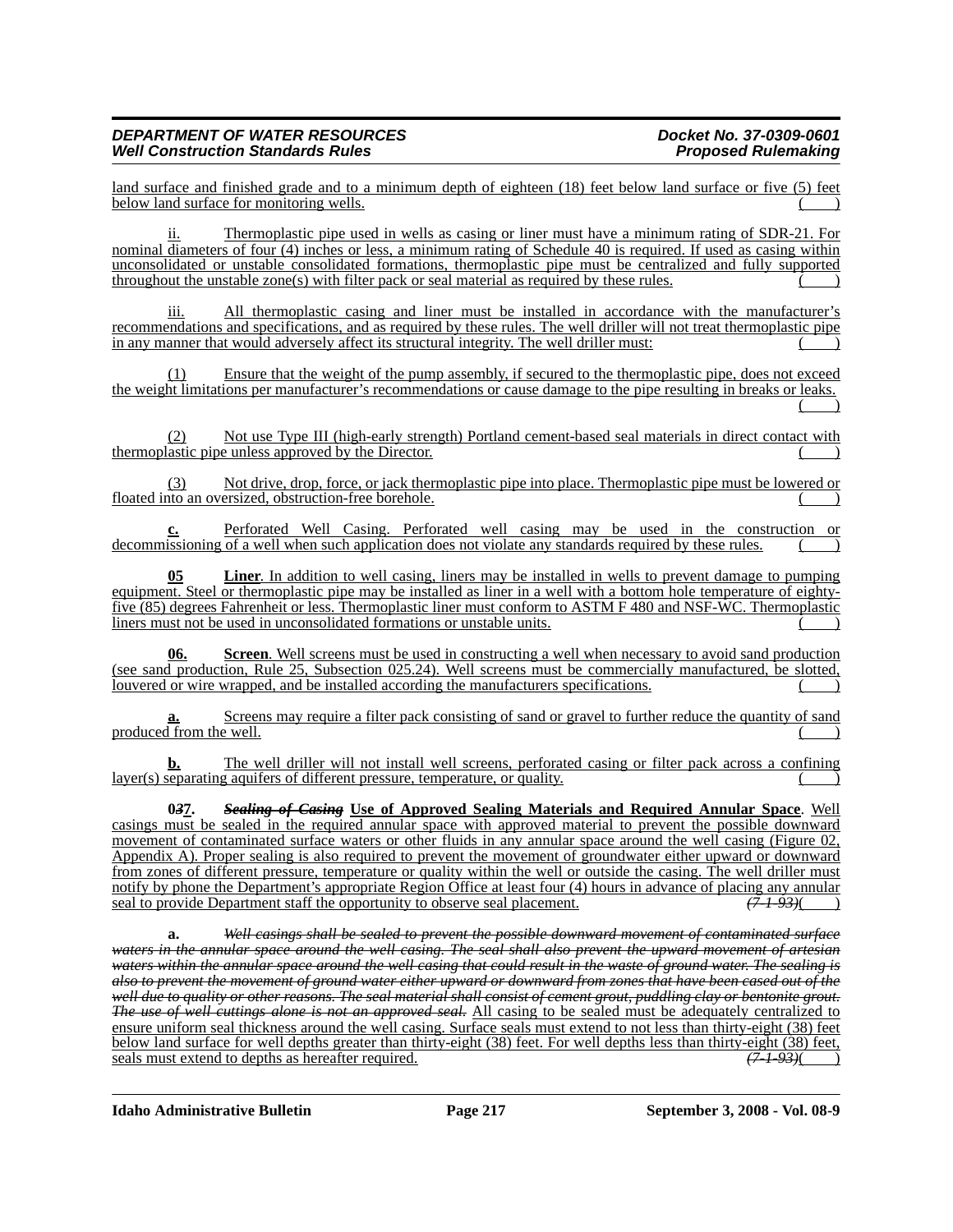**b.** *One (1) of the following methods shall be used in placing surface seals:* Seals are required at depths greater than thirty-eight (38) feet in artesian wells or to seal through confining layers separating aquifers of differing pressure, temperature, or quality in any well. pressure, temperature, or quality in any well.

*i. An open free standing hole, two (2) inches greater in diameter than the outside diameter of the permanent casing shall be drilled, or temporary surface casing at least two (2) pipe sizes larger than the permanent casing (six (6) inch permanent casing requires eight (8) inch temporary casing) shall be installed to a minimum depth of eighteen (18) feet below land surface, or to such additional depth as hereafter required (Figure 1.1a in APPENDIX A, located at the end of this chapter). If an open hole is drilled and permanent casing installed, the annular space between the wall and permanent casing shall be filled with puddling clay or bentonite grout during drilling. If the well is drilled open, the annular space must be filled with seal material and maintained full during installation of the permanent casing. If a temporary casing has been installed, upon completion of the drilling, the annular space shall be filled with seal material and kept full while withdrawing the temporary casing. (7-1-93)*

*ii. A temporary casing a minimum of six (6) inches in diameter greater than the permanent casing and a minimum of five (5) feet in length shall be installed. The temporary casing shall extend not less than one (1) foot above ground surface and not less than three (3) feet below ground surface. The annular space shall be kept full of seal material in a slurry condition at all times during drilling. Upon completion of drilling, the temporary casing shall be removed (Figure 1.1b in APPENDIX A, located at the end of this chapter). (7-1-93)*

**c.** *In wells where the above described methods of sealing wells do not apply, special sealing procedures can be approved by the Director upon written request by the well driller.* When a well is modified and the existing casing is moved or the original seal is damaged, or a well driller discovers that a seal was not installed or has <u>been damaged, the well driller must repair, replace, or install a seal around the permanent casing that is equal to or</u><br>better than required when the well was originally constructed.  $(7193)(7192)$ better than required when the well was originally constructed.

**d.** Manufactured packers and shale traps may be used as devices to retain approved seal material when installing a required annular seal. Whenever these devices are used to retain seal material, the well driller must comply with the manufacturer's recommendations for installation.

**e.** If a temporary casing has been installed, upon completion of the drilling, the annular space must be filled with approved seal material and kept full while withdrawing the temporary casing. Bentonite chips should be used with caution when the annular space between a temporary casing and permanent casing is filled with water.

 $($  )

When attempts at removing a temporary casing are unsuccessful, the casing must be sealed in place by a method approved by the department.

ii. The well driller must notify the department whenever a temporary casing can not be removed and propose a plan to adequately seal the casing to prevent waste and contamination of the ground water. The plan must detail how the casing will be sealed on the outside to a sufficient depth below land surface in addition to placement of any required formation seals through the interval at which the casing will remain.

**f.** For mixed grout seals the minimum annular space required must provide for a uniform seal thickness not less than one (1) inch on all sides of the casing or a borehole at least two (2) inches larger than the outside diameter of the casing to be sealed (Figure 02, Appendix A). (Note: a seven and seven-eighths (7 7/8) inch diameter (eight (8) inch nominal) borehole around a six and five-eighths (6 5/8) inch casing does not satisfy the minimum annular space requirements).

i. When placing grout seals with a removable tremie pipe between casing strings or between a borehole and casing, the required annular space must be at least one (1) inch or equal to the outside diameter of the tremie pipe whichever is greater. Permanent tremie pipes will be considered as a casing string and subject to minimum annular space requirements in addition to the annular space requirements around the well casing (Figure  $03$ , Appendix A).

ii. All grout seals must be placed from the bottom up, by using an approved method. Bentonite grout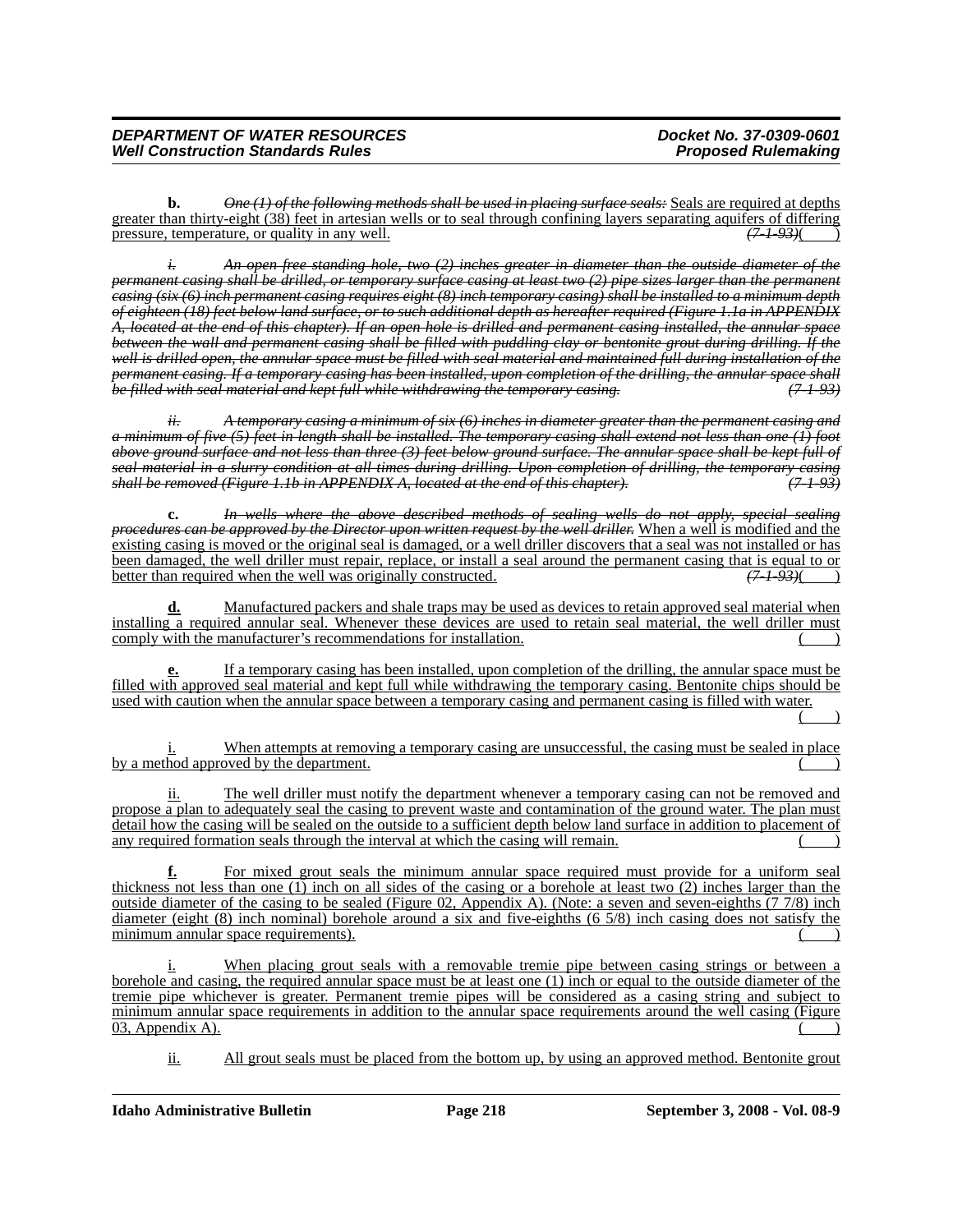must not be used above the water table unless specifically designed and manufactured for such use and approved by the Director in advance.

iii. If cement-based grout (neat cement or neat cement grout) is used to create a seal, the casing string sealed must not be moved or driven after the initial set. Construction must not resume for a minimum of twenty-four (24) hours following seal placement;

**g.** For dry bentonite seals the minimum annular space required must provide for a uniform seal thickness not less than one and five-eighths (1 5/8) inches on all sides of the casing or a borehole at least four (4) inches larger than the "nominal diameter" of the casing to be sealed. e.g., (six and five-eighths (65/8) inch casing (six (6) inches nominal) requires a ten (10) inch nominal temporary casing or a nine and seven-eighths (9 7/8) inch minimum borehole). Listed below are additional annular space requirements and limitations for placement of dry bentonite seals:

i. All dry bentonite seals must be tagged during placement and consider volumetric calculations to verify placement.

ii. Installation of dry bentonite seals must be consistent with the manufacturers' recommendations and specifications for application and placement.

iii. Granular bentonite must not be placed through water.

iv. If a granular bentonite seal is placed deeper than two hundred (200) feet, the minimum annular space must be increased by at least one (1) inch e.g., (six and five-eighths  $(6\frac{5}{8})$  inch casing (six  $(6)$  inches nominal) requires a twelve (12) inch nominal temporary casing or an eleven and seven eights (11 7/8) inch minimum borehole).  $($  )

v. Bentonite chips may be placed through water or drilling fluid of appropriate viscosity. Bentonite chip seals placed through more than fifty (50) feet of water or drilling fluid will require the minimum annular space to be increased by at least one (1) inch e.g., (six and five-eighths  $(6\frac{5}{8})$  inch casing (six  $(6)$  inches nominal) requires a twelve (12) inch nominal temporary casing or an eleven and seven eights (11 7/8) inch minimum borehole).

**08. Sealing of Wells**. Sealing requirements described herein are minimum standards that apply to all wells. The Director may establish alternate minimum sealing requirements in specific areas when it can be determined through detailed studies of the local hydrogeology that a specific alternate minimum will provide protection of the ground water from waste and contamination.

*d***a.** Consolidated Formations. When a water well is drilled into and acquires water from an aquifer that *is overlain by* consists of consolidated formations that are above the water table, *unperforated* casing *shall* must be installed so that it extends and is sealed to a depth not less than thirty-eight (38) feet (Figure 04, Appendix A). If the well depth is less than thirty-eight (38) feet from land surface, well casing must be installed and sealed five (5) feet into the consolidated formation or to a depth of eighteen (18) feet, whichever is greater. *If necessary to complete the well, a smaller diameter casing, liner, or well screen may be installed below the unperforated casing.*

*(7-1-93)*( )

 $($  )

*e***b.** Unconsolidated Formations without *significant* Confining Layers of Clay *beds*. When a water well is drilled into and acquires water from an unconfined aquifer *which* that is overlain with unconsolidated formations, such as sand and gravel without *significant beds* confining layers of clay, *an unperforated* well casing *shall* must extend to at least five (5) feet below the water table and be sealed to a depth not less than thirty-eight (38) feet (Figure 05, Appendix A). If the *water table* well depth is *within eighteen (18)* less than thirty-eight (38) feet *of land surface*, *unperforated* well casing *shall* must extend <u>to at least five (5) feet below the water table or eighteen (18) feet, whichever is greater, and be sealed to a depth of at least eighteen (18) feet.</u> whichever is greater, and be sealed to a depth of at least eighteen (18) feet.

The extensive (for example, one hundred fifty (150) feet thick or more) unconsolidated, nonstratified, sand and gravel of the Rathdrum Prairie are characterized by extremely high transmissivity and hydraulic conductivity. Under these conditions, sealing wells to depths greater than eighteen (18) feet may not be additionally

**Idaho Administrative Bulletin Page 219 September 3, 2008 - Vol. 08-9**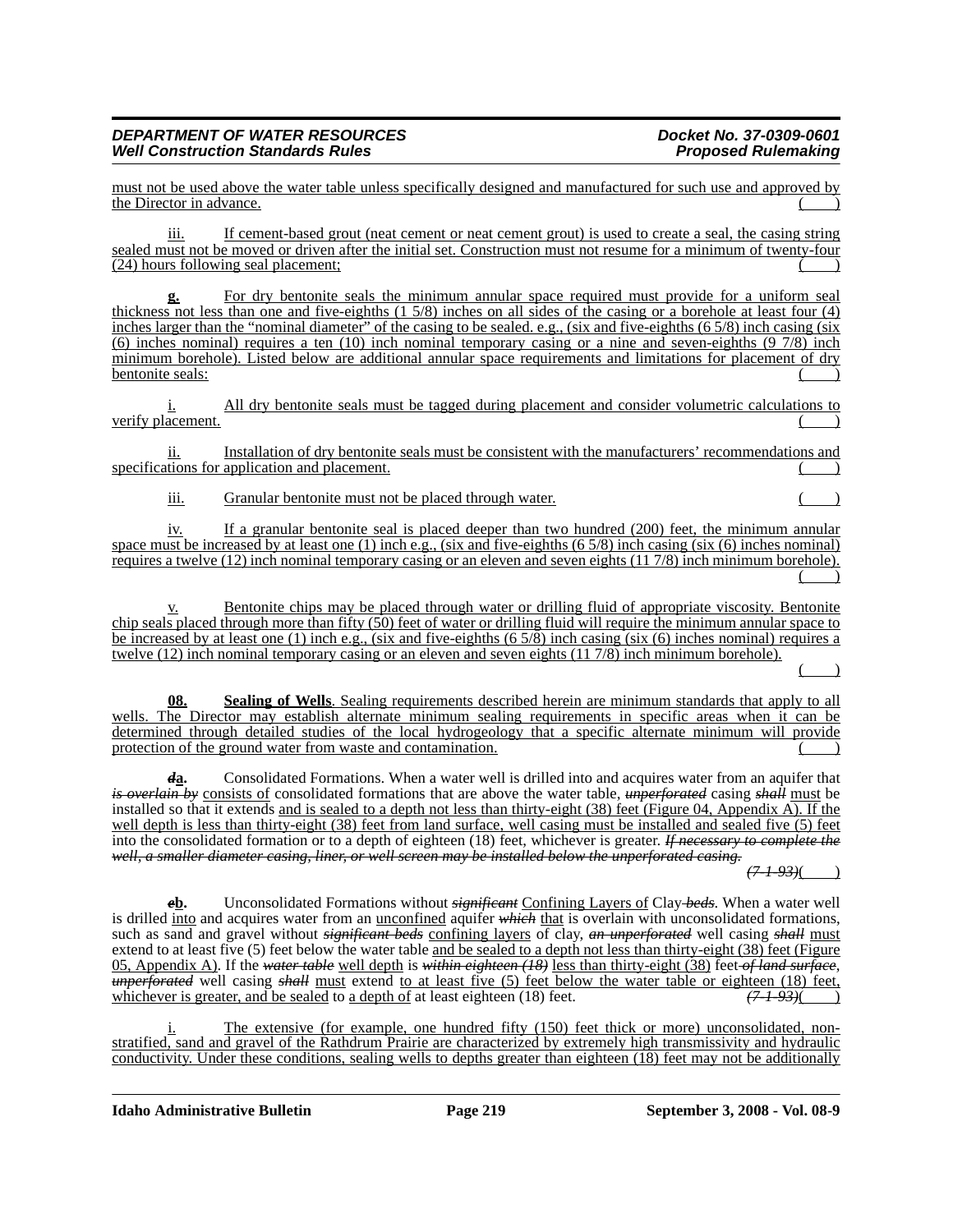protective. When a water well is drilled within the boundaries of the Rathdrum Prairie, (shown in Figure 06, Appendix A of these rules), well casing must extend to at least five (5) feet below the water table and be sealed to a depth not less than eighteen  $(18)$  feet (Figure 07, Appendix A).

*f***c.** *Clay beds in unconsolidated formations* Unconsolidated Formations with Confining Layers of Clay. When a well is drilled *to develop* into and acquires water from an aquifer that is overlain by unconsolidated deposits such as sand and gravel, and there are *significant interbeds* confining layers of clay above the water table, *the* well casing *may* must be *terminated in a clay bed which will prevent the downward or upward movement of water. Unperforated casing shall extend to and be driven into the clay stratum overlying the water-bearing zone. A minimum of eighteen (18) feet of casing shall be installed below land surface. A single casing may extend from land surface to the water-bearing zone, or a smaller diameter casing, perforated liner, or well screen may be installed below the seal depth.* installed from the land surface to the confining layer immediately above and in contact with the production zone and sealed to a depth not less than thirty-eight (38) feet (Figure 08, Appendix A). If the well depth is less than thirty-eight (38) feet from land surface, well casing must extend and be sealed into the first confining layer or to a depth of eighteen (18) feet, whichever is greater. *(7-1-93)*( )

*04. Artesian Water. When artesian water is encountered in the well, unperforated well casing shall extend into the confining stratum overlying the artesian zone. The casing shall be sealed into the confining stratum to prevent surface and subsurface leakage from the artesian zone. If the well flows at land surface, it shall be equipped with a control valve so that the flow can be completely stopped. If leaks occur around the well casing or adjacent to the well, the well shall be completed with seals, packers, casing or grout that will eliminate the leakage. The well driller shall not move his well drilling rig from the site until this has been accomplished. Some mixing of water may be required to develop an adequate water well; however, the mixing shall be restricted to water zones of similar pressure, temperature and quality. The Director may grant a waiver for good cause. The driller shall take precautions to case and seal out zones which may lead to waste or contamination. (7-1-93)*

*05. Artificial Gravel Pack Wells. If a well is to be artificially gravel packed, the casing shall be sealed using one (1) of the two (2) following methods:* 

*a. Access pipes used to inject gravel must be installed in the annular space prior to sealing the space with cement grout or puddling clay. Care should be taken to insure that the seal is water tight around the injection pipe. The pipe must be equipped with a water-tight cap or plug. The surface seal must extend a minimum of eighteen (18) feet below land surface. (See Figure 2.2a, APPENDIX B, (located at the end of this chapter). (7-1-93)*

*b. If a permanent surface or outer casing or liner is installed in the construction of a gravel packed well, a temporary surface casing at least two inches larger than the permanent casing shall be installed to a minimum depth of eighteen (18) feet below land surface. Upon completion of the drilling, the annular space shall be filled with cement grout or puddling clay and the temporary casing withdrawn. The space between the permanent outer casing and the liner or inner casing shall be covered with a water-tight seal. This seal shall be of metal welded to both casings in a manner that prevents the movement of surface water into this space and hence into the gravel-packed zone. An access pipe for injecting gravel may be permanently installed. The seal must remain water tight and the pipe equipped with a water-tight cap or plug. (See Figure 2.2b, APPENDIX B, located at the end of this chapter).(7-1-93)*

*06. Driven Wells. For all driven wells a well bore having a diameter of at least three (3) inches larger than the outside diameter of the casing shall extend at least three (3) feet below the land surface as outlined in sealing procedure Rule Subsection 025.03. The annular space around the drive pipe shall be filled with seal material and maintained in a slurry condition at all times during driving of the casing. (7-1-93)*

*07. Dug Wells. All dug wells greater than eighteen (18) feet in depth shall be constructed with a water tight surface curbing extending to a depth of at least eighteen (18) feet. The surface curbing and/or surface casing required shall be of concrete, concrete tile, or steel. Concrete pipe, if used, must meet or exceed ASTM C67-72T Class III specification. Cast in place concrete if used shall, at a minimum, be six (6) inches thick; however, the driller shall determine the wall thickness necessary to withstand external pressures which might cause the casing to collapse. Steel casing must, at a minimum, meet the specifications in Rule Subsection 025.01 and Table 1 of these standards. If precast concrete tile or steel casing is used for the surface casing, the well diameter to the bottom of the surface casing shall be two (2) inches greater than the outside diameter of the tile or steel. The annular space shall be filled with cement grout or puddling clay to a depth of at least eighteen (18) feet below the land surface. In a buried slab* 

**Idaho Administrative Bulletin Page 220 September 3, 2008 - Vol. 08-9**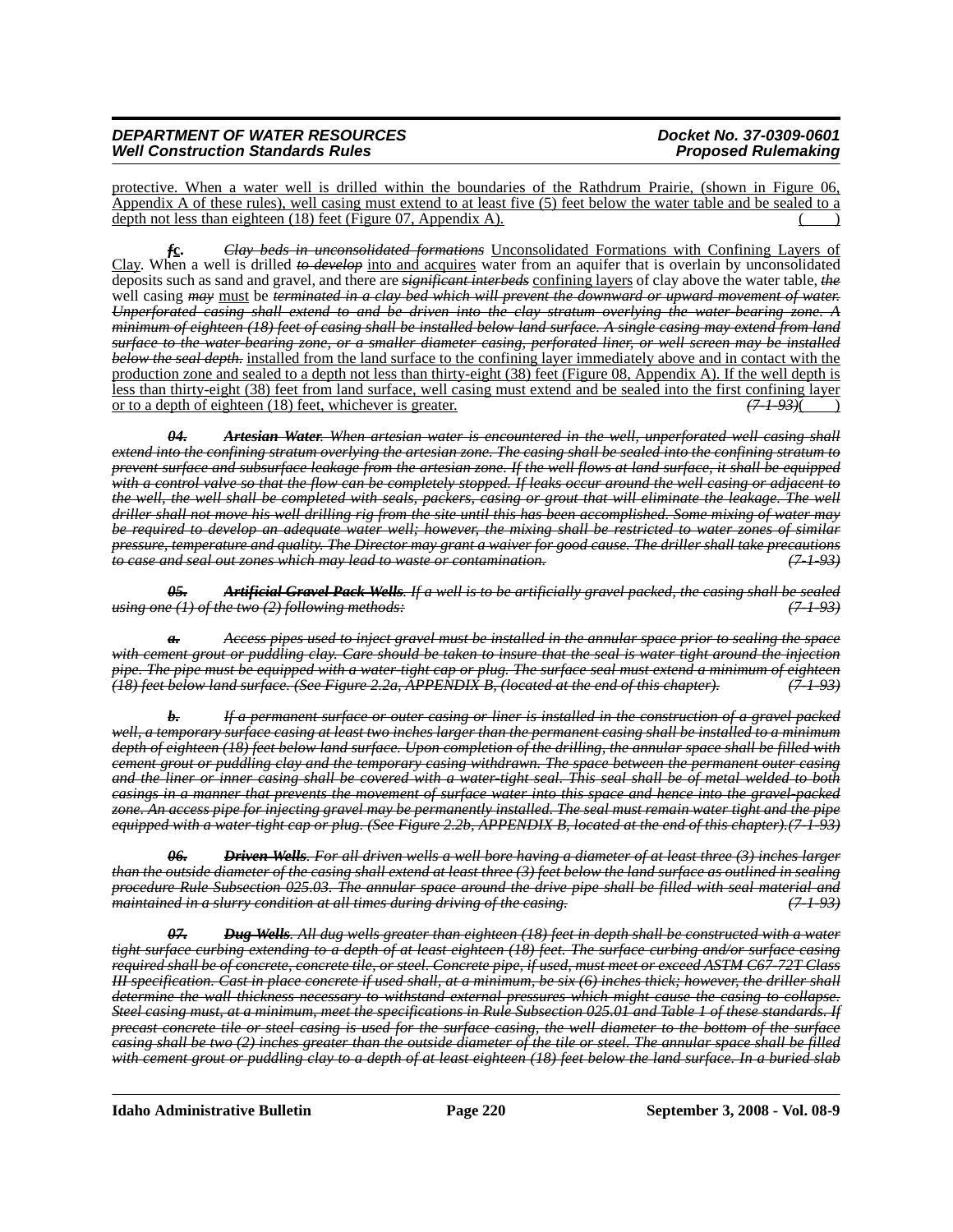*type well, the slab shall be at least eighteen (18) feet below the land surface. The slab shall be steel reinforced concrete at least four (4) inches in thickness. The seal between the casing and the slab shall be water tight. The well bore shall be backfilled with puddling clay or cement grout to the land surface. (See Figure 3, APPENDIX A, (located at the end of this chapter.) (7-1-93)*

## **09. Sealing Artesian Wells**. ( )

**a.** Unconsolidated Formations. When artesian water is encountered in unconsolidated formations, the production zone or open interval must be limited to zones of like pressure, temperature, and quality. Water encountered in oxidized sediments must not be comingled with water encountered in reduced sediments. Well casing must extend from land surface into the lower most confining layer above the production zone, and must be sealed:  $($   $)$ 

| <u>i.</u>                    | From land surface to a depth of at least thirty-eight (38) feet; and                                                                                                                                                                                                                                                                                                                                      |  |
|------------------------------|-----------------------------------------------------------------------------------------------------------------------------------------------------------------------------------------------------------------------------------------------------------------------------------------------------------------------------------------------------------------------------------------------------------|--|
| ii,                          | Through all confining layer(s); and                                                                                                                                                                                                                                                                                                                                                                       |  |
| (1)                          | A minimum of five (5) feet of seal material must be placed into or through the lower most<br>confining layer above the production zone (Figure 09, Appendix A); or                                                                                                                                                                                                                                        |  |
| (2)                          | Five (5) feet into or through the lowermost confining layer above the production zone and<br>continuously to land surface (Figure 09, Appendix A).                                                                                                                                                                                                                                                        |  |
| 111.<br>is greater.          | If the well depth is less than thirty-eight (38) feet, the well must be cased and sealed from land<br>surface to the confining layer in direct contact with the production zone or to a depth of eighteen (18) feet, whichever                                                                                                                                                                            |  |
| b.                           | Consolidated Formations. When artesian water is encountered in a consolidated formation, well<br>casing must be installed and sealed from land surface to a depth of at least thirty-eight (38) feet; and                                                                                                                                                                                                 |  |
|                              | If the consolidated formation is overlain by a permeable formation(s) and water will rise above the<br>consolidated formation, well casing must extend and be sealed at least five (5) feet into the confining portion of the<br>consolidated formation (Figure 10, Appendix A)                                                                                                                           |  |
| 11.                          | If the well depth is less than thirty-eight (38) feet, the well must be cased and sealed from land<br>surface five (5) feet into the confining consolidated formation or to a depth of eighteen (18) feet, whichever is greater.                                                                                                                                                                          |  |
| c.<br>eliminate the leakage. | Control Device. Pursuant to Section 42-1603, Idaho Code, if the well flows at land surface, it must<br>be equipped with a control device approved by the Director, so that the flow can be completely stopped. If leaks occur<br>around the well casing or adjacent to the well, the well must be completed with seals, casing or cement grout to                                                         |  |
|                              | Flowing artesian wells must be equipped with an approved pressure gage fitting that will allow<br>access for measurement of shut-in pressure of a flowing well. All pressure gage fittings must include control valves<br>such that the pressure gage can be removed without resulting in artesian flow from the well.                                                                                    |  |
| 11.                          | The well driller must not move his well drilling rig from the site until all requirements have been<br>satisfied. Some mixing of water may be allowed to develop an adequate water well; however, the mixing must be<br>restricted to water zones of similar pressure, temperature and quality. The driller must take precautions to case and<br>seal out zones which may lead to waste or contamination. |  |

**10. Alternative Methods for Sealing Wells**. To accommodate for new technology, and in consideration of the wide variety of drilling equipment used to construct wells, other methods of sealing wells not specifically addressed in these rules may be allowed. The Director may consider specific proposals for alternative methods of sealing on a case by case basis. Director approval or acceptance of such procedures will not constitute a "waiver" of any requirements of these rules. In such cases, the well driller must provide sufficient information for the

**Idaho Administrative Bulletin Page 221 September 3, 2008 - Vol. 08-9**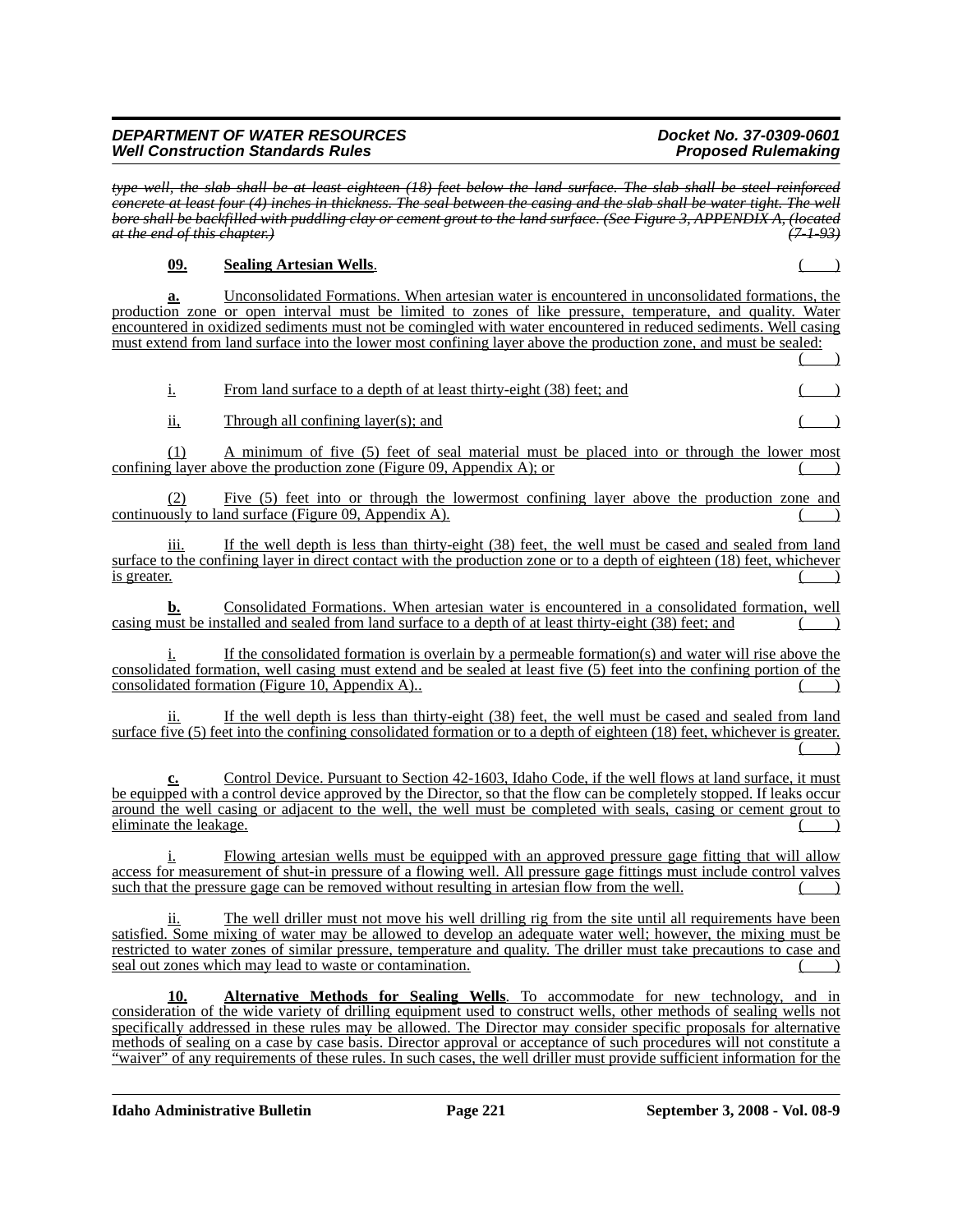Director to determine that the full intent of the sealing requirements will be satisfied if an alternative method is employed. If it is determined that a specific alternate method will provide protection of the ground water from waste and contamination, the Director may issue a statement of acceptance qualifying the use and implementation of such methods.  $($ 

*08***11. Injection Wells**. In addition to meeting the requirements of *these standards* Rule 25 of these rules, the construction, modification, or decommissioning (abandonment) of all injection wells over eighteen (18) feet in vertical depth *shall comply with the requirements of the injection well permit and the injection well rules* must also comply with the IDAPA 37.03.03, "Rules for the Construction and Use of Injection Wells," and the injection well permit. Drillers *shall* must obtain from the Director a certified copy of the permit authorizing construction or modification of an injection well before beginning work.  $(7.1-93)$ (

*09***12. Cathodic Protection Wells**. All cathodic protection wells *shall* must be constructed by a licensed well driller in compliance with these rules. A detailed construction plan must be included with the drilling permit application. *(7-1-93)*( )

**1***0***3. Monitoring and Remediation Wells**. All monitoring wells *shall* and remediation wells must be constructed and maintained in a manner that will prevent waste or contamination and as otherwise required by these rules. When a monitoring well or a remediation well is no longer useful or needed, the owner or operator of the well *shall* must decommission (abandon) the well in accordance with Rule 25, Subsection 025.1*2*6 of these rules. No person may divert ground water from a monitoring well or a remediation wellfor any purpose not authorized by the Director. The application for a permit for all monitoring wells and all remediation wells must include a design proposal prepared by a licensed engineer or registered geologist pursuant to Section 42-235, Idaho Code. Blanket permits for monitoring well and remediation well networks may be approved for site-specific monitoring and remediation programs. The designs and specification for monitoring wells and remediation wells must demonstrate that:  $(7193)($ that: *(7-1-93)*( )

**a.** The ground water resources are protected against waste and contamination;

- **b.** The well(s) will inject or withdraw only fluids, gasses or solutions approved by the Director;(
- **c.** The well(s) will be constructed so as to prevent aquifer commingling; and

**d.** The well(s) will be properly decommissioned (abandoned) upon project completion and in accordance with these rules.

**14. Closed Loop Heat Exchange Wells**. The well driller must construct closed loop heat exchange wells consistent with these rules. The well driller is not required to install steel casing in such wells. When constructing a closed loop heat exchange well, the well driller must:

**a.** Construct each borehole of sufficient size to provide the annular space required by these rules.  $($   $)$ 

**b.** Seal the annular space of each borehole with approved seal material in accordance with these rules;  $($   $)$ 

**c.** Install fluid-tight circulating pipe, composed of high-density polyethylene, grade PE3408, minimum cell classifications PE355434C or PE345434C conforming to ASTM Standard D3350, or other Directorapproved pipe;

**d.** Join pipe using thermal fusion techniques according to ASTM Standards D-3261 or D-2683. All personnel creating such system joints must be trained in the appropriate thermal fusion technologies; ( )

**e.** Use only propylene glycol, or other circulating fluid approved by the Director;

**f.** Ensure that any other system additive is NSF approved and has prior approval from the Director;  $($   $)$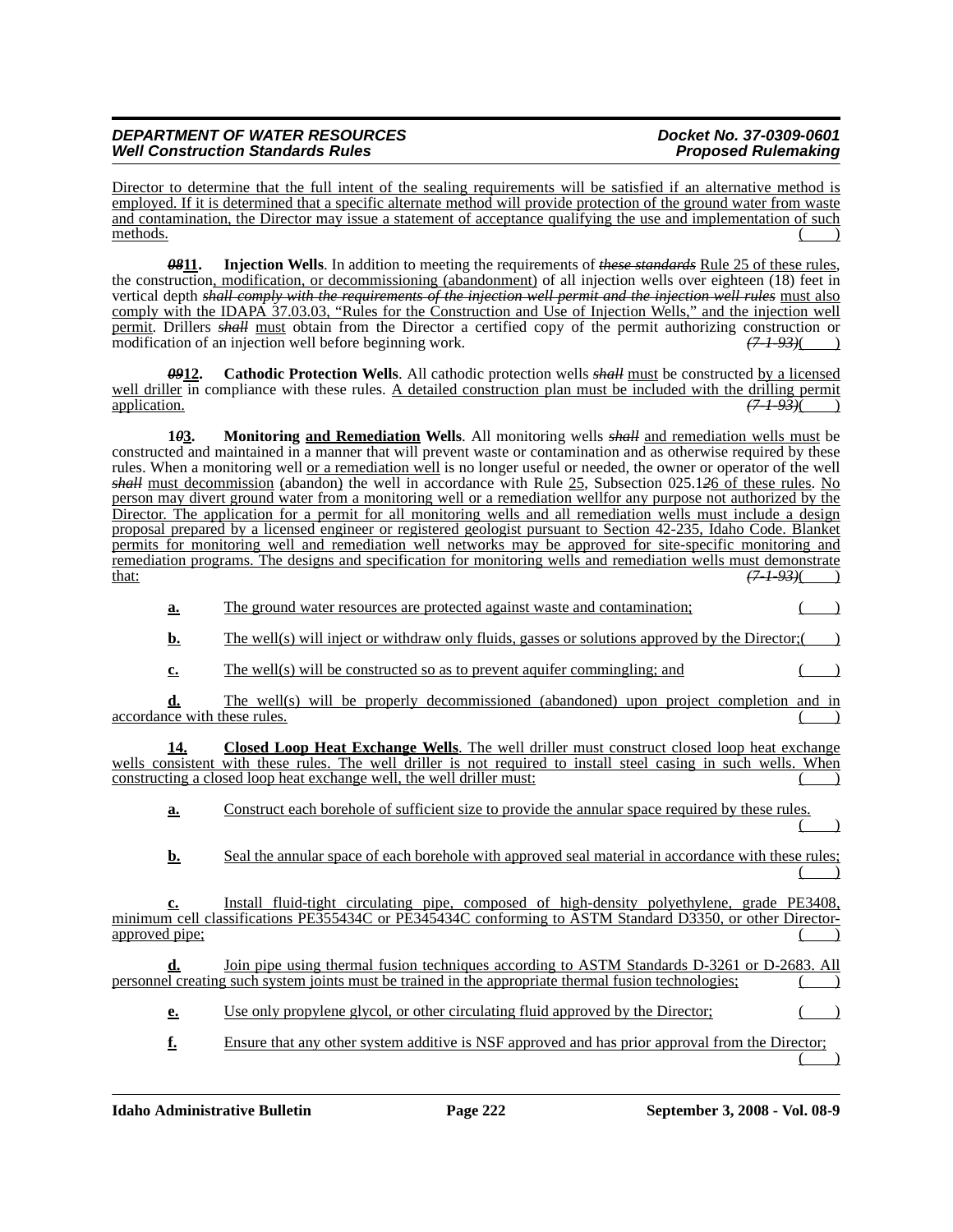### **g.** Pressure test each loop with potable water prior to grout installation;  $($

**h.** Pressure test the system with potable water prior to installation of the circulating fluid at one hundred percent (100%) of the designed system operating pressure for a minimum duration of twenty-four (24)  $hours; and$   $($ 

**i.** Properly repair or decommission (abandon) all loops failing the test by pressure pumping approved seal material through the entire length of each failed loop. After grouting, loop ends must be fused together or capped.  $\begin{pmatrix} 1 & 1 \\ 1 & 1 \end{pmatrix}$ 

**1***1***5. Access Port or Pressure Gage**. Upon completion of a well and before removal of the well rig from the site, the well *shall* must be equipped with an access port that will allow for measurement of the depth to water or an approved pressure gage fitting that will allow access for measurement of shut-in pressure of an artesian flowing well. All pressure gage fittings *shall* must include control valves such that the pressure gage can be removed. Approved access ports are illustrated in Figure *4*11, APPENDIX *D*A, *(located at the end of this chapter)* together with approved locations for pressure gage fittings. Air lines are not a satisfactory substitution for an access port. Nonflowing domestic and stock water wells that are to be equipped with a sanitary seal with a built-in access port are exempt from this requirement.  $\frac{(7-1-93)()}{(7-1-93)()}$ exempt from this requirement.

### **1***2***6. Decommissioning (Abandoning) of Wells**. *(7-1-93)*

a. The well owner is charged with maintaining and properly decommissioning (abandoning) a well in a manner that will prevent waste *and/*or contamination, or both, of the ground water. *Permanently abandoned wells may have the casing removed or left in place and shall be filled with bentonite grout, cement grout, concrete, or puddling clay or other material as required to stop the upward or downward movement of water. If the well is artesian, cement grout, concrete or a packer approved by the Director shall be placed across the confining stratum overlying the artesian zone so as to prevent subsurface leakage from the artesian zone. The remainder of the well shall be filled with cement grout, concrete, or other approved material.* No person is allowed to decommission a well in Idaho without first obtaining a driller's license or receiving a waiver of the license requirement from the Director of the Department of Water Resources. Authorization is required from the Director prior to decommissioning any well. Upon decommissioning, the person who decommissioned the well must submit to the Director a report describing the procedure. *(7-1-93)*( )

**b.** The Director may require *the abandonment* decommissioning of a well in compliance with the provisions of *Rule Subsection 025.12.a.* these rules, if the *condition of the* well:

|       | 1.                | dDoes not meet minimum well construction standards;                                                                                                                                    |  |
|-------|-------------------|----------------------------------------------------------------------------------------------------------------------------------------------------------------------------------------|--|
|       | <u>ii.</u>        | Does not meets the definition of an unusable well;                                                                                                                                     |  |
|       | iii.              | Poses a threat to human health and safety;                                                                                                                                             |  |
|       | <u>iv.</u>        | Is in violation of IDAPA 58.01.11, "Ground Water Quality Rule"; or                                                                                                                     |  |
| well. | $\underline{v}$ . | <i>If there is</i> Has no valid water right or other authorization acceptable to the Director for use of the                                                                           |  |
|       | $c_{\cdot}$       | When required by the Director, decommissioning must be done in accordance with the following:                                                                                          |  |
|       |                   | Cased wells and boreholes without a continuous seal from the top of the intakes or screen to the<br>surface. The well driller must use one (1) of the following methods as applicable: |  |
|       |                   | The Director may require that well casing be perforated every five (5) feet from the bottom of the                                                                                     |  |

casing to within five (5) feet of the surface. Perforations made must be adequate to allow the free flow of seal material into any voids outside the well casing. There must be at least four equally spaced perforations per section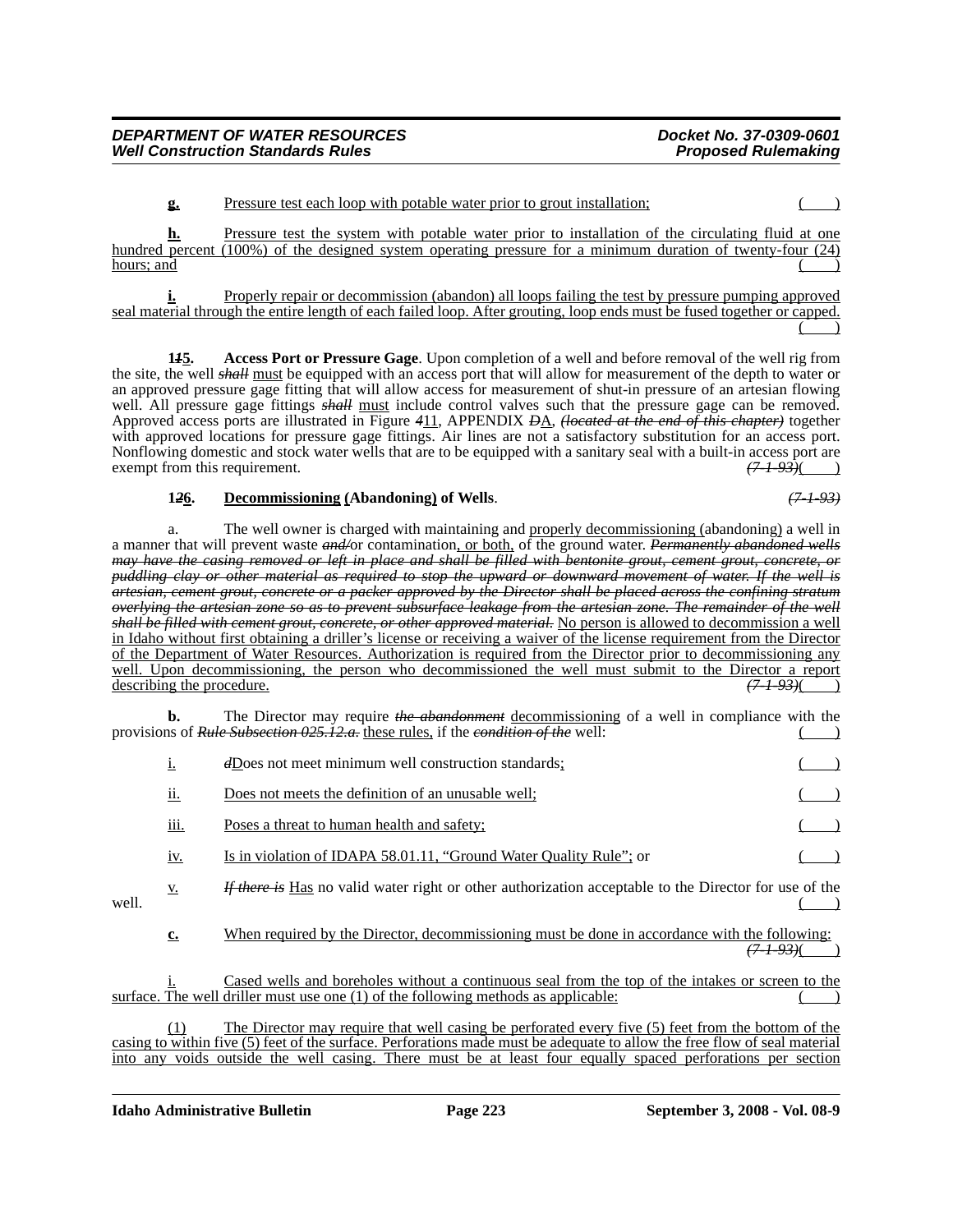|           | 148.                     | Pitless Adapters. The requirement of using seal material in the top eighteen (18) feet of the<br>annular space around the well casing, as set forth in previous sections of these standards, may be altered when a<br>pitless adaptor is installed; the well driller may, at his discretion, stop the well seal at a maximum of six (6) feet (seal                                                                                                 |
|-----------|--------------------------|----------------------------------------------------------------------------------------------------------------------------------------------------------------------------------------------------------------------------------------------------------------------------------------------------------------------------------------------------------------------------------------------------------------------------------------------------|
|           | 111.                     | Prior to welding or riveting, the tag must be pre-shaped to fit the casing such that both sides to be<br>welded or riveted touch the casing and no gaps exist between the tag and casing.                                                                                                                                                                                                                                                          |
|           | ii.                      | Using one (1) stainless steel, closed-end domed rivet near each of the four (4) corners of the tag.                                                                                                                                                                                                                                                                                                                                                |
|           | <u>i.</u>                | A full-length weld across the top and down each side of the tag; or                                                                                                                                                                                                                                                                                                                                                                                |
|           | must secure each tag by: | wells, the well driller must obtain approval for the well tag placement and method of attachment. The well driller                                                                                                                                                                                                                                                                                                                                 |
|           | b.                       | Upon the completion of every well, the well driller must permanently affix the stainless steel well<br>tag to the steel surface casing in a manner and location that maintains tag legibility. For closed loop heat exchange                                                                                                                                                                                                                       |
|           |                          | A control device approved by the Director per Section 42-1603, Idaho Code, on any well that flows<br>at land surface (Figure 11, Appendix A).                                                                                                                                                                                                                                                                                                      |
|           | 111.                     | A commercially manufactured water-tight, snorkel-vented or non-vented well cap on any well<br>susceptible to submergence; or                                                                                                                                                                                                                                                                                                                       |
| $A)$ ; or | ii.                      | A threaded cap, or a commercially manufactured watertight sanitary well cap (Figure 12, Appendix                                                                                                                                                                                                                                                                                                                                                   |
|           | i.                       | A one-fourth inch $(1/4)$ thick solid, new or like-new steel plate with a three-fourths inch $(3/4)$<br>threaded and plugged access port, welded to and completely covering the casing (Figure 12, Appendix A); or                                                                                                                                                                                                                                 |
|           |                          | Upon completion of drilling and prior to removal of well drilling equipment from a water well site,<br>the top of the casing must be completely covered with:                                                                                                                                                                                                                                                                                      |
|           | 137.                     | <b>Completion of a Well.</b> The Director <i>shall</i> will consider that every well is completed when the well<br>drilling equipment has been removed, unless written notice has been given to the Director by the well driller that he<br>intends to return and do additional work on the well within a specified period of time. Upon completion of the well,<br>the well <i>shall</i> must meet all of the required standards.<br>$(7-1-93)$ ( |
|           | $15$ iv.                 | Dry Hole Wells. Dry hole wells or wells from which the quantity of water to meet a beneficial use<br>cannot be obtained shall must be backfilled decommissioned with cement grout, concrete or other approved seal<br>material in accordance with these rules.<br>$(7-1-93)$ (1)                                                                                                                                                                   |
|           | iii.                     | Uncased wells must be completely filled with approved seal material.<br>$\overline{\phantom{0}}$                                                                                                                                                                                                                                                                                                                                                   |
|           | ii.                      | Cased wells and boreholes with full-depth seals. If the well is cased and sealed from the top of the<br>screen or production zone to the land surface, the well must be completely filled with approved seal material.                                                                                                                                                                                                                             |
|           | (2)                      | Fill the borehole with approved seal material as the casing is being removed.                                                                                                                                                                                                                                                                                                                                                                      |
|           |                          | circumference. Approved grout must be pressure pumped to fill any voids outside of the casing. A sufficient volume<br>must be used to completely fill the well and annular space; or                                                                                                                                                                                                                                                               |

*from six (6) feet to eighteen (18) feet) below land surface.* When a pitless adaptor is used (Figure 12, Appendix A), the adaptor should be of the type approved by the National Sanitation Foundation (NSF) testing laboratory or the approval code adopted by the Pitless Adaptor Division of the Water Systems Council. The pitless adaptor, including the cap or cover, casing extension, and other attachments, must be so designed and constructed to be water tight and to prevent contamination of the potable water supply from external sources. If a permanent surface or outer casing is installed and is cut off or breached to install the pitless adapter on an inner well casing or liner, the space between the

**Idaho Administrative Bulletin Page 224 September 3, 2008 - Vol. 08-9**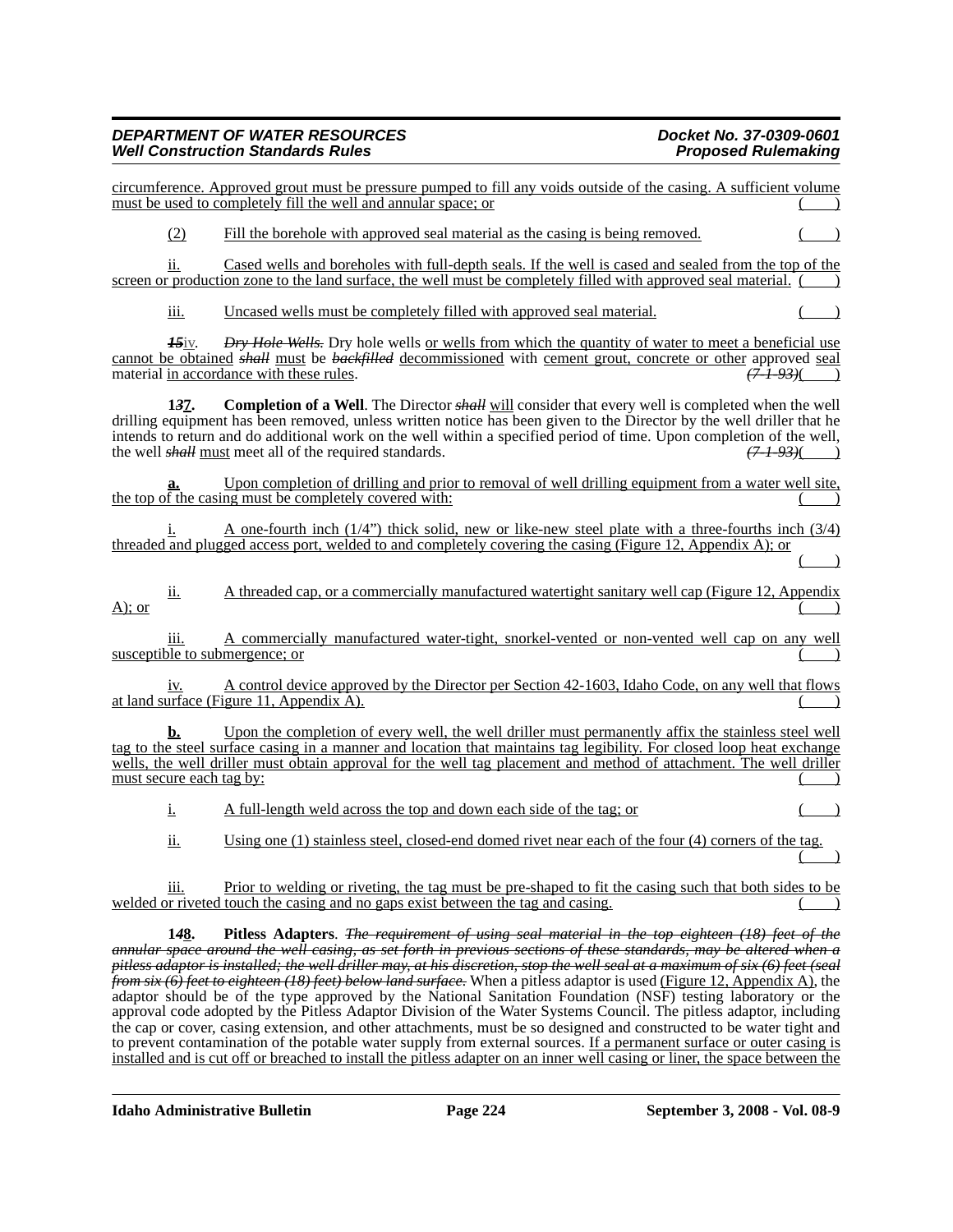permanent outer casing and the liner or inner casing must be sealed. The well owner or person installing the pitless adaptor *shall* must then seal the excavation surrounding the pitless adaptor using *bentonite grout or other suitable* an approved seal material. *(7-1-93)*( )

*15. Dry Hole Wells. Dry hole wells shall be backfilled with cement grout, concrete or other approved material. (7-1-93)*

**Pump Installation**. No person is allowed to install a pump into any well that would cause a violation of Rule 25, of these rules or other applicable rules or state law.

*16***20. Explosives**. Explosives used in well construction *shall* must never be detonated inside the required well casing. Approved explosive casing perforators may be exempted by the Director. (7-1-93)

*17***21. Hydraulic Fracturing**. Hydraulic fracturing *shall* must be performed only by well drillers licensed in Idaho. The pressure *shall* must be transmitted through a drill string and *shall* must not be transmitted to the well casing. The driller *shall* must provide a report to the Director of the fracturing work which *shall* must include well location, fracturing depth, fracturing pressures and other data as requested by the *Department* Director.

*(7-1-93)*( )

*18***22. Drilling Fluids or Drilling Additives**. *Drilling fluids or drilling additives shall not contain drilling fluids or drilling additives a concentration of any substance in excess of drinking water standards as set forth in the current IDAPA 58.01.08, "Rules for Public Drinking Water Systems." The driller shall be responsible for using drilling fluids and additives in accordance with the manufacturer's specifications. Specific products may be approved by the Director on a case-by-case basis.* The well driller must use only potable water and drilling fluids or drilling additives that are manufactured for use in water wells, are National Sanitary Foundation (NSF), American Petroleum Institute (API), or ASTM/ANSI approved; and do not contain a concentration of any substance in excess of Primary Drinking Water Standards, as set forth in IDAPA 58.01.08, "Rules for Public Drinking Water Systems," according to manufacturer's specifications. The well driller may seek approval from the Director to use specific, non-certified products on a case-by-case basis. In addition, the well driller must ensure the containment of all drilling fluids and materials used or produced to the immediate drilling site, and will not dispose of such fluids or materials into any streams, canals, boreholes, wells, or other subsurface pathways.  $(7-1-93)$ streams, canals, boreholes, wells, or other subsurface pathways.

*19***23. Disinfection and** *C***Decontamination**. *No casing, pipe, pumps, artificial gravel packs, drilling tools or other items shall be placed in a well which will cause contamination. Disinfection with a five hundred (500) parts per million chlorine solution (one (1) gallon of chlorine bleach per one hundred (100) gallons clean water) is recommended for all items placed in the well.* Upon completion of a well, the driller is responsible for adding the appropriate amount of disinfecting chemical compound and distributing it throughout the well to achieve a uniform concentration for "in place" disinfection of the well. Chlorine compounds used in accordance with the table listed below will satisfy this requirement. Other methods may be used if approved by the Director in advance.

*(7-1-93)*( )

|                                    | Amount of Chlorine Needed Per 100 Feet of Water in Well     |                                                                             |                                                                     |  |  |  |  |  |  |
|------------------------------------|-------------------------------------------------------------|-----------------------------------------------------------------------------|---------------------------------------------------------------------|--|--|--|--|--|--|
| Casing<br>Diameter<br><u>(in.)</u> | Gallons of water in<br>casing per 100 ft. of<br>water depth | Amount of 5.25% Sodium<br><b>Hypochlorite</b><br>(Unscented Laundry Bleach) | Amount of 65% Calcium<br><b>Hypochlorite</b><br>(Chlorine Granules) |  |  |  |  |  |  |
| 6                                  | 147                                                         | 2 % cups                                                                    | 3 tbsp                                                              |  |  |  |  |  |  |
| 8                                  | 261                                                         | 4 cups                                                                      | $5$ tbsp                                                            |  |  |  |  |  |  |
| 10                                 | 408                                                         | $6\%$ cups                                                                  | $\frac{1}{2}$ cup                                                   |  |  |  |  |  |  |
| <u> 12</u>                         | 588                                                         | 9 cups                                                                      | $\frac{3}{4}$ cup                                                   |  |  |  |  |  |  |
| 16                                 | 1044                                                        | <u>1 gal</u>                                                                | 1 $\frac{1}{4}$ cup                                                 |  |  |  |  |  |  |
|                                    | Note: 1 gal = 4 gt = 8 pt = 16 cups; 1 cup = 16 tbsp        |                                                                             |                                                                     |  |  |  |  |  |  |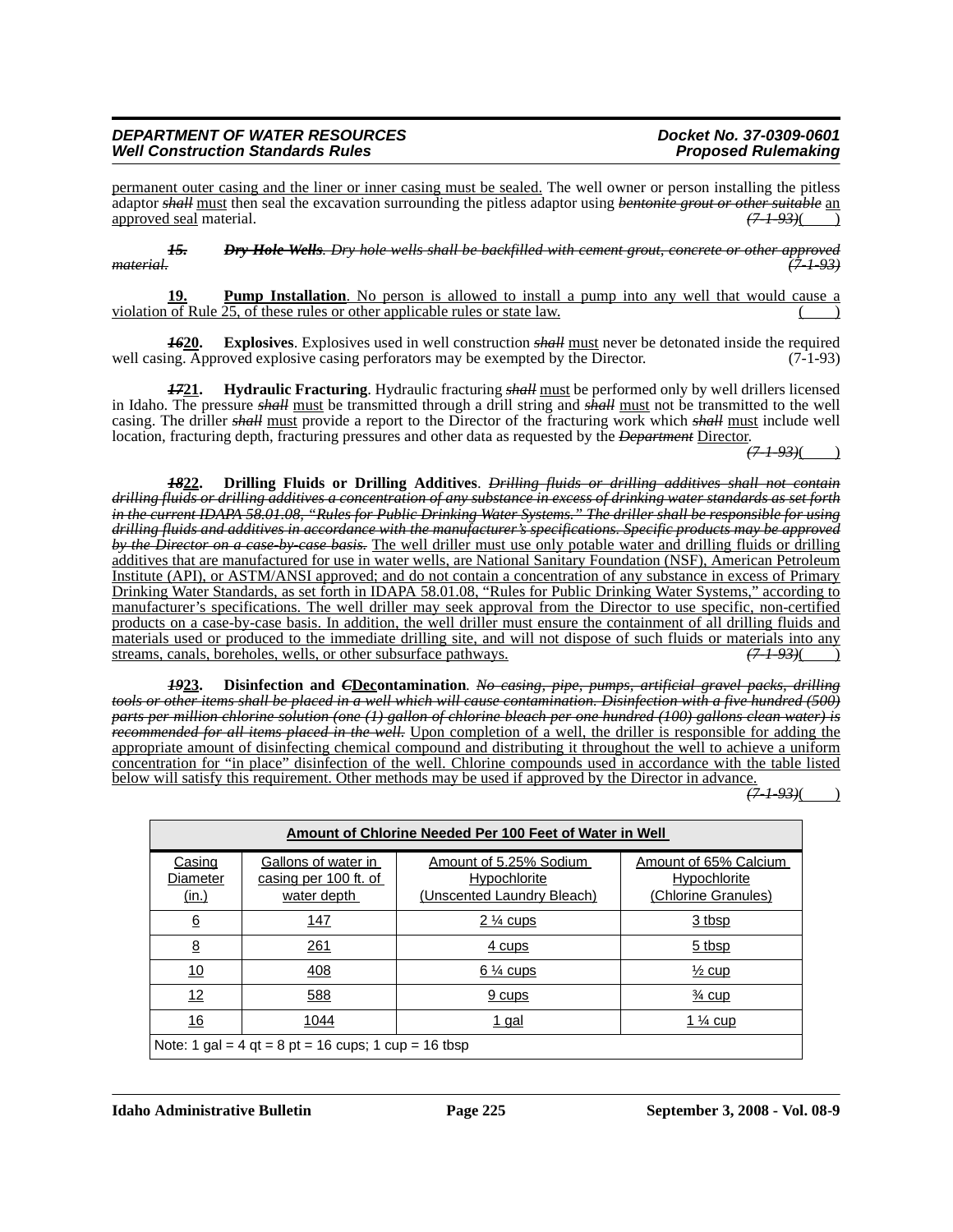| Amount of Chlorine Needed Per 100 Feet of Water in Well                                                                      |  |
|------------------------------------------------------------------------------------------------------------------------------|--|
| Chlorine granules or tablets must be dissolved and placed into the well as a solution.                                       |  |
| If another concentration of hypochlorite solution is used, the following equation should be used for<br>calculating amounts. |  |
| (Volume of water) $X(0.08) = \text{cups of hypochlorite}$<br>% Hypochlorite (e.g. $50\% = 50$ )                              |  |
|                                                                                                                              |  |
| <b>Sand Production</b> . The maximum sand content produced from a well after initial well development<br>24.                 |  |

must not exceed fifteen (15) ppm. For the purpose of this rule, sand is considered to be as any sediment particle retained on a U.S. standard sieve  $\text{\#200}$  (seventy-five hundreths (0.075) mm to two (2) mm).

| <u>a.</u>   | When necessary to mitigate sand production the well driller must:                      |  |
|-------------|----------------------------------------------------------------------------------------|--|
|             | Construct each well with properly sized casing, screen(s) or perforated intake(s); and |  |
| <br>11.     | Install properly sized filter pack(s); or                                              |  |
| <u>iii.</u> | Install pre-packed well screens; or                                                    |  |
| 1V.         | Employ other methods approved by the Director.                                         |  |

**b.** The Director may grant a waiver exempting a well producing water that exceeds the maximum sand content only if the well driller has met the requirements of Rule 25, Subsection 025.24.a.

**c.** Sand production in public water system wells. Wells used in connection with a public water system have more stringent requirements. See IDAPA 58.01.08, "Idaho Rules for Public Water Systems."

**25. Well Development and Testing**. For each well the well driller must measure and record the static (non-pumping) water level and the pumping water level, and the production rate. The production rate will be determined by a pump, bailer, air-lift, or other industry approved test of sufficient duration to establish production from the well. For wells with no returns the driller must report no returns and the static water level. This information must be documented on the well driller's report.

### **026. -- 029. (RESERVED).**

### **030. CONSTRUCTION OF LOW TEMPERATURE GEOTHERMAL RESOURCE WELLS AND BONDING (RULE 30).**

**01. General**. Drillers constructing low temperature geothermal resource wells (bottom hole temperature more than eighty-five (85) *D*degrees Fahrenheit and less than two hundred twelve (212) *D*degrees Fahrenheit) *shall* must be qualified under the Well Driller Licensing Rules. All low temperature geothermal resource wells *shall* must be constructed in such a manner that the resource will be protected from waste due to lost artesian pressure and temperature. The owner or well driller is required to provide bottom hole temperature data, but the Director may make the final determination of bottom hole temperature, based upon information available to him.

*(7-1-93)*( )

**a.** All standards and guidelines for construction and decommissioning (abandonment) of cold water wells *shall* apply to low temperature geothermal resource wells except as modified by Rule 30, Subsections 030.03, 030.04, and 030.06. 030.04, and  $\overline{030.06}$ .

**b.** A drilling prospectus *shall* must be submitted to and approved by the Director prior to the construction, modification, deepening or decommissioning (abandonment) of any low temperature geothermal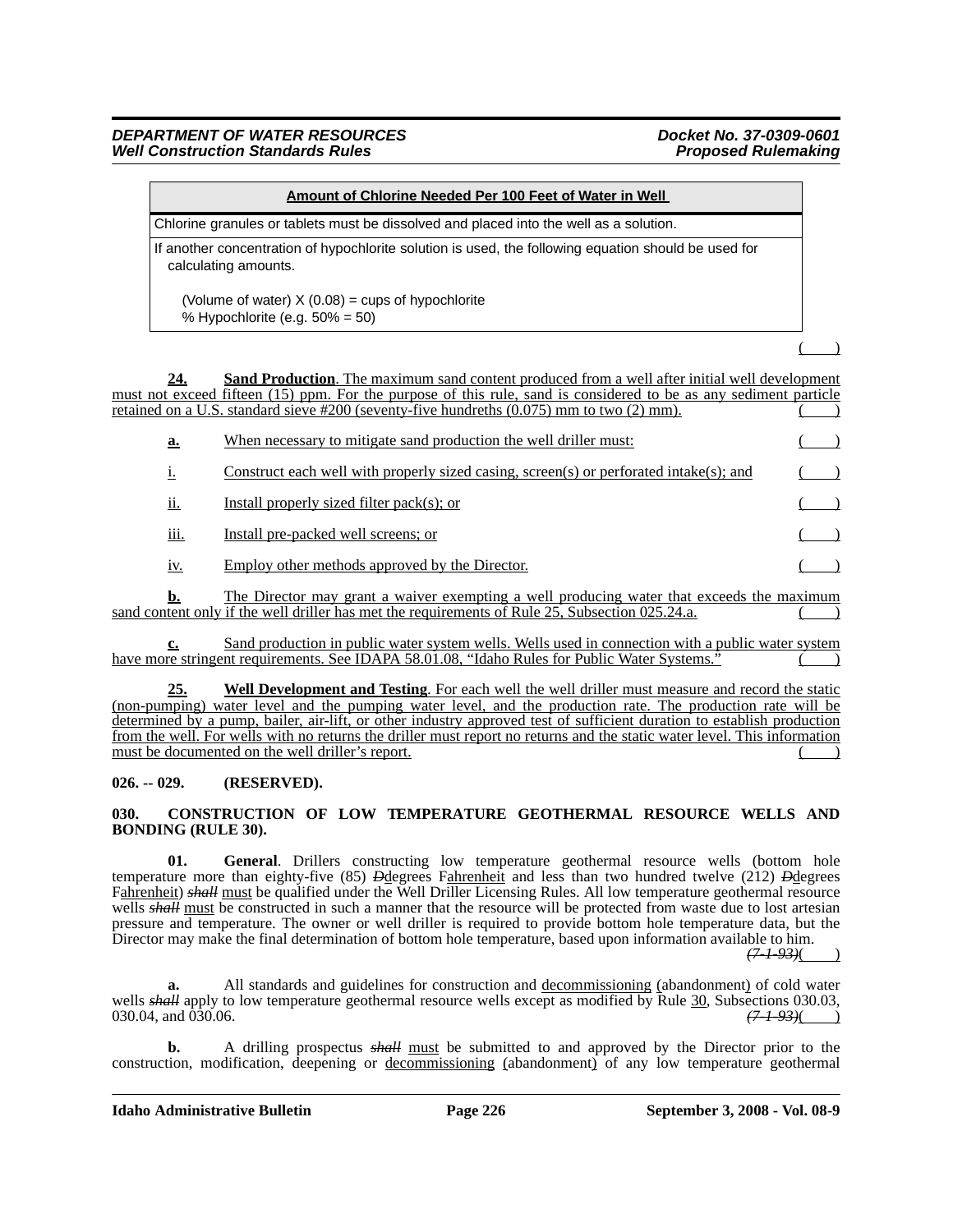resource well. The well owner and the well driller are responsible for the prospectus and subsequent well construction.  $(7.193)($  $(7-1.93)$ ( )

**02. Well Owner Bonding**. The owner of any low temperature geothermal resource well *shall* must file a surety bond or cash bond as required by Section 42-233, Idaho Code, with the Director in an amount not less than five thousand dollars (\$5,000) nor more than twenty thousand dollars (\$20,000) payable to the Director prior to constructing, modifying or deepening the well after July 1, 1987. The bond amount *shall* will be determined by the Director within the following guidelines. The bond *shall* will be kept in force for one (1) year following completion of the well or until released in writing by the Director, whichever occurs first. *(7-1-93)*( )

**a.** Any well less than three-hundred (300) feet deep with a bottom hole temperature of less than one hundred twenty (120) *D*degrees Fahrenheit and a shut-in pressure of less than ten (10) pounds per square inch gage (psig) at land surface *shall* must maintain a bond of five thousand dollars (\$5,000).  $\left(7-1-93\right)$  ( $\$ (psig) at land surface *shall* must maintain a bond of five thousand dollars (\$5,000).

**b.** The owner of any well three hundred (300) feet to one thousand (1,000) feet deep with a bottom hole temperature of less than one hundred fifty (150) *D*degrees Fahrenheit and a shut-in pressure of less than fifty (50) psig at land surface *shall* must maintain a bond of ten thousand dollars (\$10,000). (7.1.93)( (50) psig at land surface *shall* must maintain a bond of ten thousand dollars (\$10,000).

**c.** The owner of any low temperature geothermal resource well not covered by Rule  $\frac{30}{(7+93)}$ , Subsections and 030.02.b. shall must maintain a bond of twenty thousand dollars (\$20.000). 030.02.a. and 030.02.b. *shall* must maintain a bond of twenty thousand dollars (\$20,000).

**d.** The Director may decrease or increase the bonds required if it is shown to his satisfaction that well tion or other conditions merit an increase or decrease. (7-1-93) construction or other conditions merit an increase or decrease.

**e.** The bond requirements of Section 42-233, Idaho Code, are applicable to wells authorized by water right permits or licenses having a priority date earlier than July 1, 1987, if the well authorized by the permit or license was not constructed prior to July 1, 1987 or if an existing well constructed within the terms of the permit or license is modified, deepened or enlarged on or after July 1, 1987. (7-1-93)

**03.** Casing. Low temperature geothermal resource wells *shall* must be protected from cooling by preventing intermingling with cold water aquifers and from loss of pressure by preventing flow into zones of lower pressure. *(7-1-93)*( )

**a.** Casing which meets or exceeds the minimum specifications for permanent steel casing of Rule  $25$ , Subsection 0*3*25.0*2*4 *shall* must be installed in every well. The Director may require a more rigid standard for collapse and burst strength as depths or pressures may dictate. Every low temperature geothermal resource well which flows at land surface *shall* must have a minimum of forty (40) feet of conductor pipe set and cemented its entire length.  $(71.93)(22.1)$ entire length.

**b.** Casing *shall* must be installed from twelve (12) inches above land surface into the overlying confining strata of the thermal aquifer. The casing schedule may consist of several different casing strings (i.e. conductor pipe, surface casing, intermediate casing, production *pipe* casing) which may all extend to land surface or may be overlapped and sealed or packed to prevent fluid migration out of the casing at any depth (Figure 13, Appendix A).  $(71.93)($ Appendix A).

i. Low temperature geothermal resource wells less than one thousand (1,000) feet deep and which encounter a shut-in pressure of less than fifty (50) psig at land surface *shall* must have two (2) strings of casing set and cemented to land surface. Conductor pipe *shall* must be a minimum of forty (40) feet in length or ten percent (10%) of the total depth of the well whichever is greater. Surface casing *shall* must extend into the confining stratum overlying the aquifer.  $(7 + 93)($  (7.1.2.) overlying the aquifer.

Low temperature geothermal resource wells one thousand  $(1,000)$  feet or more in depth or which will likely encounter a shut-in pressure of fifty (50) psig or more at land surface require prior approval of the drilling plan by the Director and *shall* must have three strings of casing cemented their total length to land surface. Conductor pipe *shall* must be a minimum length of forty (40) feet. Surface casing *shall* must be a minimum of two hundred (200) feet in length or ten percent (10%) of the total depth of the well, whichever is greater. Intermediate casing *shall* must extend into the confining stratum overlying the aquifer.  $(7-1-93)$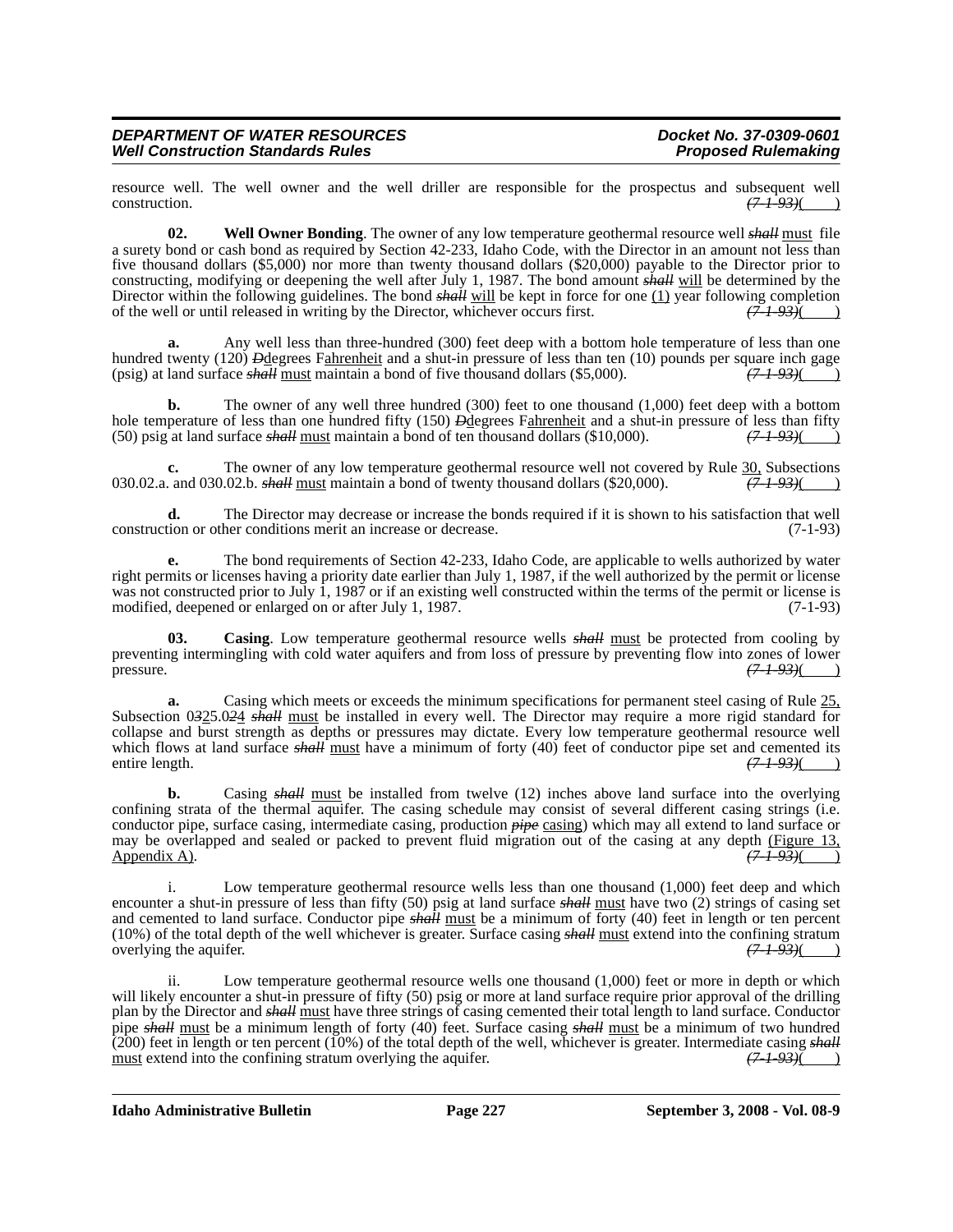**c.** Subsection 030.13.b. may be waived if it can be demonstrated to the Director through the lithology, electrical logs, geophysical logs, injectivity tests or other data that formations encountered below the last casing string set, will neither accept nor vield fluids at anticipated pressure to the borehole. (7-1-93) string set, will neither accept nor yield fluids at anticipated pressure to the borehole.

**d.** A nominal borehole size of two (2) inches in diameter larger than the Outside Diameter (O.D.) of the casing or casing coupler (whichever is larger) *shall* must be drilled. All casing designations *shall* must be by O.D. and wall thickness and *shall* must be shown to meet a given specification of the American Petroleum Institute, the American Society for Testing and Materials, the American Water Works Association or the American National Standards Institute. The last string of casing set during drilling operations *shall* must, at the Director's option, be flanged and capable of mounting a valve or blow out prevention equipment to control flows at the surface before drilling resumes.  $\frac{(7-1-93)}{(2-1-93)}$ drilling resumes.

**04.** Sealing of Casing. All casing *shall* must be sealed its entire length with cement or a cement grout mixture unless waived by the Director. The seal material *shall* must be placed from the bottom of the casing to land surface either through the casing or tubing or by use of a tremie pipe. The cement or cement grout *shall* must be undisturbed for a minimum of twenty-four (24) hours or as needed to allow adequate curing.  $(71.93)($ undisturbed for a minimum of twenty-four (24) hours or as needed to allow adequate curing.

**a.** A caliper log may be run for determining the volume of cement to be placed with an additional twenty-five (25%) percent on site ready for mixing. If a caliper log is not run, an additional one hundred (100%) percent of the calculated volume of cement shall must be on site ready for placement.  $(7-1-93)$ percent of the calculated volume of cement *shall* must be on site ready for placement.

**b.** If there is no return of cement or cement grout at the surface after circulating all of the cement mixture on site, the *Department* Director will determine whether remedial work should be done to insure no migration of fluids around the well bore. migration of fluids around the well bore.  $(7-1-93)$ ( )

**c.** The use of additives such as bentonite, accelerators, retarders, <u>and</u> lost circulation material *shall* low manufacturer's specifications.  $(7-1-93)$ must follow manufacturer's specifications.

**05. Blow Out Prevention Equipment**. The Director may require the installation of gate valves or annular blow out prevention equipment to prevent the uncontrolled blow out of drilling mud and geothermal fluid. (7-1-93)

**06. Repair of Wells**. The well driller *shall* <u>must</u> submit a drilling prospectus to the Director for review oval prior to the repair or modification of a low temperature geothermal resource well.  $(71-93)($ and approval prior to the repair or modification of a low temperature geothermal resource well.

**Decommissioning (Abandoning) of Wells**. Proper <u>decommissioning</u> (abandonment) of any low ermal resource well requires the following:  $(71-93)$  (7.4.93) temperature geothermal resource well requires the following:

**a.** All cement plugs *shall* must be pumped into the hole through drill pipe or tubing. *(See Figure 51X E. (located at the end of this chapter*). *APPENDIX E, (located at the end of this chapter). (7-1-93)*( )

**b.** All open annuli *shall* must be completely filled with cement.  $(7-1-93)$ 

**c.** A cement plug at least one hundred (100) feet in vertical depth *shall* must be placed straddling (fifty (50) feet above and fifty (50) feet below) the zone where the casing or well bore meets the upper boundary of each ground water aquifer.  $(71-93)$ each ground water aquifer.

**d.** A minimum of one hundred (100) feet of cement  $\frac{\hbar}{\hbar}$  must be placed straddling each drive shoe or one on all casing including the bottom of the conductor pipe.  $\frac{(7 + 93)}{(7 + 93)}$ guide shoe on all casing including the bottom of the conductor pipe.

**e.** A surface plug of either cement grout or concrete  $\frac{\text{shell}}{\text{must}}$  be placed from at least fifty (50) feet e top of the casing to the top of the casing. below the top of the casing to the top of the casing.

**f.** A cement plug *shall* <u>must</u> extend at least fifty (50) feet above and fifty (50) feet below the top of installed in the well. The Director may waive this rule upon a showing of good cause.  $(71.93)($ any liner installed in the well. The Director may waive this rule upon a showing of good cause.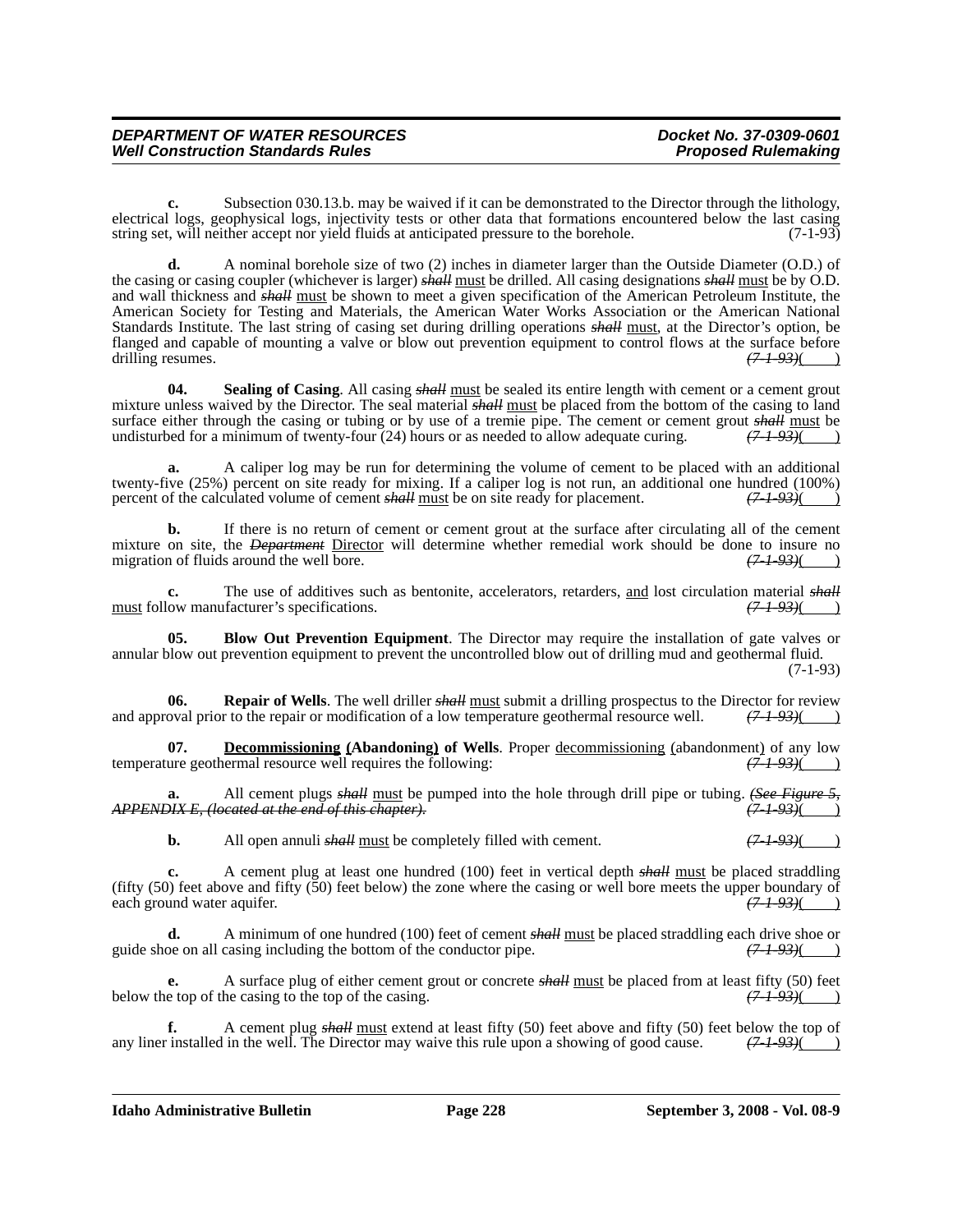**g.** Other decommissioning (abandonment) procedures may be approved by the Director if the owner or operator can demonstrate that the low temperature geothermal resource, ground waters, and other natural resources will be protected.  $\left(7-1-93\right)$  (3.1)

**h.** Approval for <u>decommissioning</u> (abandonment) of any low temperature geothermal well must be in by the Director prior to the beginning of any decommissioning (abandonment) procedures.  $\left(7 - 1 - 93\right)$  (b) writing by the Director prior to the beginning of any <u>decommissioning</u> (abandonment) procedures.

### **031. -- 034. (RESERVED).**

### **035. HEALTH STANDARDS (RULE 35).**

**01. Public** *Supply* **Water System Wells**. In addition to meeting these standards, all wells that are constructed for public supply of domestic water *shall* must meet all of the requirements set forth by the Idaho Department of Environmental Quality Rules, IDAPA 58.01.08, "Idaho Rules for Public Drinking Water Systems." *(7-1-93)*( )

**02. Special Standards for Construction of Wells When Mineralized or Contaminated Water Is Encountered**. Any time in the construction of a well that mineralized or contaminated water is encountered, the well driller *shall* must take the appropriate steps necessary to prevent the poor quality waters from entering the well or moving up or down the annular space around the well casing. The method employed to case and seal out this water *shall* will be determined by the well driller, provided *the* all other minimum standards are met. The well driller will take *S*special precautions *must be taken* in the case of *gravel* filter-packed wells to prevent water of inferior quality from moving vertically in the *gravel* filter packed portions of the well. All actions taken will be clearly documented on the well driller's report *(7-1-93)*( )

**03. Distances From Contaminant***e* **Sources**. All water wells constructed for domestic use *shall* must comply with minimum distances from septic tanks, drain fields, drainfield replacement area and other siting requirements of the Idaho Department of Environmental Quality and the appropriate District Health Department.  $(7 + 93)$ 

**04.** *Well Maintenance* **Owners Responsibilities for Well Use and Maintenance**. After a well is completed *T*the well owner *shall be* is responsible for water quality testing, properly maintaining the well, and reporting problems with a well to the Director. All wells *shall* must be capped, covered and sealed such that debris cannot enter the well, persons or animals cannot fall into the well, and water cannot enter the well around the outside of the casing. <u>Pursuant to Section 42-1603, Idaho Code, the owner of any artesian well that will flow at land surface</u><br>is required to apply to the Director for approval of a flow control device. is required to apply to the Director for approval of a flow control device.

**05. Use**. The well owner must not operate any well in a manner that causes waste or contamination of the ground water resource. Failure to operate, maintain, knowingly allow the construction of any well in a manner that violates these rules, or failure to repair or properly decommission (abandon) any well as herein required will subject the well owner to civil penalties as provided by statute.

**06. Maintenance**. The well owner must:

**a.** Not allow modification to wells under their control without first obtaining an approved Idaho Department of Water Resources (IDWR) permit, pursuant to Section 42-235, Idaho Code;

**b.** Maintain the minimum casing height of twelve (12) inches above land surface and finished grade;  $($ 

**c.** Maintain the appropriate well cap, and control device if required, according to these Rules; and  $($   $)$ 

Not install or allow the installation of any well pump that would cause a violation of the sand production requirements in accordance with these Rules or allow the well to pump in excess of that allowed by a valid water right or domestic exemption.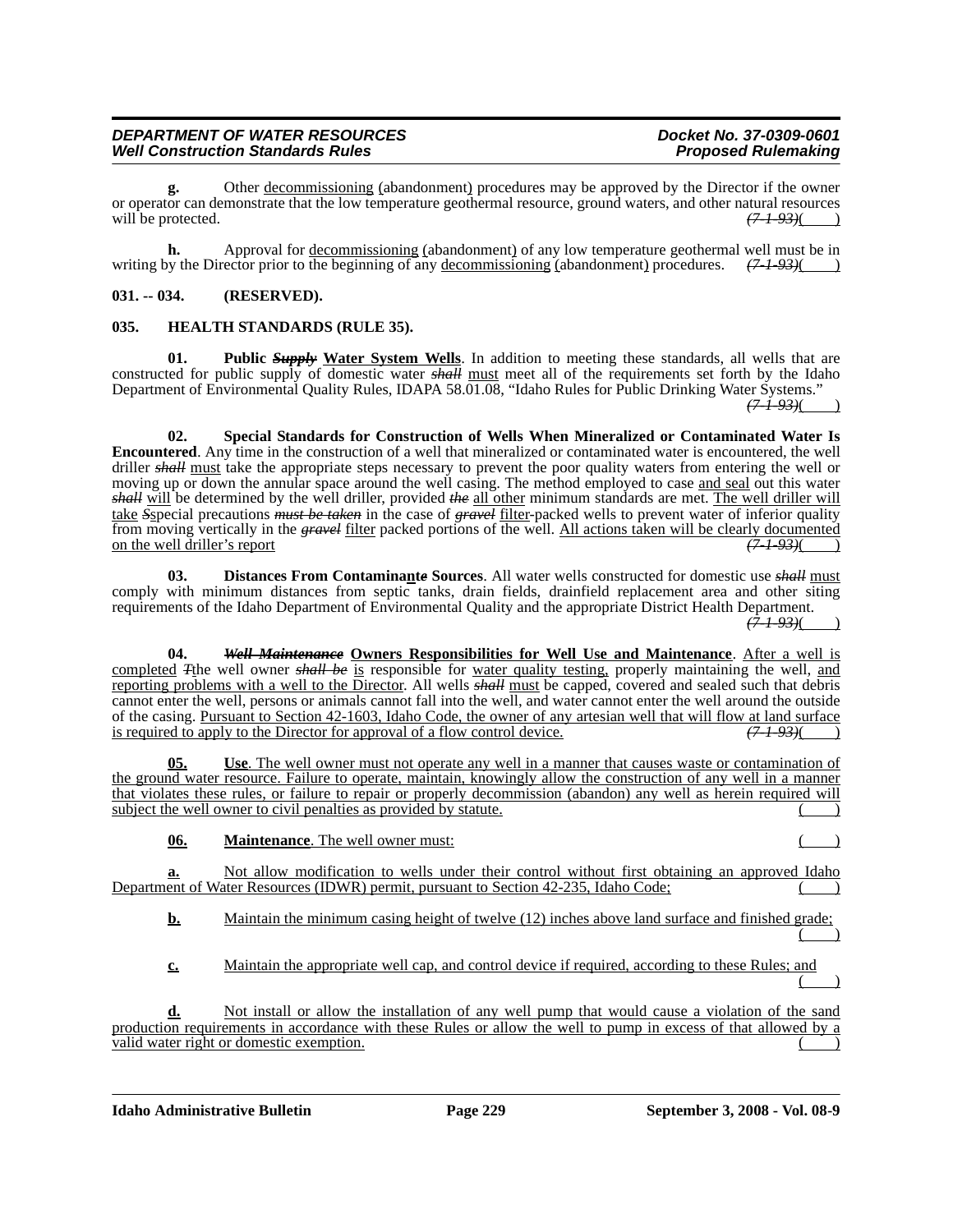**e.** Maintain the well to prevent waste or contamination of ground waters through leaky casings, pipes, fittings, valves, pumps, seals or through leakage around the outside of the casings, whether the leakage is above or below the land surface. Any person owning or controlling a non-compliant well must have the well repaired by a licensed well driller under a permit issued by the Director in accordance with these Rules.

**07. New Construction**. The well owner must not construct or allow construction of any permanent building, except for buildings to house a well or plumbing apparatus, or both, closer than ten (10) feet from an existing well.

**08. Maintain All Other Separation Distances**. The well owner must not construct or install, or allow the construction or installation of any object listed in a location closer than that allowed by the table of Rule 25, Subsection 025.01.e.

**09. Unusable Wells**. The well owner must have any unusable well repaired or decommissioned (abandoned) by a licensed well driller under a permit issued by the Director in accordance with these Rules.

**10. Wells Posing a Threat to Human Health and Safety or Causing Contamination of the Ground Water Resource**. The well owner must have any well shown to pose a threat to human health and safety or cause contamination of the ground water resource immediately repaired or decommissioned (abandoned) by a licensed well driller under a permit issued by the Director in accordance with these Rules.

### **036. -- 039. (RESERVED).**

### **040. AREAS OF DRILLING CONCERN (RULE 40).**

### **01. General**. (7-1-93)

**a.** The Director may designate an "area of drilling concern" to protect public health, or to prevent waste and contamination of ground or surface water, or both, because of factors such as aquifer pressure, vertical depth to the aquifer, warm or hot ground water, or contaminated ground or surface waters. (7-1-93)

**b.** The designation of an area of drilling concern does not supersede or preclude designation of part or all of an area as a Critical Ground Water Area (Section 42-233a, Idaho Code), Ground Water Management Area (Section 42-233b, Idaho Code), or Geothermal Resource Area (Sections 42-4002 and 42-4003, Idaho Code).(7-1-93)

**c.** The designation of an area of drilling concern can include certain aquifers or portions thereof while excluding others. The area of drilling concern may include low temperature geothermal resources while not including the shallower cold ground water systems. (7-1-93)

### **02. Bond Requirement**. (7-1-93)

**a.** The minimum bond to be filed by the well driller with the Director for the construction or modification of any well in an area of drilling concern *shall be* is ten thousand dollars (\$10,000) unless it can be shown to the satisfaction of the Director that a smaller bond is sufficient.  $(71.93)(22.1)$ shown to the satisfaction of the Director that a smaller bond is sufficient.

**b.** The Director may determine on a case-by-case basis if a larger bond is required based on the estimated cost to repair, complete or properly decommission (abandon) a well.  $(7.1-93)$ 

### **03. Additional Requirements**. (7-1-93)

**a.** A driller *shall* must demonstrate to the satisfaction of the Director that he has the experience and knowledge to adequately construct or <u>decommission</u> (abandon) a well which encounters warm water or pressurized aquifers.<br>( $\frac{(71.93)}{(71.93)}$ aquifers. *(7-1-93)*( )

**b.** A driller *shall* must demonstrate to the satisfaction of the Director that he has, or has immediate access to, specialized equipment or resources needed to adequately construct or decommission (abandon) a well.

*(7-1-93)*( )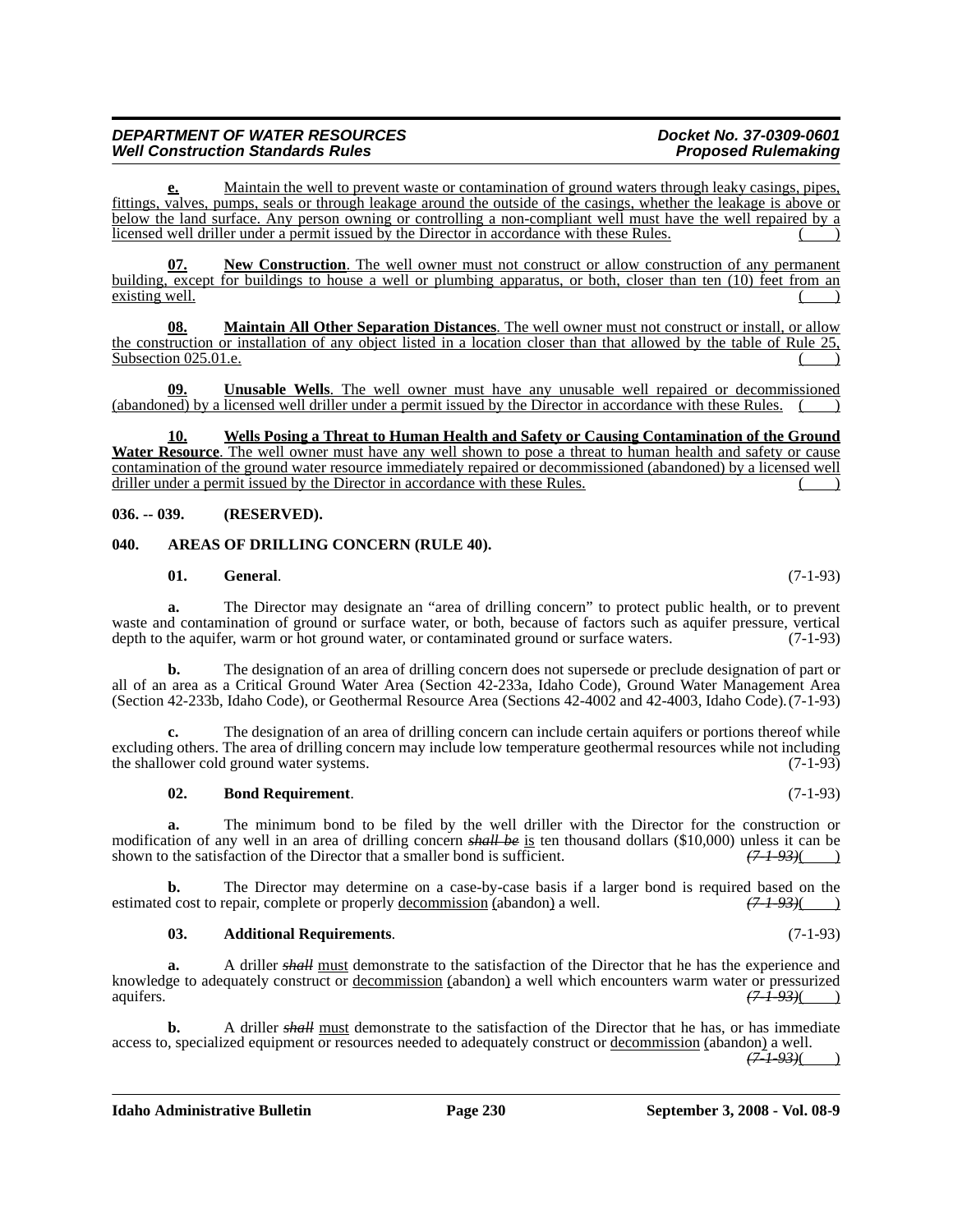### **041. -- 044. (RESERVED).**

### **045. DRILLING PERMIT REQUIREMENTS (RULE 45).**

### **01. General Provisions**. (7-1-93)

**a.** *The owner of a well to be constructed, drilled, deepened or enlarged on or after July 1, 1987 shall obtain a drilling permit from the Director prior to construction or drilling of the well.* Drilling permits are required pursuant to Section 42-235, Idaho Code, prior to construction of any well.  $(7-1-93)($ pursuant to Section 42-235, Idaho Code, prior to construction of any well.

*b. The owner of a well under construction prior to July 1, 1987, for which the drilling equipment is at the site and construction is ongoing, shall not be required to obtain a drilling permit, provided that construction of the well was complete by August 1, 1987. The Director may extend the date for good cause. (7-1-93)*

*c. The Director may issue a drilling permit to the owner of a proposed well, to the driller employed to construct the well, or to the owner's representative.* 

*d***b.** Drilling permits will not be issued for construction of a well which requires another separate approval from the department, such as a water right permit, transfer, amendment or injection well permit, until the other separate *approval has been given by the department* permitting requirements have been satisfied. *The Director may grant a waiver if he determines that the public interest will be served by an expedited approval.*

*(7-1-93)*( )

*e***c.** The Director may allow the use of a start card permit or give verbal approval to a well driller for the construction of *certain wells such as* cold water single family domestic wells *and stockwater wells which do not require other separate approvals from the department, provided the driller files the drilling permit and appropriate fee with the Director within thirty (30) days of the verbal approval.* Start cards must be received by the Department at least two office hours prior to commencing construction of the well.  $(7193)($ least two office hours prior to commencing construction of the well.

*f***d.** The Director may give verbal approval to a well driller for the construction of a well for which other permitting requirements have been met, provided that the driller *files* or owner has filed the drilling permit application and appropriate fee *with the Director within thirty (30) days of the verbal approval*. *(7-1-93)*( )

*g***<sup>e</sup>**. The Director will not give a verbal approval <u>or allow the use of a start card permit</u> for wells *construction or drilling* constructed in a designated  $a\Delta$ rea of  $d$ Drilling *e*Concern, Critical Ground Water Area, or Ground Water Area, or  $\left(7,1-93\right)$ **Ground Water Management Area.** 

*h. Failure of the driller to submit a completed drilling permit and fee within the thirty (30) day period after receiving verbal approval to construct a well is cause for the Director to seek the penalties provided by statute and by these rules. (7-1-93)*

*i***f.** *After the effective date of these rules, a*A well driller *shall* will not construct, drill or modify any and a drilling permit has been issued, or verbal approval *is given* granted.  $(71.93)()$ well until a drilling permit has been issued, or verbal approval *is given* granted.

### **02. Effect of a Permit**. (7-1-93)

**a.** A drilling permit authorizes the construction, *drilling* or modification of a well in compliance with these rules and the conditions of approval on the permit. *(7-1-93)*( )

**b.** A drilling permit does not constitute a water right-*permit*, injection well permit or other authorization which may be required, *from the department prior to actual well construction and does not authorize*<br>authorizing use of water from the a well or discharge of fluids into the a well. authorizing use of water from *the* a well or discharge of fluids into *the* a well.

**c.** A drilling permit may not be assigned from one owner to another <u>or from one driller to another</u>. *(7-1-93)*( )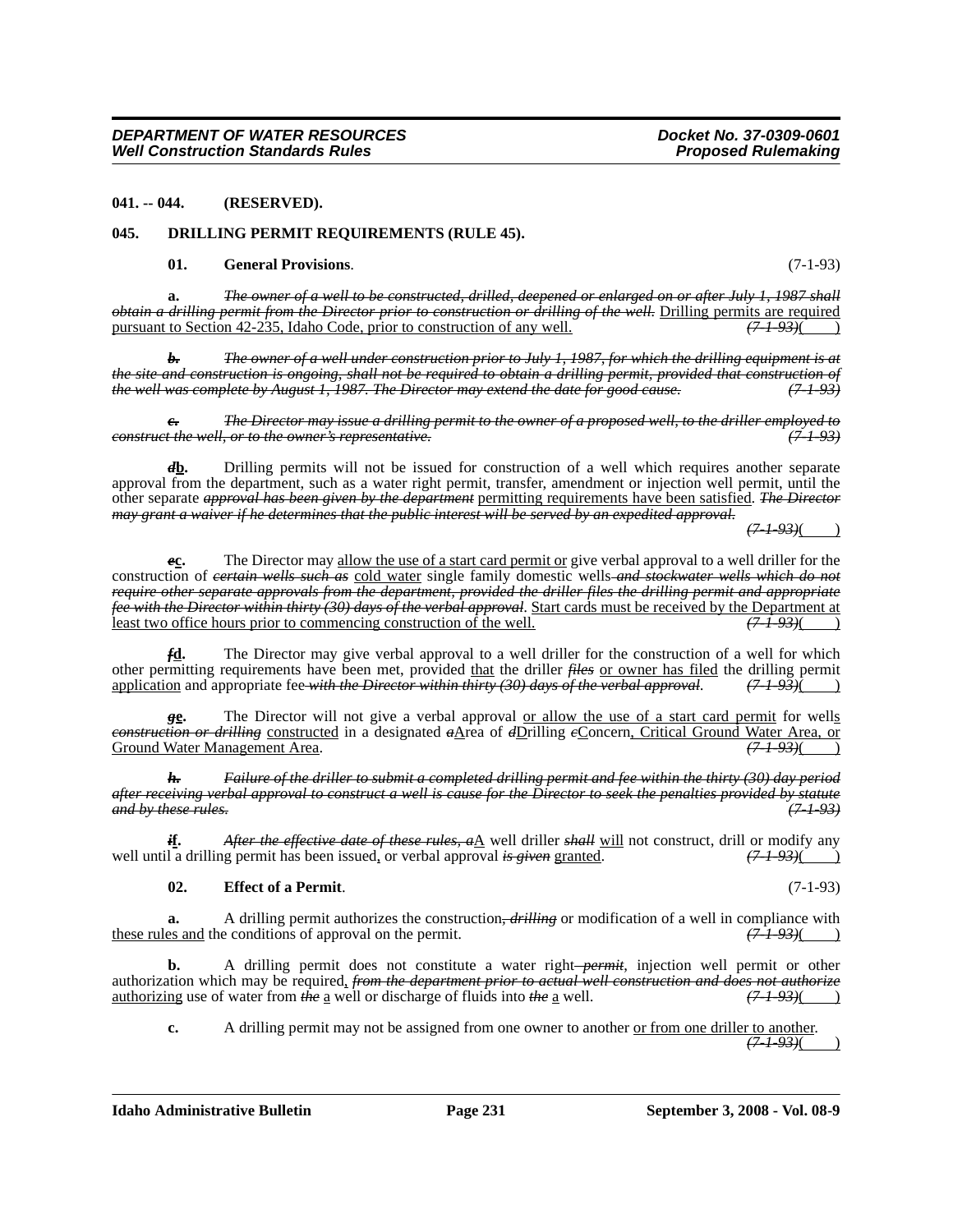**d.** A drilling permit authorizes the construction of one (1) well *(except <i>group*) for blanket monitoring well drilling permits*) unless other holes started under terms of the permit are properly abandoned and the department is advised of the abandonment*. *(7-1-93)*( )

### **03. Exclusions**. *(7-1-93)*

*a. Geotechnical borings for the purpose of mineral exploration or for the design of foundations for structures or for the design of dams and embankments* For the purposes of these Rules, artificial openings and excavations that do not constitute a well and are not subject to the drilling permit requirements *but shall* must be modified, constructed, *and* or decommissioned (abandoned) in accordance with minimum well construction standards. The Director may require decommissioning (abandonment) of artificial openings and excavations constructed pursuant to Rule 45, Subsection 045.03 of these rules, when the use ceases or if the holes may contribute to waste or contamination of the ground water. The following types of artificial openings and excavations are not considered wells:  $(7193)$ 

**a.** Artificial openings and excavations with total depth less than eighteen (18) feet. ( )

**b.** *The Director may require abandonment of wells constructed pursuant to Rule 045.03.a. if the wells are determined to cause waste or contamination of the ground water.* Artificial openings and excavations for collecting soil or rock samples, determining geologic properties, or mineral exploration or extraction, including gravel pits. *(7-1-93)*( )

**c.** *Wells constructed pursuant to Rule Subsection 045.03.a. shall be abandoned in compliance with adopted rules when use of the wells cease*. Artificial openings and excavations for oil and gas exploration for which a permit has been issued pursuant to Section 47-320, Idaho Code.  $(7-1-93)($ permit has been issued pursuant to Section 47-320, Idaho Code.

**d.** Artificial openings and excavations constructed for de-watering building or dam foundation  $\alpha$  excavations.  $($ 

**04. Converting an Artificial Openings or Excavations Not Constructed as a Well for Use as a Well**. Artificial openings and excavations that were not constructed as a well pursuant to a drilling permit, if subsequently converted to obtain water, monitor water quantity or quality, or to dispose of water or other fluids, must be reconstructed by a licensed driller in compliance with well construction standards and drilling permit requirements.

**0***4***5. Fees**. (7-1-93)

**a.** *A drilling permit fee is not required for a well constructed and completed prior to July 1, 1987, provided the well is not deepened or the dimensions of the well are not increased on or after July 1, 1987.* Drilling permit fees are as prescribed by Section 42-235. Idaho Code. (7-1-93)( (7-1-93)( ) permit fees are as prescribed by Section 42-235, Idaho Code.

*b. The drilling permit fee for construction of a well for a single family domestic use, stockwater use, class V(c) heat pump injection associated with a single family domestic use or monitoring use or for any use with a rate of diversion of four one hundreths (0.04) cubic feet per second or less and for the storage of four (4) acre-feet per year or less shall be ten (\$10) dollars. (See IDAPA 37.03.03, "Rules for Construction and Use of Injection Wells" for the description of class V(c) injection wells).* 

*<i>The Director may issue a blanket drilling permit for site specific monitoring programs prepared by a licensed engineer or licensed geologist as provided in Section 42-235, Idaho Code, upon submittal of a fifty dollar (\$50) fee. (7-1-93)*

*d. The drilling permit fee for well uses which are not included in Rules Subsections 045.04.b. and 045.04.c. shall be one hundred dollars (\$100). (7-1-93)*

*e***b.** The difference between the drilling permit fee required by *Rules Subsections 045.04.b. through 045.04.d.,* Section 42-235 Idaho Code as applicable, *shall* must be paid when an existing well constructed on or after July 1, 1987, for which the lower drilling permit fee was paid, is authorized by the *Department* Director for a use which would require the larger drilling permit fee. *This rule applies even though the existing well is not deepened or*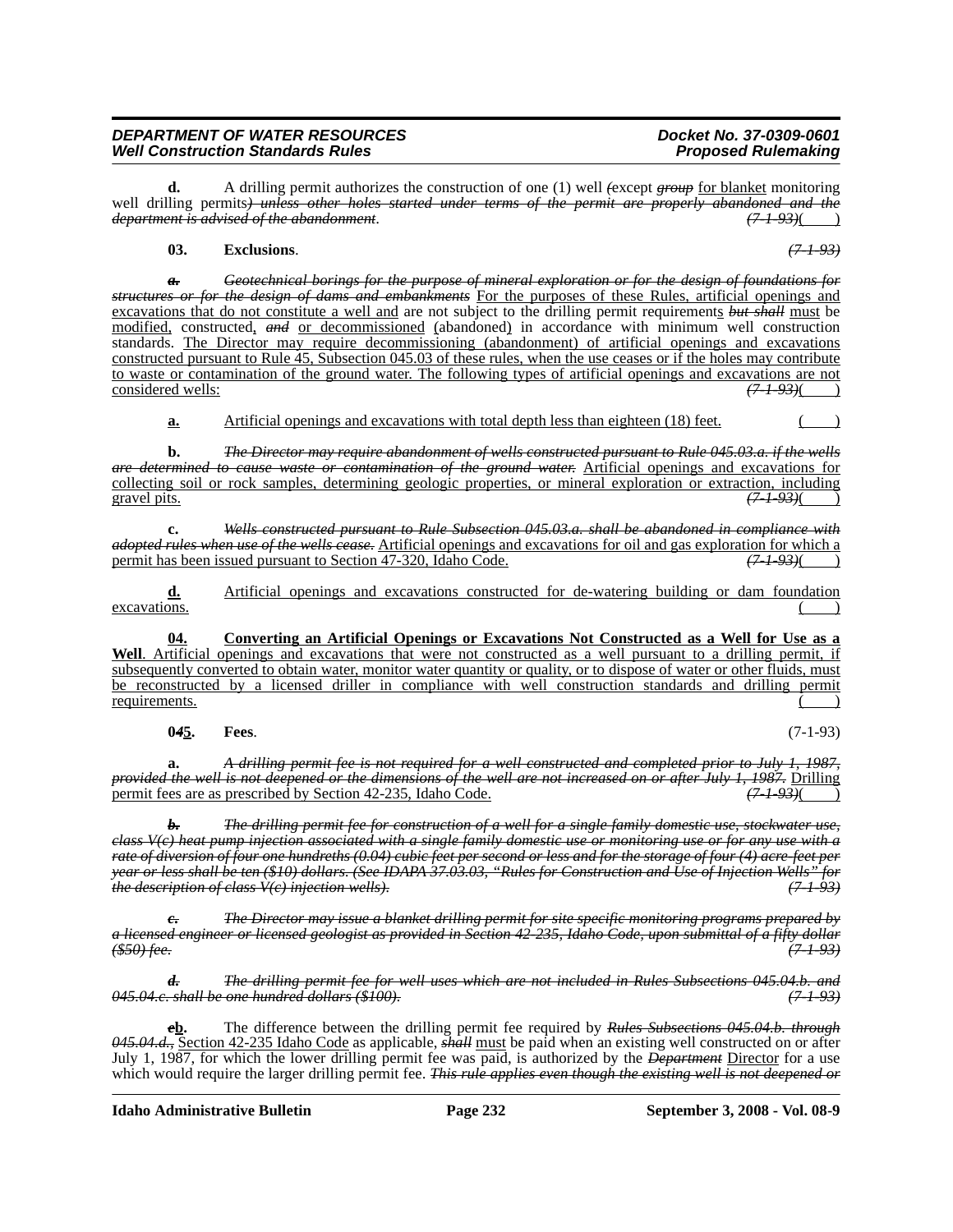# **051. -- 999. (RESERVED).**

# **APPENDIX A**

# Pump Twelve inches 2 inches above Pedestal (Steel or Concrete) Slab Grade Access Port (1 1/4 to 2 inch) With Watertight Cap 12 inch minimum Finished Concrete Slab Land Surface Ö. Less Than 30 Degree Angle Well Casing

# **Figure 01. Concrete Slabs and Finished Grade.**

# *f. A drilling permit fee will not be required for a new or additional use from an existing*

**Well Construction Standards Rules** 

*constructed on or after July 1, 1987, when the drilling permit fee for the new or additional use is the same amount which was previously paid for construction of the well in connection with the existing use. (7-1-93)*

# **046. -- 049. (RESERVED).**

## **050. PENALTIES (RULE 50).**

A person owning or controlling a well that allows waste or contamination of the state's ground water resources or causes a well *not* to meet *the construction standards provided in these* a lesser standard than required by these *r*Rules is subject to the civil penalties as provided by statute. A driller who violates the foregoing provisions of these *minimum* well construction standards *r*Rules is subject to enforcement action and the *penalty provisions specified in 42-238 and 42-238b, Idaho Code* penalties as provided by Statute. *(7-1-93)*( )

*DEPARTMENT OF WATER RESOURCES Docket No. 37-0309-0601*

*the dimensions of the well are not increased. (7-1-93)*( )

Not to Scale.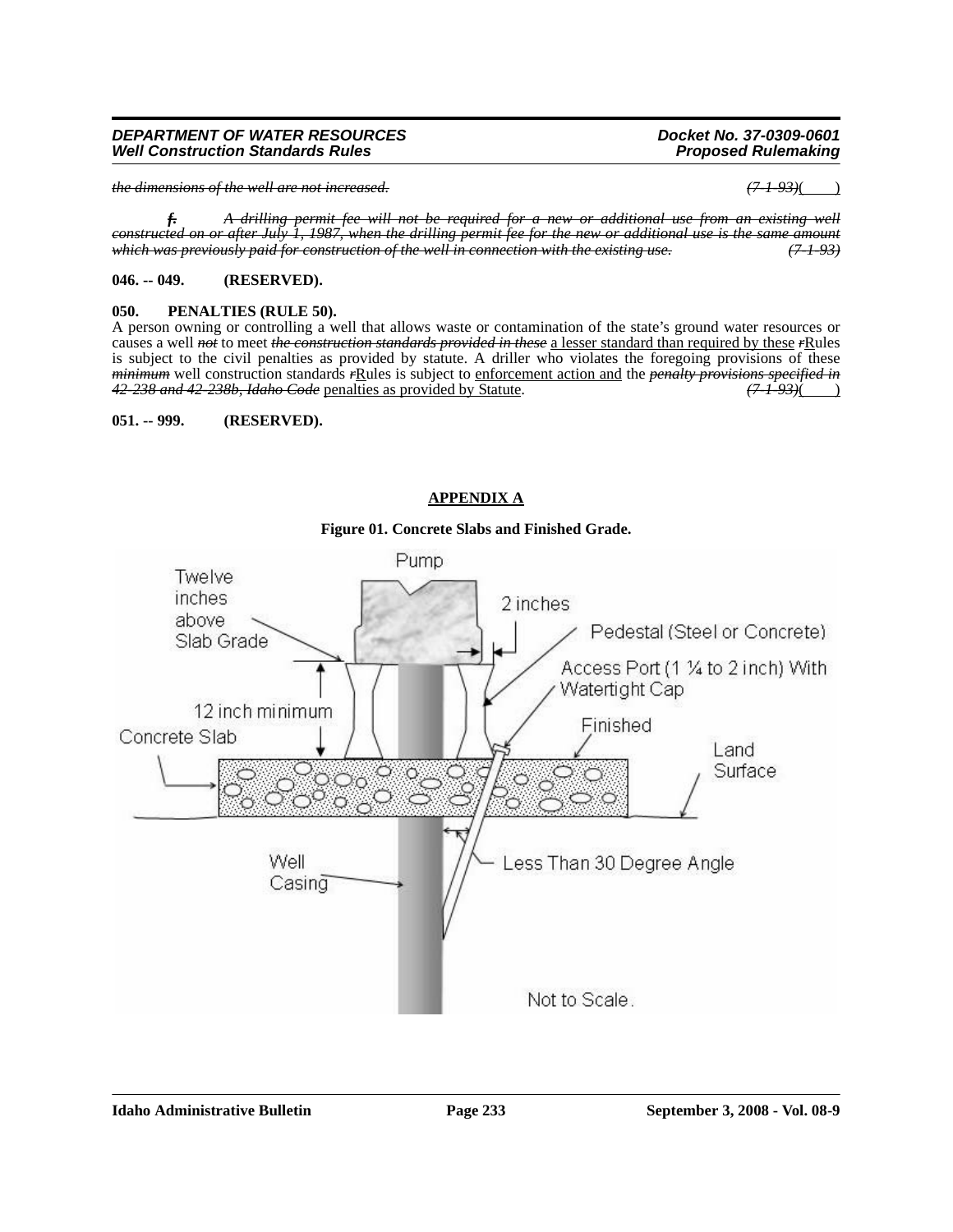### *DEPARTMENT OF WATER RESOURCES Docket No. 37-0309-0601 Well Construction Standards Rules Proposed Rulemaking*



**Figure 02. Annular Space and Overbore.**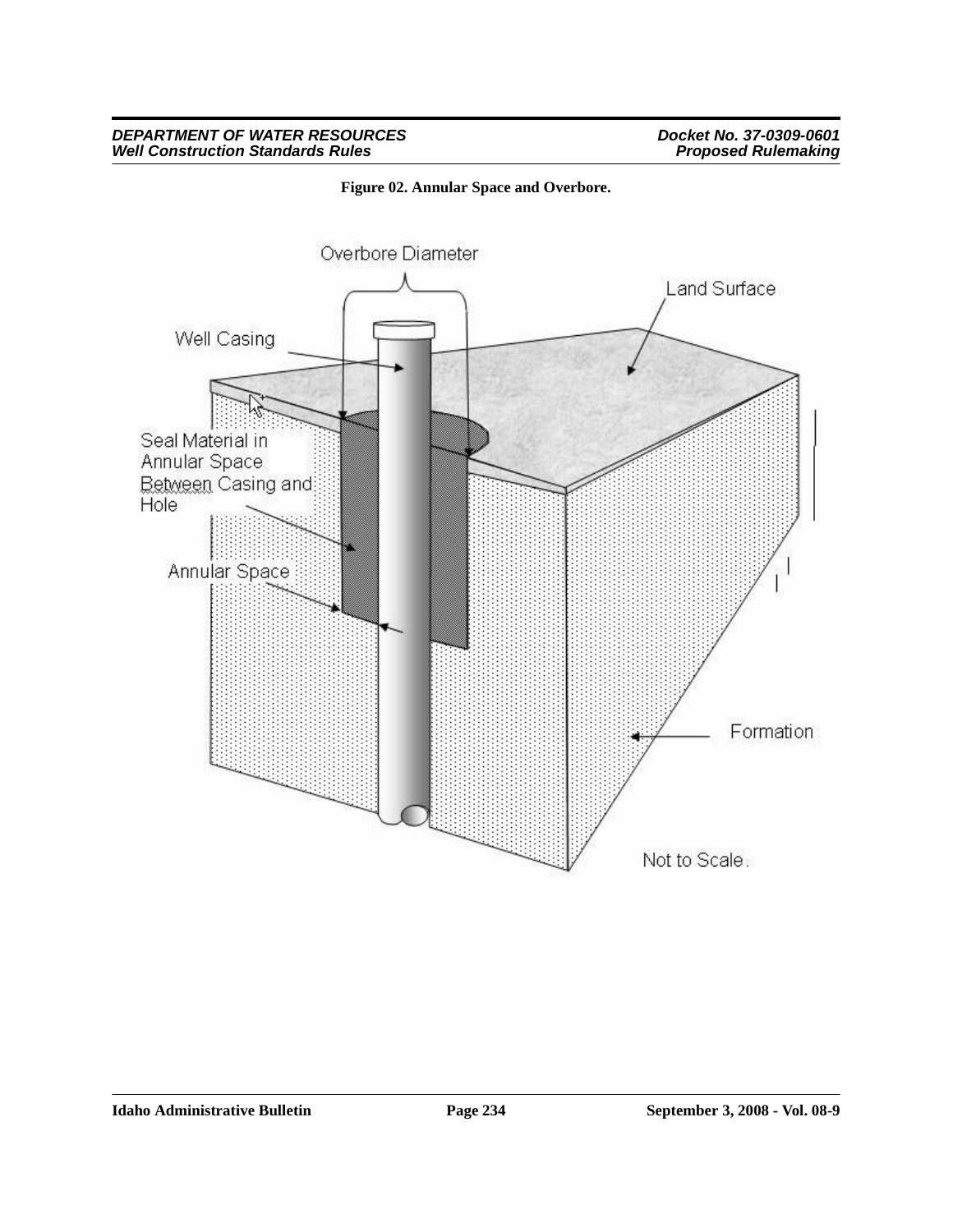### **Figure 03. Overbore Requirements When a Tremie Pipe is Left in Place and A Grout Seal Installed.**

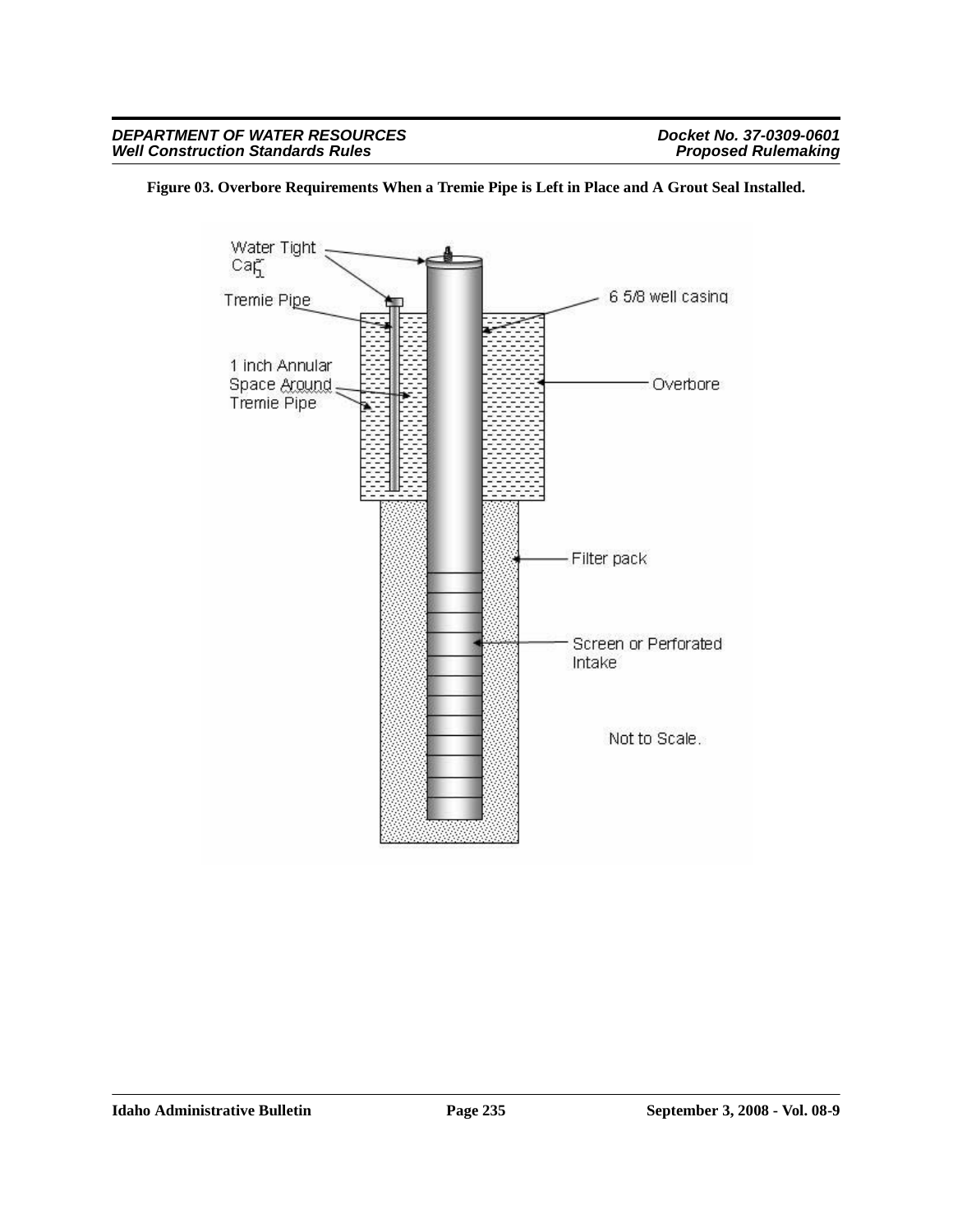

**Figure 04. Sealing Requirements in Consolidated Formations.**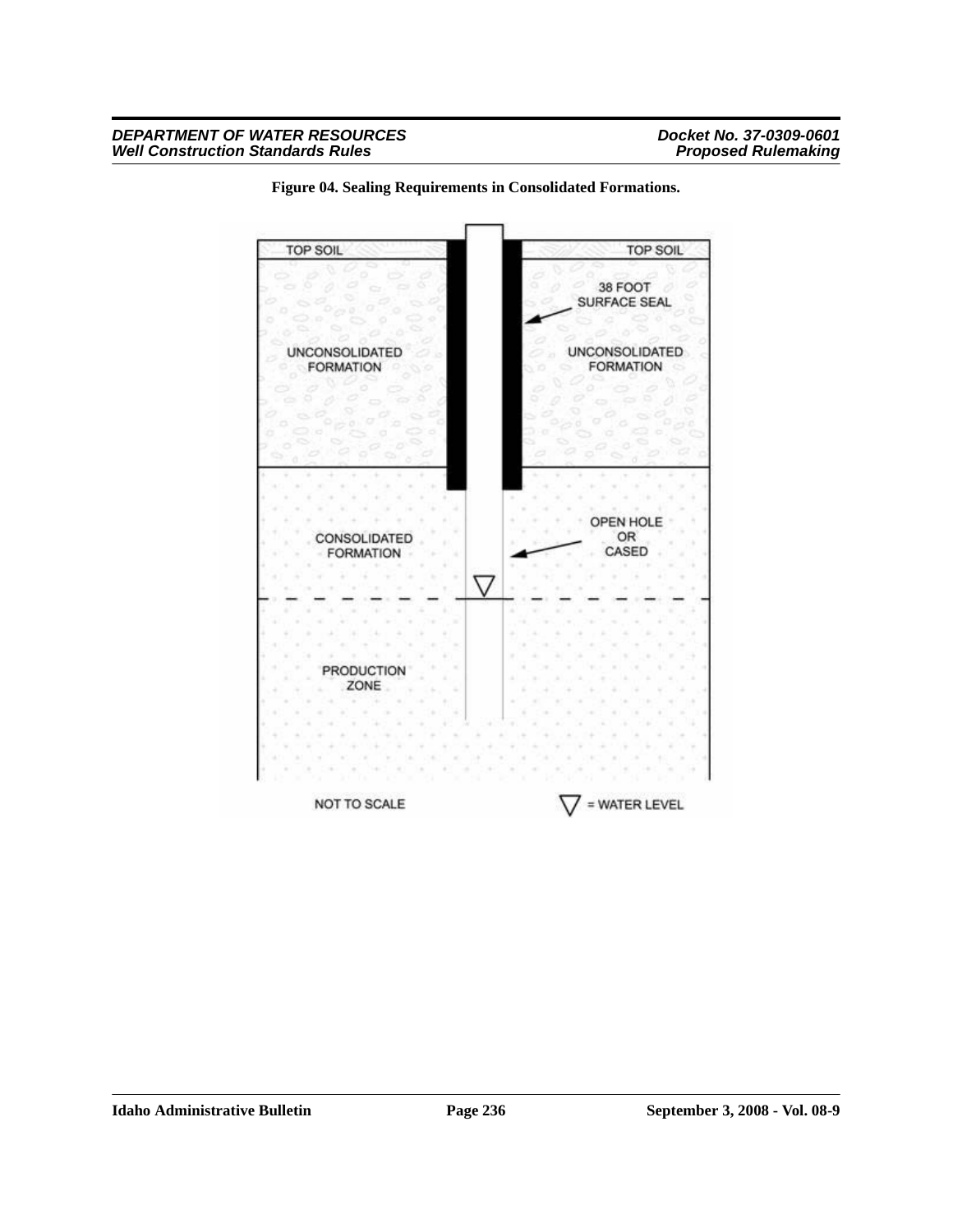

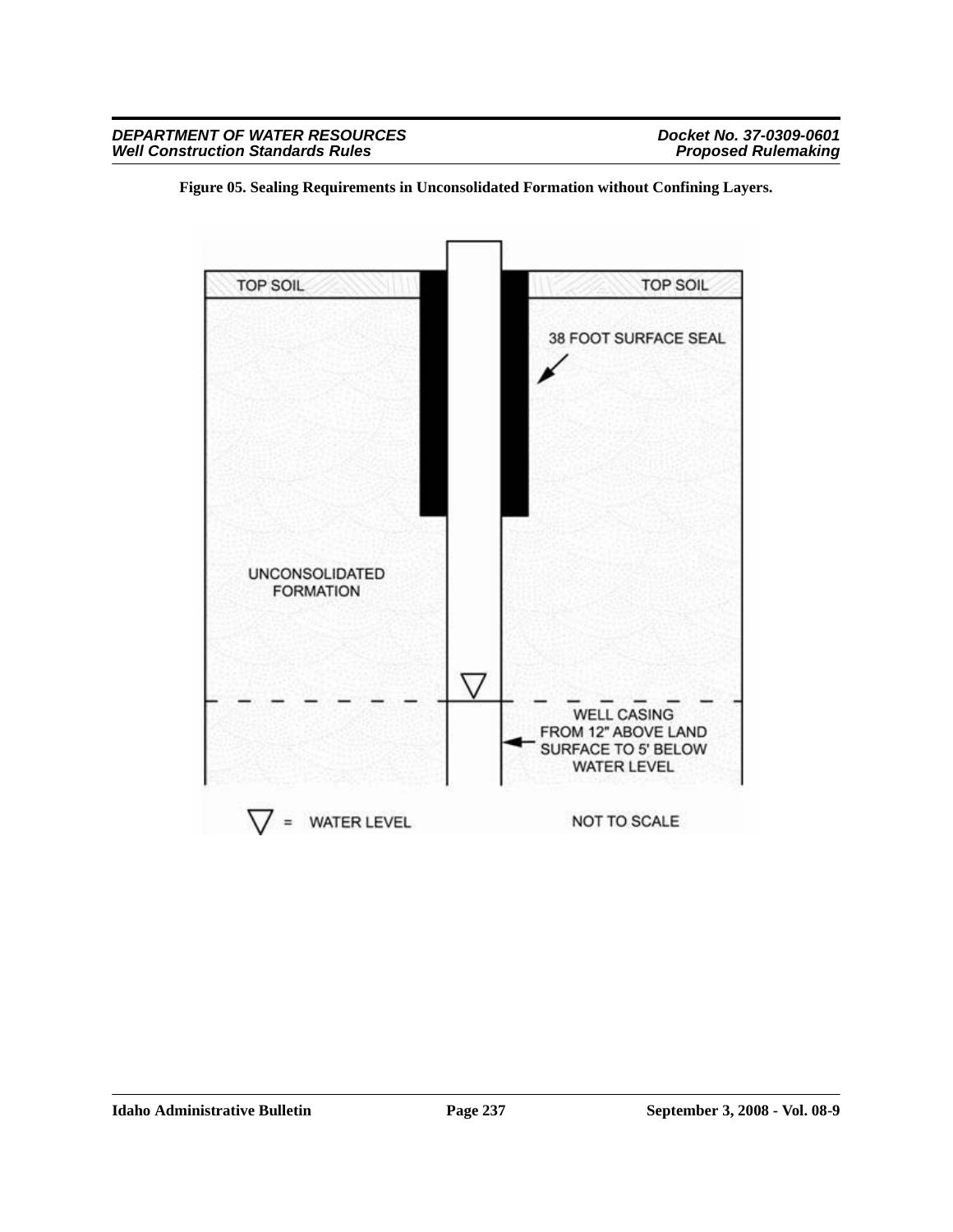### *DEPARTMENT OF WATER RESOURCES Docket No. 37-0309-0601 Well Construction Standards Rules Proposed Rulemaking*



**Figure 06. Rathdrum Prairie Boundary. (Also See Figure 7).**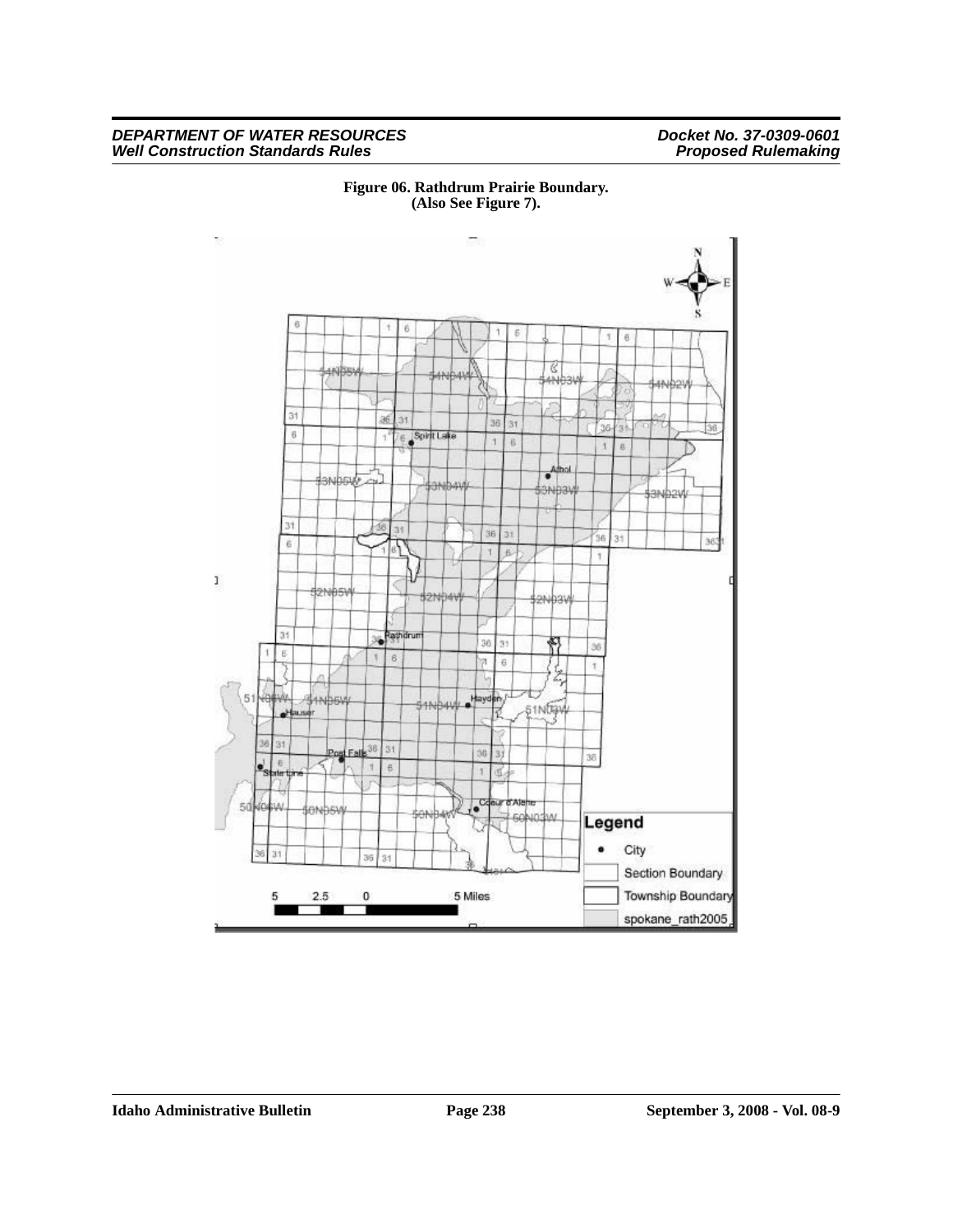

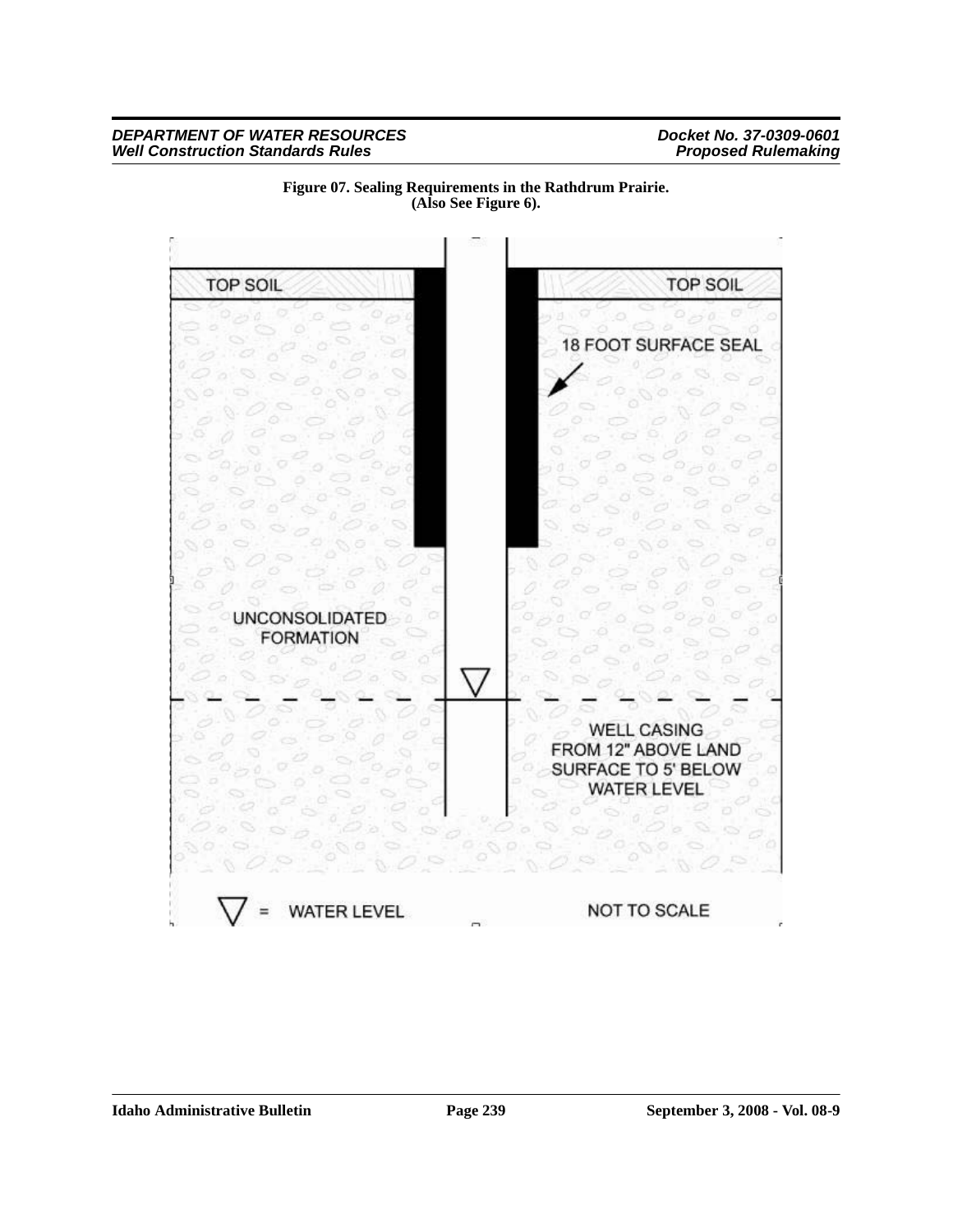

**Figure 08. Sealing Requirements in Unconsolidated Formations with Confining Layers.**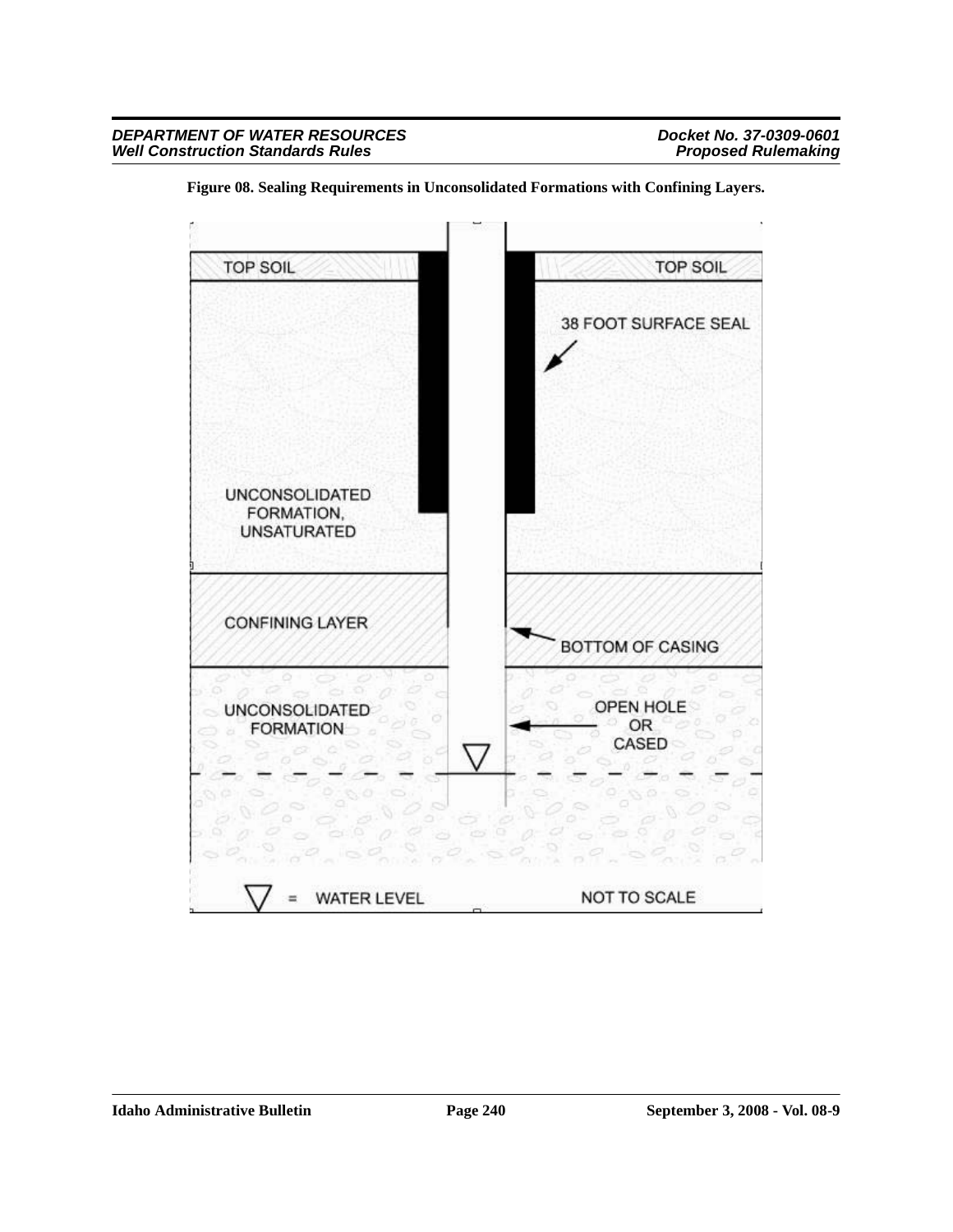

**Figure 09. Sealing Requirements for Artesian Wells in Unconsolidated Formations.**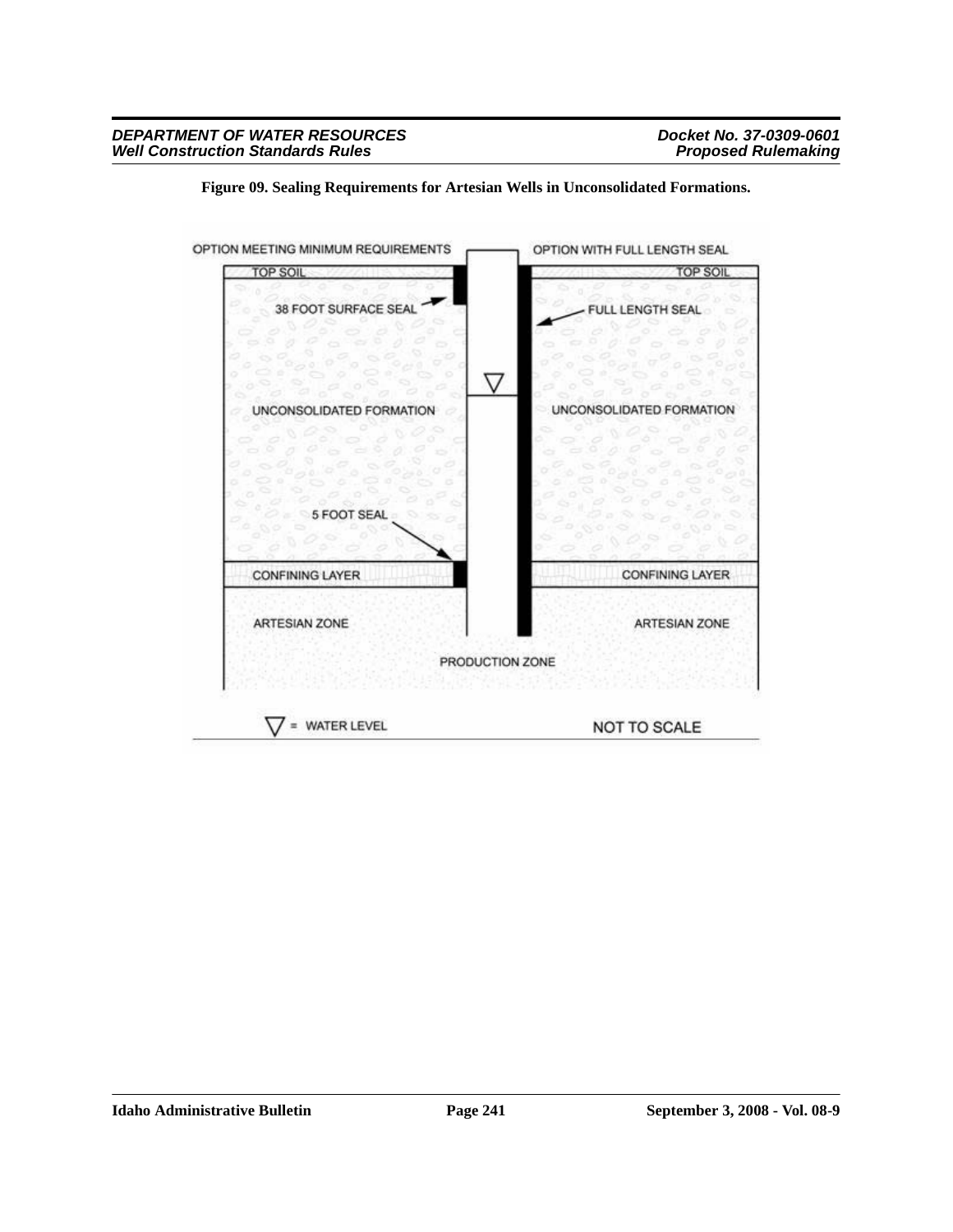

**Figure 10. Sealing Requirements for Artesian Wells in Consolidated Formations.**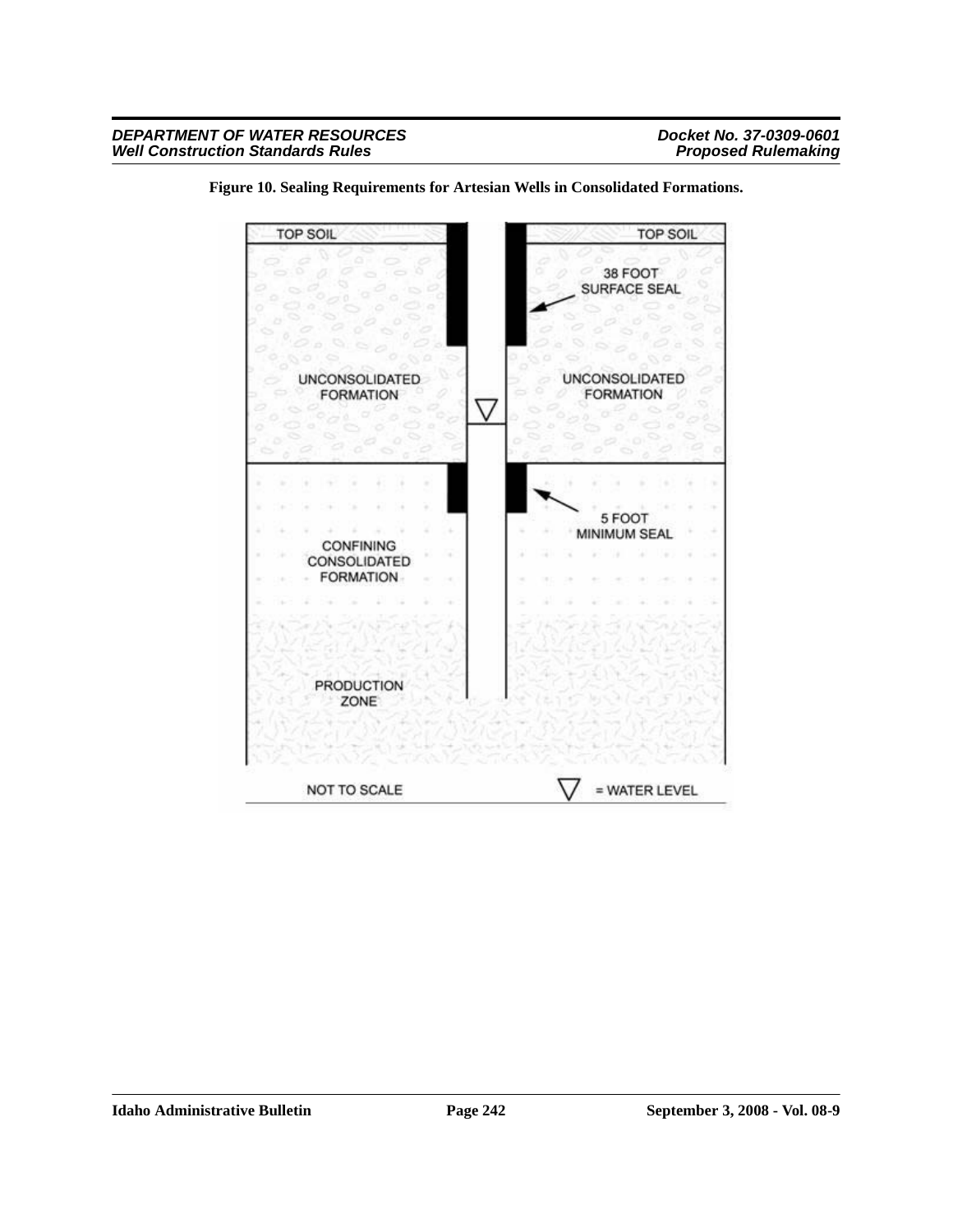

**Figure 11. Access Ports, Pressure Gauges, and Control Valves.**

Note. Application and Approval of Control Device is Required on Any Flowing Artesian Well per Section 42-1603, Idaho Code.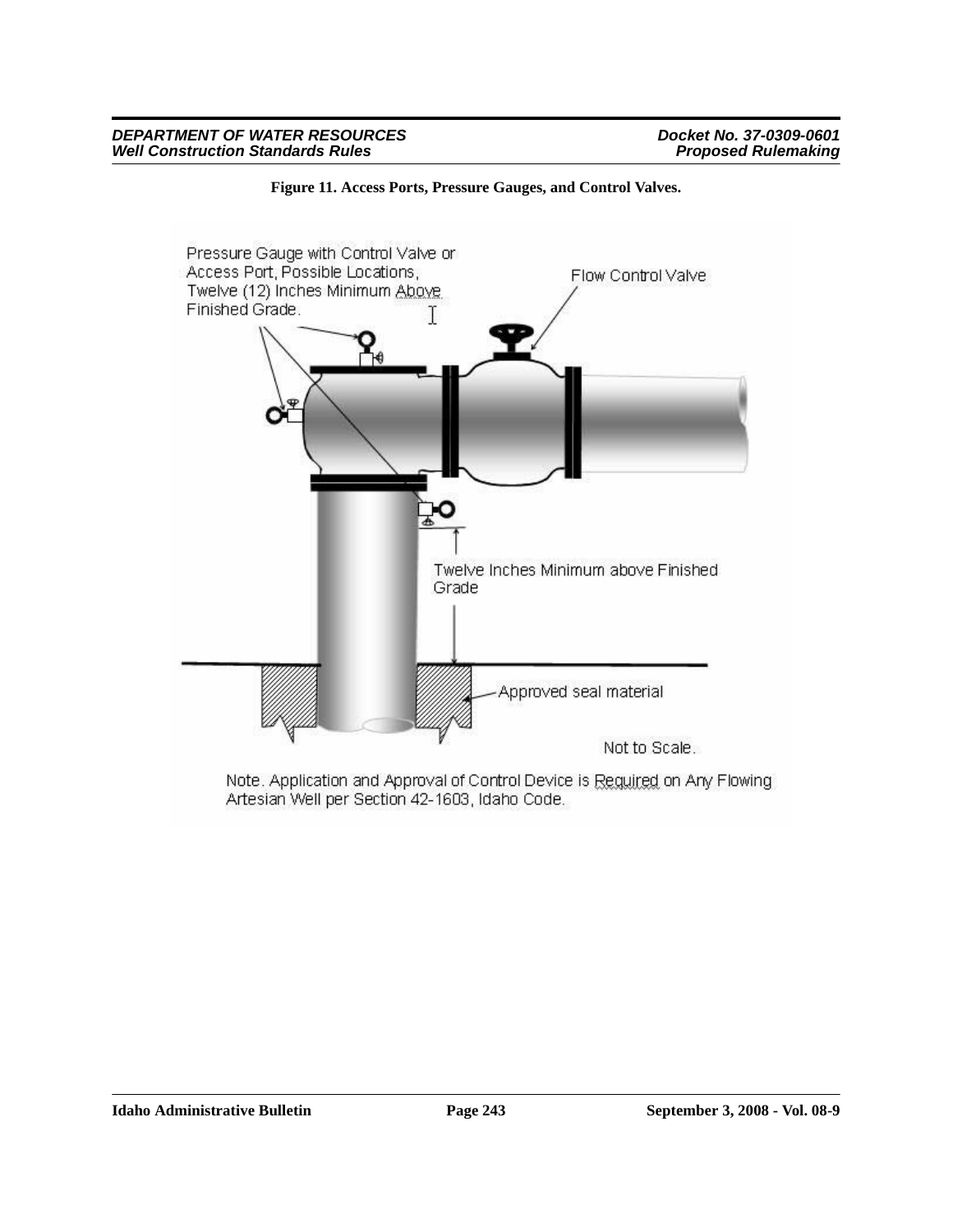

**Figure 12. Well Cap and Access Port.**